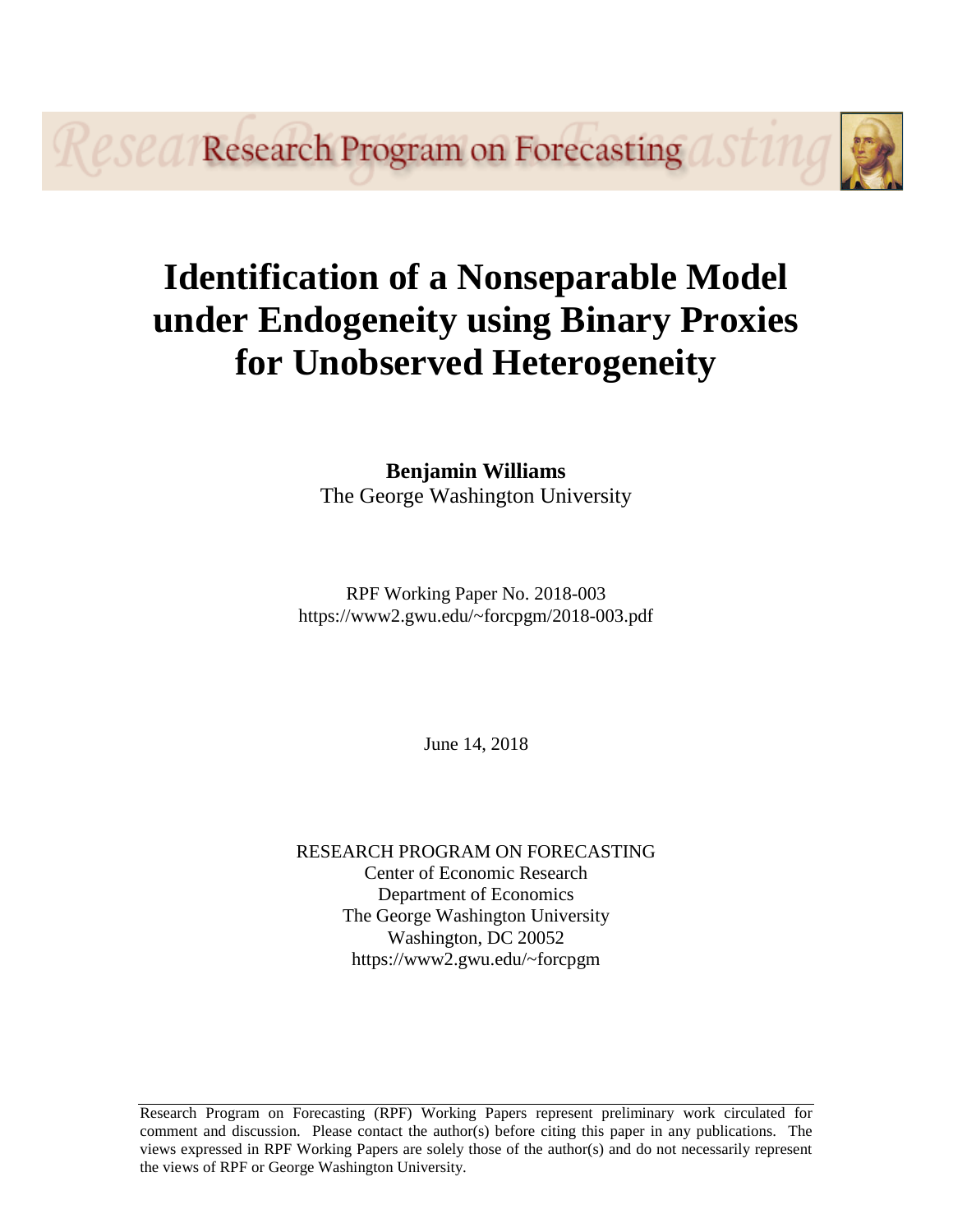# Identification of a Nonseparable Model under Endogeneity using Binary Proxies for Unobserved Heterogeneity

Benjamin Williams<sup>∗</sup>

June 13, 2018

#### Abstract

In this paper I study identification of a nonseparable model with endogeneity arising due to unobserved heterogeneity. Identification relies on the availability of binary proxies that can be used to control for the unobserved heterogeneity. I show that the model is identified in the limit as the number of proxies increases. The argument does not require an instrumental variable that is excluded from the outcome equation nor does it require the support of the unobserved heterogeneity to be finite. I then propose a nonparametric estimator that is consistent as the number of proxies increases with the sample size. I also show that, for a fixed number of proxies, nontrivial bounds on objects of interest can be obtained. Finally, I study two real data applications that illustrate computation of the bounds and estimation with a large number of items.

<sup>∗</sup>George Washington University, Monroe Hall 309, 2115 G Street NW, Washington, DC 20052. bdwilliams@gwu.edu. This work was previously circulated under the title "A Measurement Model with Discrete Measurements and Continuous Latent Variables". It has benefited greatly from discussions with Jim Heckman, Susanne Schennach, Azeem Shaikh, Elie Tamer, and Matthew Wiswall, as well as comments and suggestions by the editor, Stephane Bonhomme, Martin Browning, Steve Durlauf, Florian Gunsilius, Yingyao Hu, Tim Moore, Bob Phillips, Tara Sinclair, Richard Spady, Ed Vytlacil, anonymous referees and seminar participants at the Center for Education Research at UW-Madison, the FDIC, George Washington University, Johns Hopkins University, the University of Chicago, the 2013 Latin American Workshop in Econometrics, and UW-Madison.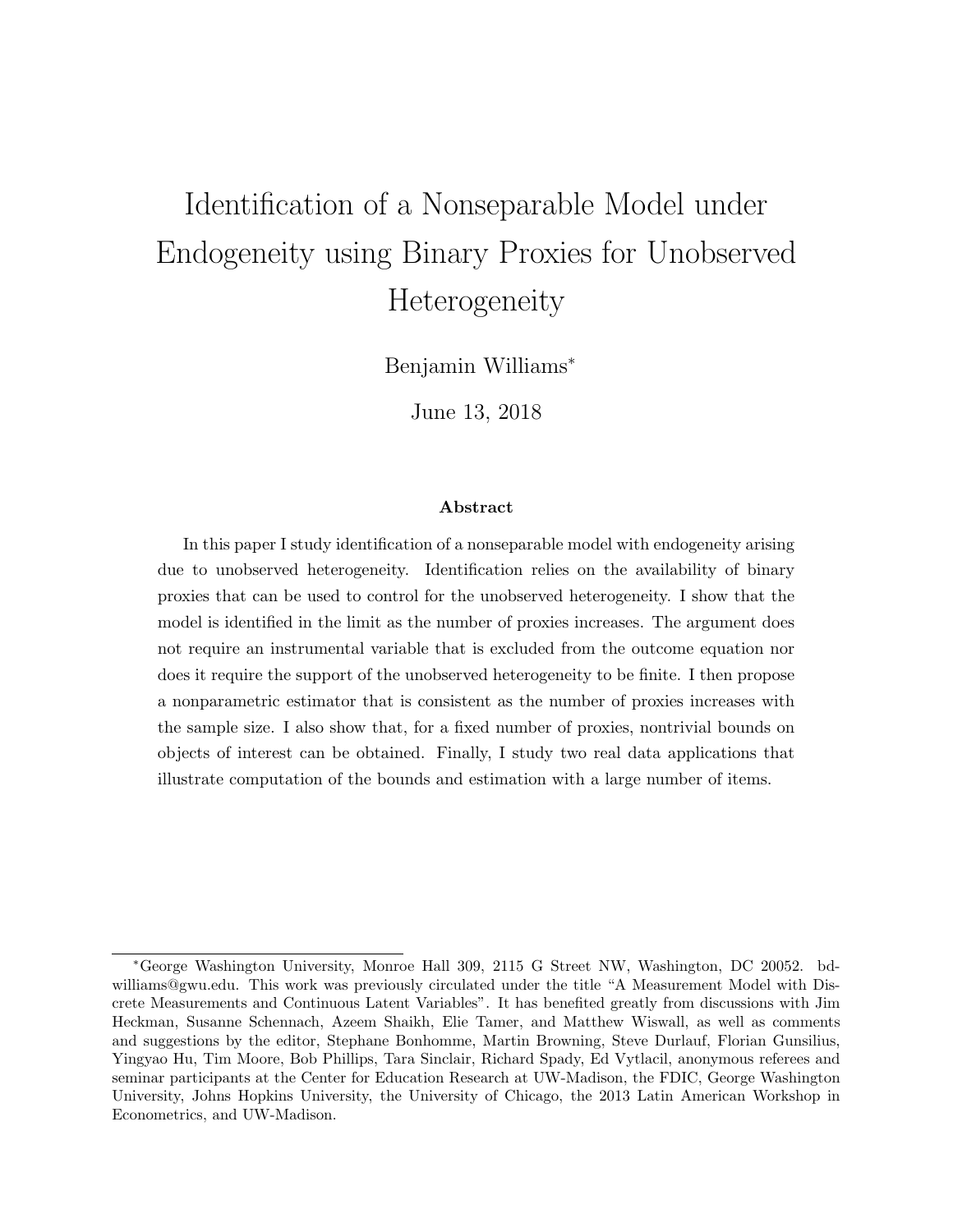# 1 Introduction

This paper considers how multiple binary measurements or proxies can be used to control for latent heterogeneity in a nonseparable model. I assume a model  $Y = g(X, \theta, U)$ where  $\theta \in \mathbb{R}$  and U are both unobserved, and I assume access to binary proxies of  $\theta$ , denoted  $M_1, \ldots, M_{J+1}$ . I study nonparametric identification of an average structural function,  $E(g(x, t, U))$  without imposing restrictions on the dependence between X and  $\theta$ .

This empirical problem arises in many applications in economics. Responses to individual questions on an exam are binary proxies for latent ability. Responses to each item on a personality test or psychological assessment are proxies for a particular latent trait. Responses to items on opinion surveys are proxies for an underlying attitude or belief. Heckman et al. (2006a) and Spady (2007) are typical examples of the use of such data in economics. See Almlund et al. (2011) on the role of the psychology of personality in economics. The binary proxies could also consist of other outcomes that are driven by the same latent variable. For example, in models of legislative roll call voting (Clinton et al., 2004; Heckman and Snyder, 1997; Poole and Rosenthal, 1985, 1997), separate votes are considered binary proxies of latent legislator preferences.

Binary proxies may also arise in measuring economic primitives that vary across economic agents. Bloom and Van Reenen (2007), for example, use discrete responses to survey items to measure the managerial productivity of firms. They aggregate these responses and use this to control for managerial productivity in estimating a production technology. In this context, X represents observed inputs,  $\theta$  represents the unobserved managerial productivity, and U represents the residual variation in productivity. Three important features of this model are addressed in this paper. First, managerial productivity varies continuously while the survey items are discrete. Second, managerial productivity is likely correlated with observed inputs if the latter are chosen optimally. Third, responses to the questions on the survey may be affected by observed inputs conditional on managerial productivity.

There are several common approaches to measuring and controlling for latent variables when only binary proxies are available. One approach that is common is to control for the latent variable by conditioning on an average of the proxies or another aggregation of the proxies, such as an estimate from a parametric item response model.<sup>1</sup> This is typically done ad hoc – plugging estimates from one model into another model – and is often not justified theoretically. One contribution of this paper is to provide conditions under which

<sup>&</sup>lt;sup>1</sup>Item response models are similar to random effects models for binary choice panel data. The binary responses to each item are modeled jointly as a function of the latent variable, item-specific parameters, and idiosyncratic item-specific shocks. These are typically estimated using maximum likelihood or other likelihood-based methods. See van der Linden and Hambleton (2013) or Lord (1980).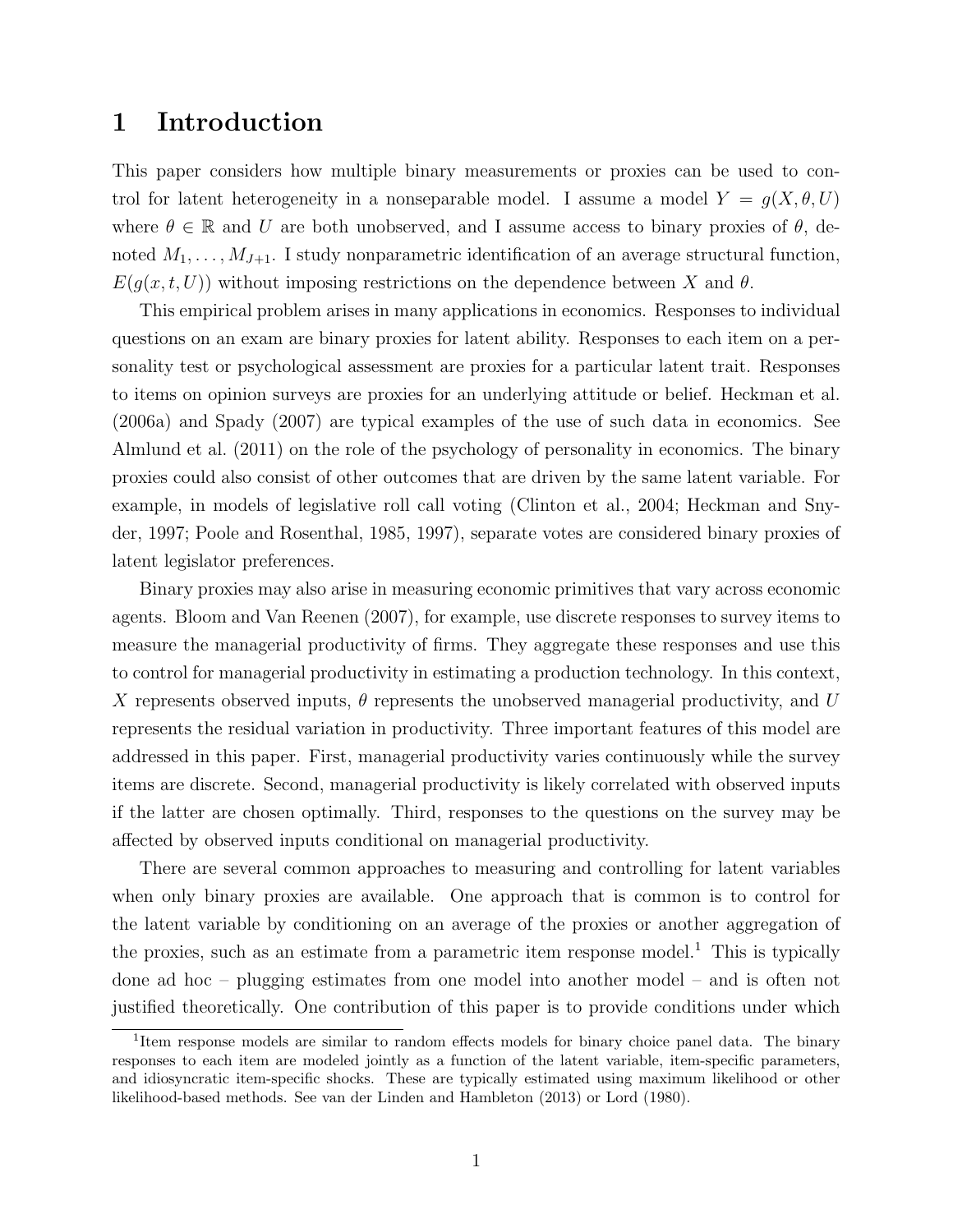this practice can be justified.

More formal approaches involve jointly modeling the economic outcome and the binary proxies, assuming that these are conditionally independent given the latent variable (and observed covariates). In some cases, the latent variable is restricted to have a finite support (Gawade, 2007; Hu, 2008; Mahajan, 2006). This is a restriction on the dependence between the latent variable and the observed covariates. Alternatively, parametric restrictions on the structure of the model can be sufficient to achieve identification without restricting the support of the latent variable. This approach is common in empirical work and is analogous to the correlated random effects model for panel data (see, for example, Junker et al., 2012).

The model studied in this paper does not impose a finite support for the latent variable, any other restrictions on the dependence between the latent variable and observed covariates, or any parametric structure in the model. Carneiro et al. (2003) provide an important identification result for this model. Their result uses exogenous variation in an instrumental variable that is excluded from the outcome equation to identify the distribution of choicespecific outcomes and a large support condition and additive separability to identify the joint distribution of outcomes and the latent variable. This paper provides an alternative identification strategy that does not require an instrument, additive separability, or large support conditions.

The identification problem consists of two parts. The first part deals with the fact that the proxies are binary while the latent variable is continuous. If the proxies are independent of observed covariates conditional on the latent variable and  $\theta \sim Uniform(0, 1)$  then the percentile of the average of the J proxies converges to  $\theta$  as  $J \to \infty$ . As a result, the model is point identified in the limit as  $J \to \infty$  as variation in  $\theta$  can be obtained from variation in this percentile score. Thus, the support of  $\theta$  can be infinite because this percentile score varies continuously in the limit. The second part of the identification problem arises when observed covariates that are present in the structural outcome equation are also present in the equations for the proxies. As a result, the proxies are not independent of observed covariates conditional on the latent variable and, even when  $J$  is large, the percentile of the average of the proxies is no longer a valid estimate of the latent variable. To solve this problem, I assume that one of the binary proxies,  $M_{j_0}$ , is independent of the observed covariates,  $X$ , conditional on  $\theta$ <sup>2</sup>. I show that under this exclusion restriction  $E(M_{j_0} | \bar{M}, X) \approx E(M_{j_0} | \theta)$ for large J, where  $\overline{M} = J^{-1} \sum_{j \neq j_0} M_j$ . Thus, in the limit, variation in  $\theta$  can be obtained by varying the percentiles of this conditional expectation if  $E(M_{j_0} \mid \theta = t)$  is a strictly

 $2$ This is different than the usual exclusion restriction satisfied by an instrumental variable. It also differs from the type of restriction discussed by Carneiro et al. (2003) where a covariate that enters the latent index for one proxy is excluded from the outcome equation and from the latent index for all other proxies.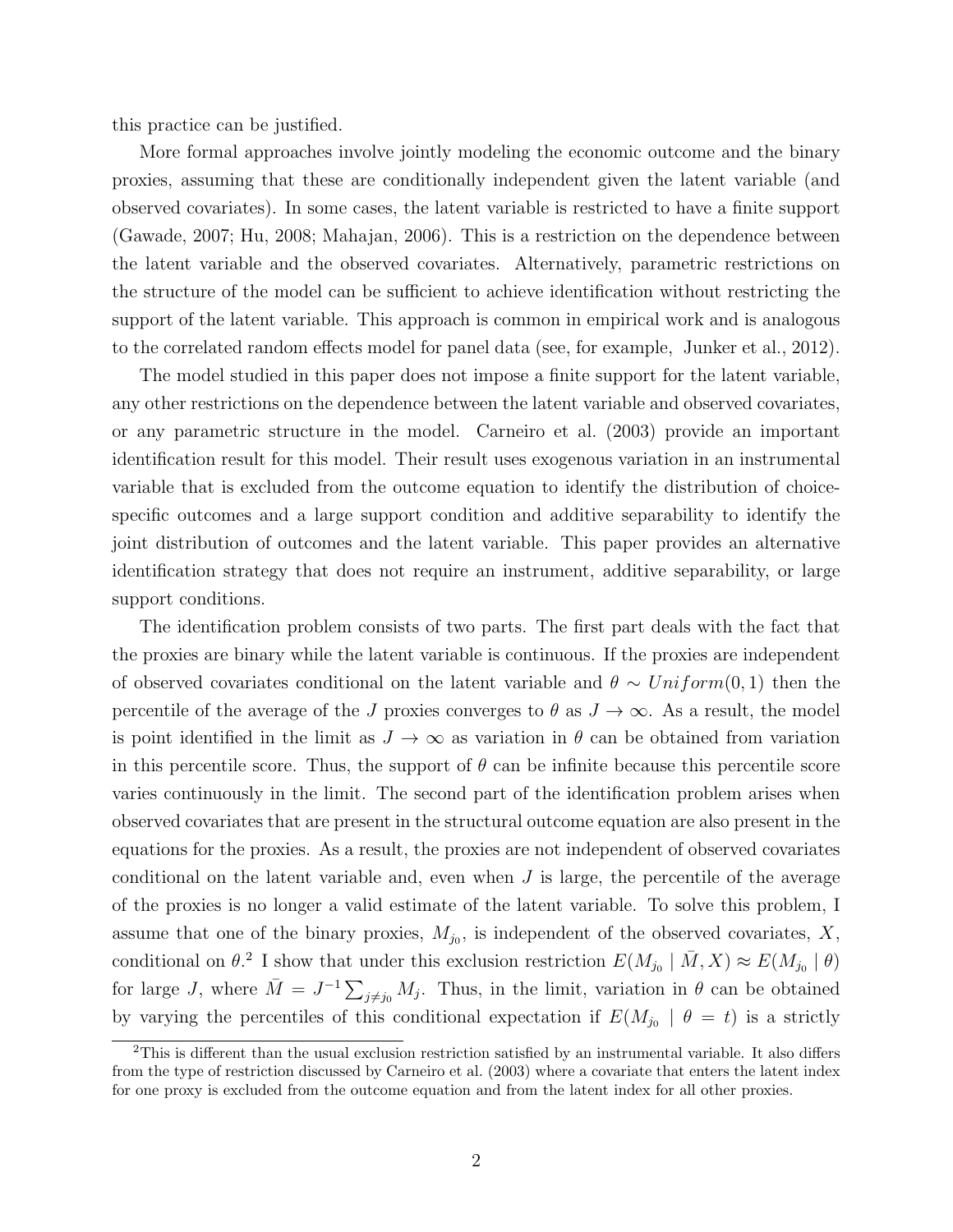monotonic function and  $\theta \sim Uniform(0, 1)$ . I also demonstrate how the proxies can be used to construct other estimates of  $\theta$  that purge the proxies of X under alternative restrictions on the model.

The exclusion restriction is satisfied in many common applications. For example, suppose the binary proxies are the individual questions on a test of ability. Responses to questions on the test are likely affected by the individual's educational level at the time of the test conditional on ability (Hansen et al., 2004). However, if one question requires only basic knowledge it is plausible that this item does not depend on education at the time of the test conditional on ability, provided that all individuals in the sample have obtained a minimal level of schooling.

I demonstrate the methods developed in this paper through two empirical illustrations. For the first illustration, I use recently released question-level data on the Armed Forces Qualifying Test from the National Longitudinal Survey of Youth (NLSY79). I use the methods developed in this paper to estimate the effect of education on responses to individual questions on the test. In a second empirical application, I revisit an influential paper on the civic returns to education (Dee, 2004). As argued by Dee (2004), schooling is determined in part by individual traits that are potentially correlated with another trait – "civic-mindedness" – that influences later behaviors such as whether the individual votes. Using the methods developed in this paper and data on civic-related behavior, I construct bounds on the effect of education on voting behavior at different points in the distribution of the latent trait.

The remainder of the paper is organized as follows. In Section 2, I lay out a general model and present the main identification and estimation results for large J. In Section 3, I present the empirical illustration of the large  $J$  methods. In Section 4, I discuss some extensions of the model. In Section 5, I show that bounds on objects of interest can be constructed from moment conditions, study these bounds numerically in a few examples, and present an empirical illustration. Section 6 concludes.

# 2 Large J identification and estimation

In this section, I first outline the general model and discuss the main assumptions. I then state and discuss the main identification result. Finally I propose an estimator and describe its asymptotic properties.

The outcome variable is Y and X denotes a vector of observed covariates with finite support,  $X$ . I assume that

$$
Y = g(X, \theta, U),\tag{2.1}
$$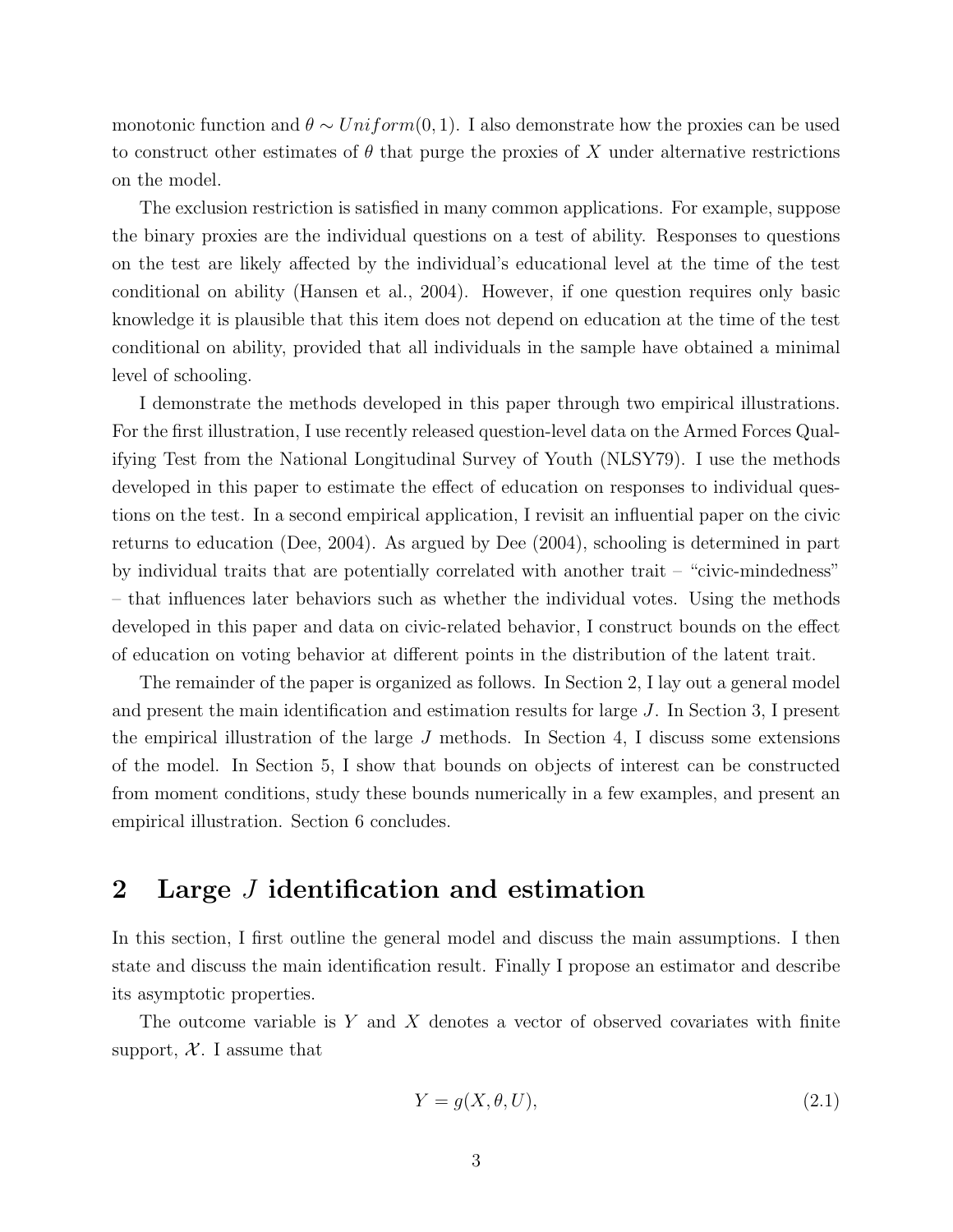where  $\theta$  and U are both unobserved and g is an unknown function. No restrictions will be placed on the dimension of U but  $\theta$  is assumed to be scalar.<sup>3</sup> In addition, I assume the availability of binary proxies,  $M = (M_1, \ldots, M_{J+1})$  such that, for each  $j = 1, \ldots, J+1$ ,

$$
M_j = \mathbf{1}(h_j(X, \theta) \ge \varepsilon_j). \tag{2.2}
$$

where  $\varepsilon_j$  is a scalar unobservable and the function  $h_j$  is known.

While existing methods, such as Carneiro et al. (2003), impose additive separability in equation (2.1), I show identification without such a restriction. Nonseparability in equation (2.1) is important as it allows ceteris paribus effects of X on Y (e.g.,  $g(x', \theta, U)$  –  $g(x, \theta, U)$  to vary with the unobservables  $\theta$  and U. The prevalence of unobserved heterogeneity in the effects of choices, actions, or treatments has been widely recognized by economists (e.g., Heckman, 2001; Heckman et al., 2010), as well as in other areas of research (see, for example, Longford, 1999).

The average structural function (ASF), defined by Blundell and Powell (2003) is given by  $\int g(x, t, u)dF_{\theta, U}(t, u)$ . I define the conditional average structural function (CASF) as the mean outcome averaging only over U, that is,  $\int g(x, t, u) dF_U(u)$ .<sup>4</sup> The CASF describes how the structural function varies with  $\theta$ , averaging out the other components of the unobserved heterogeneity, U. These two structural functions are the main objects of interest throughout this paper.

I maintain the following assumptions. I use the notation "⊥⊥" here and throughout the rest of the paper to denote independence. Let  $\Theta$  denote the support of the distribution of  $\theta$ and, for each  $x \in \mathcal{X}$ , let  $\Theta(x)$  denote the support of the conditional distribution of  $\theta \mid X = x$ .

#### Assumption 2.1.  $U \perp \!\!\! \perp (X, \theta)$ .

Assumption 2.2. For each  $x \in \mathcal{X}$ ,  $\Theta(x) = \Theta$ .

These assumptions are sufficient for identification of both the ASF and the CASF from the distribution of  $(Y, X, \theta)$  (cf. Matzkin, 2003, 2004). Indeed, under Assumption 2.1, the CASF is given by  $G(x, t) := E(Y | X = x, \theta = t)$ . Moreover, for any  $x \in \mathcal{X}$ , under Assumption 2.2,  $G(x,t)$  is defined for every  $t \in \Theta$ . Therefore, the ASF is given by  $\int G(x,t) dF_{\theta}(t)$ .<sup>5</sup> Thus,

<sup>&</sup>lt;sup>3</sup>See Williams (2013) for a version of this model that allows multidimensional  $\theta$ .

<sup>4</sup>This is similar to the definition of the CASF in Klein (2013).

<sup>&</sup>lt;sup>5</sup>In many settings,  $X = (X_1, X_2)$  where  $X_1$  is a scalar regressor of interest and  $X_2$  is a vector of "control variables." In this setting,  $Y = g(X, \theta, U)$  and Assumption 2.1 would be replaced by the conditional independence assumption,  $U \perp \!\!\!\perp (X_1, \theta) \mid X_2$ . Then the object of interest would be  $E(g(x_1, X_2, t, U))$ , which would be identified from  $\int E(Y | X = x, \theta = t) dF_{X_2}(x_2)$  if  $\theta$  were observed. The results in this paper are still relevant for identification of the conditional expectation function  $E(Y | X = x, \theta = t)$  in this case. However, I do not explore how additional restrictions on the role of the control variables,  $X_2$ , might improve identification.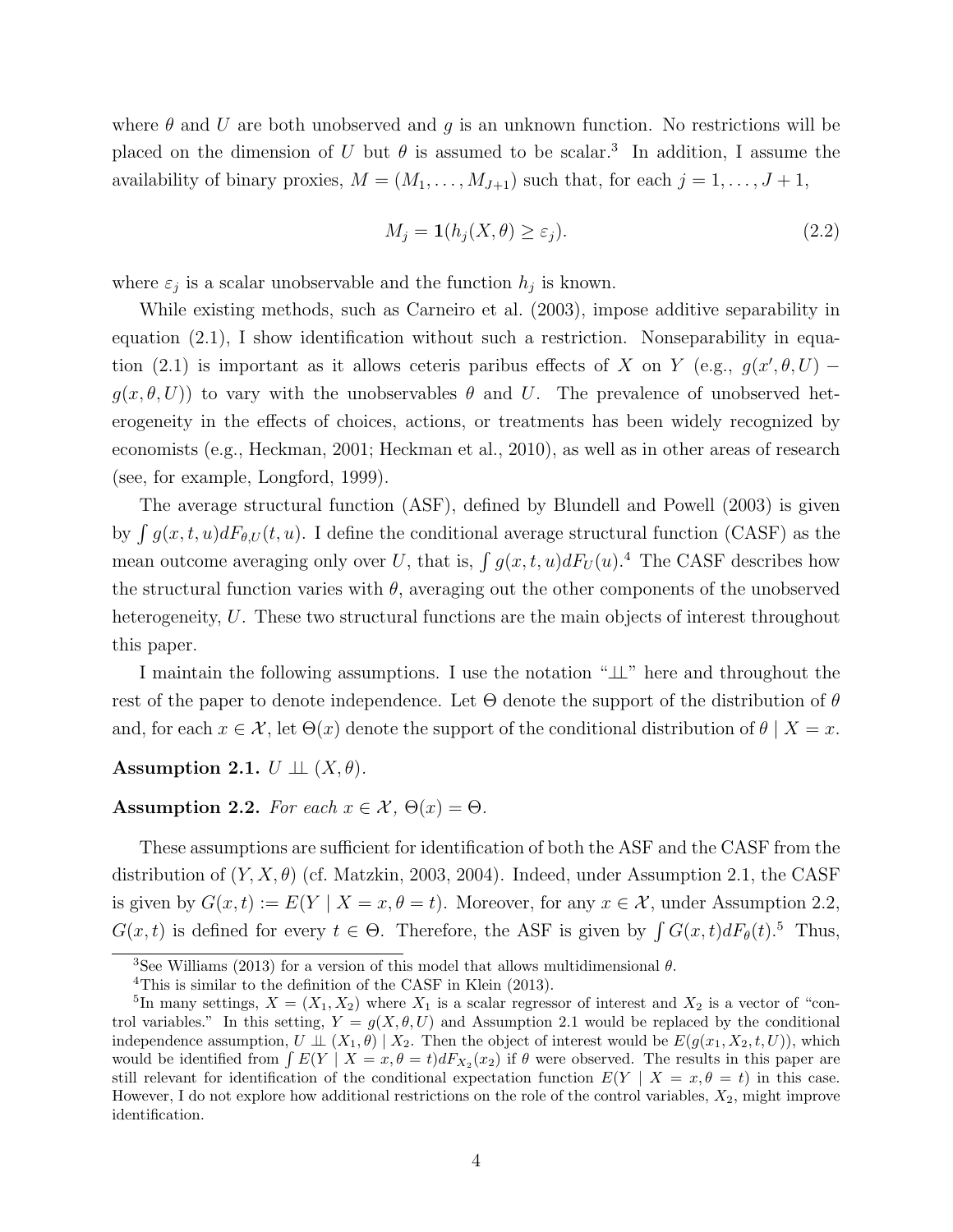the identification problem is reduced to whether the conditional expectation function  $G(x, t)$ and the distribution function  $F_{\theta}$  can be identified from the distribution of  $(Y, M, X)$ .

Assumption 2.1 can be justified by an economic model where  $X$  is a choice made under imperfect information that includes  $\theta$  but not U. In the empirical application in Section 3, Y will denote one of the items on the test while  $M$  denotes the remaining items,  $X$  denotes years of completed schooling at the time of the test, and  $\theta$  denotes the underlying ability measured by the test. In this case, the assumption is satisfied provided that  $U$  represents idiosyncratic, item-specific knowledge that does not influence the individual's educational choices. In the application at the end of Section 5,  $X$  denotes years of schooling,  $Y$  is a measure of voting behavior and  $\theta$  denotes "civic-mindedness". The independence assumption can be justified by a model where  $U$  denotes factors not determined by the time schooling decisions are made nor dependent on any relevant information that is available at that time.

One advantage of the approach taken in this paper relative to an instrumental variable approach is the ability to identify how structural effects vary with  $\theta$ . That is, I show identification of the CASF, not just the ASF. While identification of the ASF would require only that X is conditionally independent of U given  $\theta$ , I maintain Assumption 2.1 in order to show identification of the CASF as well.

Next, I normalize the distribution of  $\theta$ .

#### Assumption 2.3.  $\theta \sim Uniform(0, 1)$ .

Because there is no observed information on the scale of  $\theta$ , some normalization in the model is necessary in order to identify  $G(x, t)$ . Otherwise any monotonic transformation of  $\theta$ would define an observationally equivalent model. Alternative normalizations in the model are possible, as discussed in Section 4. This is analogous to the role of location and scale normalizations in traditional parametric models where  $\theta$  enters linearly. On the other hand, no such normalization is necessary for identification of the ASF (see Corollary 2.1).

There is a more fundamental problem with identification in this model that may be less apparent and that remains after imposing Assumption 2.3. Namely, it is possible to define an observationally equivalent model based on  $\tilde{\theta} = H(X, \theta)$  where  $H(x, \cdot)$  is a monotonic transformation for each  $x \in X$  and  $\hat{\theta}$  is uniformly distributed on the interval [0, 1]. While the transformation does not change the marginal distribution, it can be done in such a way as to change the distribution conditional on X dramatically. For example, suppose  $H(x, \cdot)$  is the conditional distribution function,  $H(x,t) = F_{\theta|X}(t | x)$ . Then  $\tilde{\theta} | X = x \sim Uniform(0, 1)$ . That is, any model satisfying Assumptions 2.1-2.3 with dependence between  $\theta$  and X is observationally equivalent to another model satisfying these assumptions with  $\theta$  independent of  $X$ .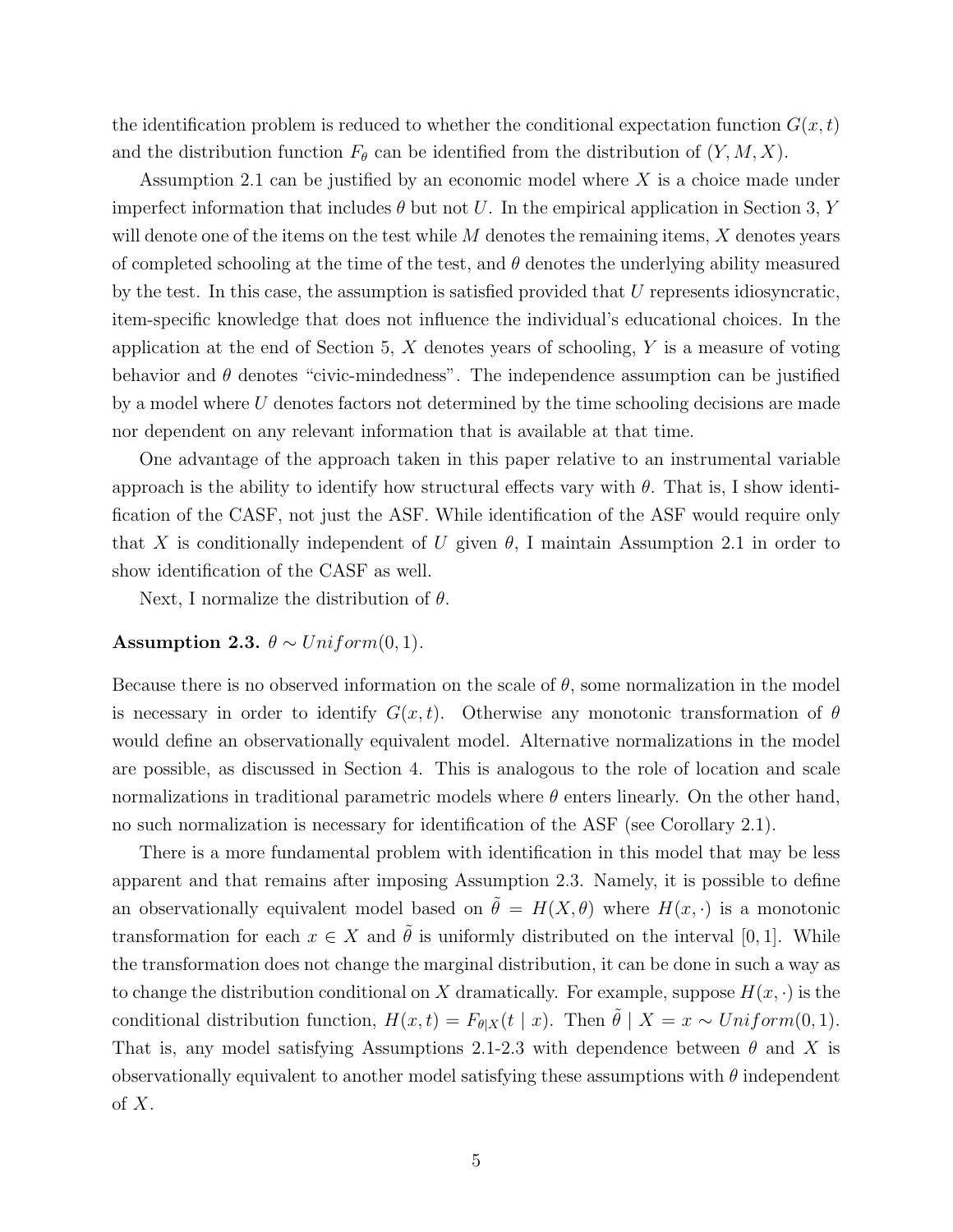In order to resolve this problem, I consider models that satisfy an exclusion restriction. Before stating the assumption, I define, for each  $j$ , the reduced form conditional response functions as  $p_j(x,t) := Pr(M_j = 1 | X = x, \theta = t) = F_{\varepsilon_j | X, \theta}(h_j(x,t) | x, t)$ . The following assumption states that one of these conditional response functions is invariant to  $x$ .

**Assumption 2.4.** For some  $1 \leq j_0 \leq J+1$ , for every  $x \in \mathcal{X}$ ,  $p_{j_0}(x,t) = p_{j_0}(t)$  for all  $t \in [0, 1].$ 

This assumption is satisfied if  $h_{j_0}(x,t) = h_{j_0}(t)$  and  $\varepsilon_{j_0} \perp \perp X \mid \theta$ . Under this restriction, one of the J binary proxies does not depend on X conditional on  $\theta$ . Suppose that X denotes years of schooling at the time a test is administered, that everyone in the sample had attained a minimal level of schooling at the time of the test, and one particular question on the test pertains to knowledge that would have been accumulated before that minimal level of schooling. Then this question would satisfy the exclusion restriction.

Timing is also used to justify the exclusion restriction in the civic returns application. The population studied is a representative sample of high school sophomores in 1980. In the first survey these individuals were all asked a question related to their sense of civic responsibility. Responses to this question do not depend on whether they finished high school or attended college conditional on the underlying "civic-mindedness" trait. The other proxies used are measured later and hence may depend on whether the individual attended college. In Section 4, I show how Assumption 2.4 can be replaced by alternative restrictions.

I next impose the following conditional independence assumption.

## **Assumption 2.5.**  $(U, \varepsilon_1, \ldots, \varepsilon_J)$  are mutually independent conditional on  $(X, \theta)$ .

This implies that  $(Y, M_1, \ldots, M_J)$  are mutually independent conditional on  $(X, \theta)$ . This assumption is imposed in Carneiro et al. (2003), as well as in many models of measurement error (Chen et al., 2011) and item response models (Sijtsma and Junker, 2006).<sup>6</sup> This assumption is relaxed by Assumption 2.8 below.

Next, I assume two monotonicity conditions.

#### Assumption 2.6.

- (i)  $p_{j_0}(\cdot)$  is strictly increasing.
- (ii) For each  $x \in \mathcal{X}$ ,  $\sum_{j=1}^{J+1} p_j(x, \cdot)$  is strictly increasing.

Condition (i) requires a monotonic relationship between  $\theta$  and the probability of a positive response on the proxy,  $j_0$ , that satisfies the exclusion restriction, Assumption 2.4. Under

 $6$ Note that the model of equations (2.1) and (2.2) can be viewed as a nonstandard measurement error problem where  $\theta$  is the "mismeasured" covariate.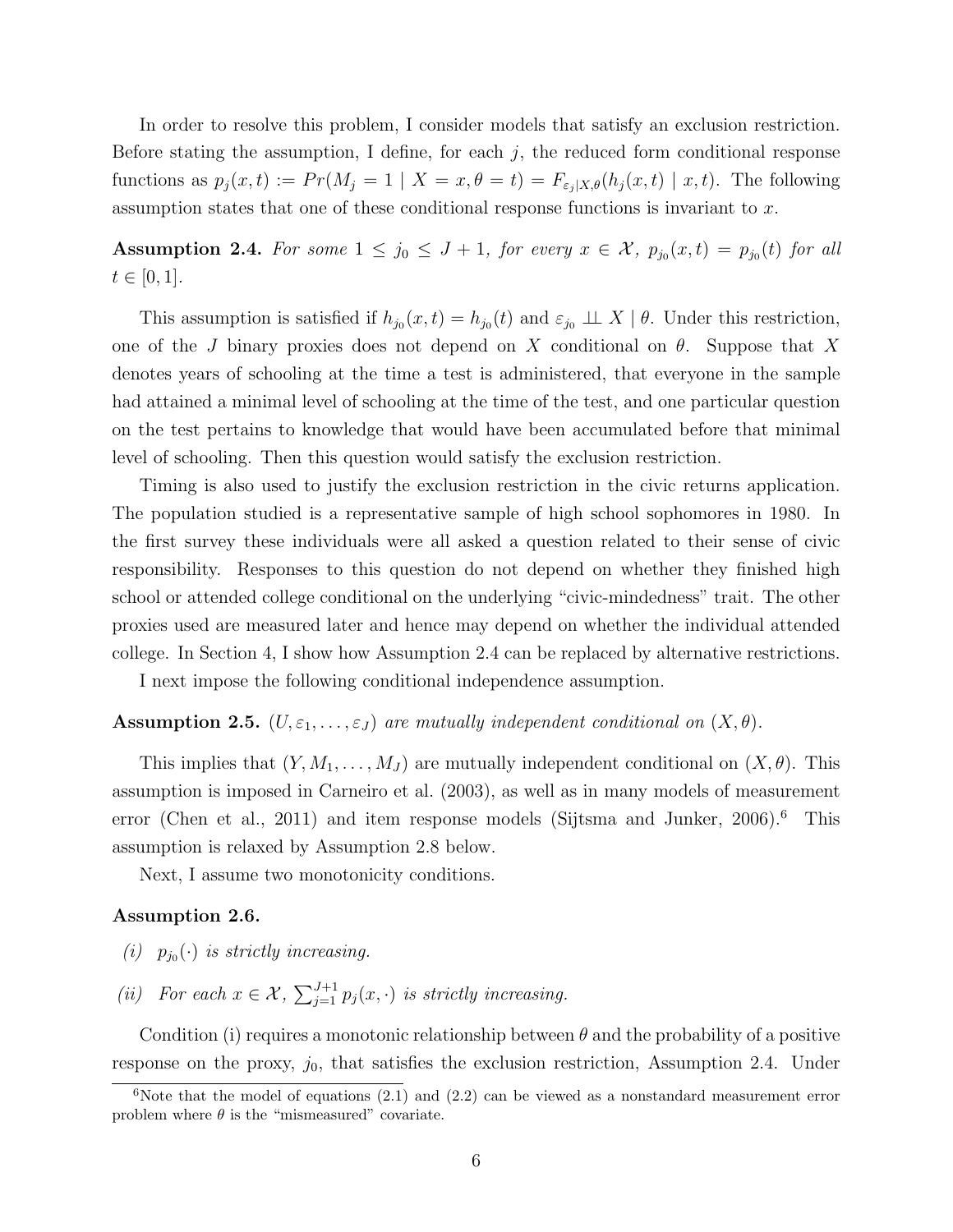condition (ii) the average of the  $J+1$  reduced form conditional response functions is strictly increasing but individual response functions do not have to be strictly increasing. Thus, this assumption allows for limited nonmonotonicity in the response functions. As Sijtsma and Junker (2006) note, this is important in item response data, such as test scores. In the roll call voting example this may be important if, for example, the most liberal and the most conservative members vote together on a small fraction of bills. Condition (ii) is relaxed further by Assumption 2.9 below.

Let  $\bar{p}(x,t) = J^{-1} \sum_{j \neq j_0} p_j(x,t)$ . Under Assumption 2.6, this function is strictly increasing in t for each x. Therefore, the inverse function  $\bar{p}^{-1}(m; x)$  can be defined on the range of  $\bar{p}(x, \cdot)$ . That is, for each  $x \in \mathcal{X}$  and each m in the range of  $\bar{p}(x, \cdot)$  there is a unique  $t^*$ , which depends on x and m, such that  $\bar{p}(x,t^*) = m$ ; I denote this  $t^*$  by  $\bar{p}^{-1}(m;x)$ . Likewise, under condition (i) of Assumption 2.6  $p_{i_0}^{-1}$  $j_0^{-1}$  is uniquely defined on the range of  $p_{j_0}$ . Because  $p_{j_0}$  and  $\bar{p}(x, \cdot)$ are each defined on the interval  $[0, 1]$ , the inverse functions can naturally be extended to be defined on [0, 1]. For  $m < p_{j_0}(0)$ , let  $p_{j_0}^{-1}$  $j_0^{-1}(m) = 0$  and for  $m > p_{j_0}(1)$ , let  $p_{j_0}^{-1}$  $j_0^{-1}(m) = 1.$ Likewise, for  $m < \bar{p}(x, 0)$ , let  $\bar{p}^{-1}(m; x) = 0$  and for  $m > \bar{p}(x, 1)$ , let  $\bar{p}^{-1}(m; x) = 1$ .

Lastly I impose the following Lipschitz conditions.

**Assumption 2.7.** There are constants  $0 < c < C < \infty$  such that

(i) 
$$
|G(x,t') - G(x,t)| \leq C|t'-t|
$$
 for all  $x \in \mathcal{X}$  and  $t, t' \in \Theta(x)$ ,

(ii) 
$$
c|t'-t| \le |p_{j_0}(t') - p_{j_0}(t)| \le C|t'-t|
$$
 for all  $t, t' \in [0, 1]$ ,

(iii) for each  $J \geq 1$ ,  $c|t'-t| \leq |\bar{p}(x,t') - \bar{p}(x,t)| \leq C|t'-t|$  for all  $x \in \mathcal{X}$  and  $t, t' \in \Theta(x)$ ,

$$
(iv)
$$
  $c|t'-t| \leq |F_{\theta|X}(t'|x) - F_{\theta|X}(t|x)|$ , for all  $x \in \mathcal{X}$  and  $t, t' \in \Theta(x)$ , and

(v) inf<sub> $x \in \mathcal{X}$ </sub>  $Pr(X = x) \geq c$ .

Conditions (ii) and (iii) imply that the inverse functions  $p_{i_0}^{-1}$  $_{j_0}^{-1}$  and  $\bar{p}^{-1}$  are Lipschitz continuous. Condition (iv) implies that the quantile function  $Q_{\theta|X}(\cdot | x)$  is Lipschitz continuous. This assumption is relaxed in Section 2.4.

### 2.1 Identification

To formally define the notion of identification in the limit that is used, first let  $\mathbb{P}_{J}^{0}$  denote the true population distribution of  $(Y, M_1, \ldots, M_{J+1}) \mid X$ . For  $\gamma = (g, h_1, \ldots, h_{J+1}, F_{U,\varepsilon_1,\ldots,\varepsilon_{J+1}|X,\theta},$  $F_{\theta|X}$ ), let  $\mathbb{P}_J(\gamma)$  denote the distribution given by

$$
\int \mathbf{1}(g(x,t,u) \le y) \prod_{j=1}^{J+1} \mathbf{1}(h_j(x,t) \ge \varepsilon_j)^{m_j} (h_j(x,t) < \varepsilon_j)^{1-m_j} dF_{U,\varepsilon_1,\dots,\varepsilon_{J+1}|X,\theta} dF_{\theta|X}.\tag{2.3}
$$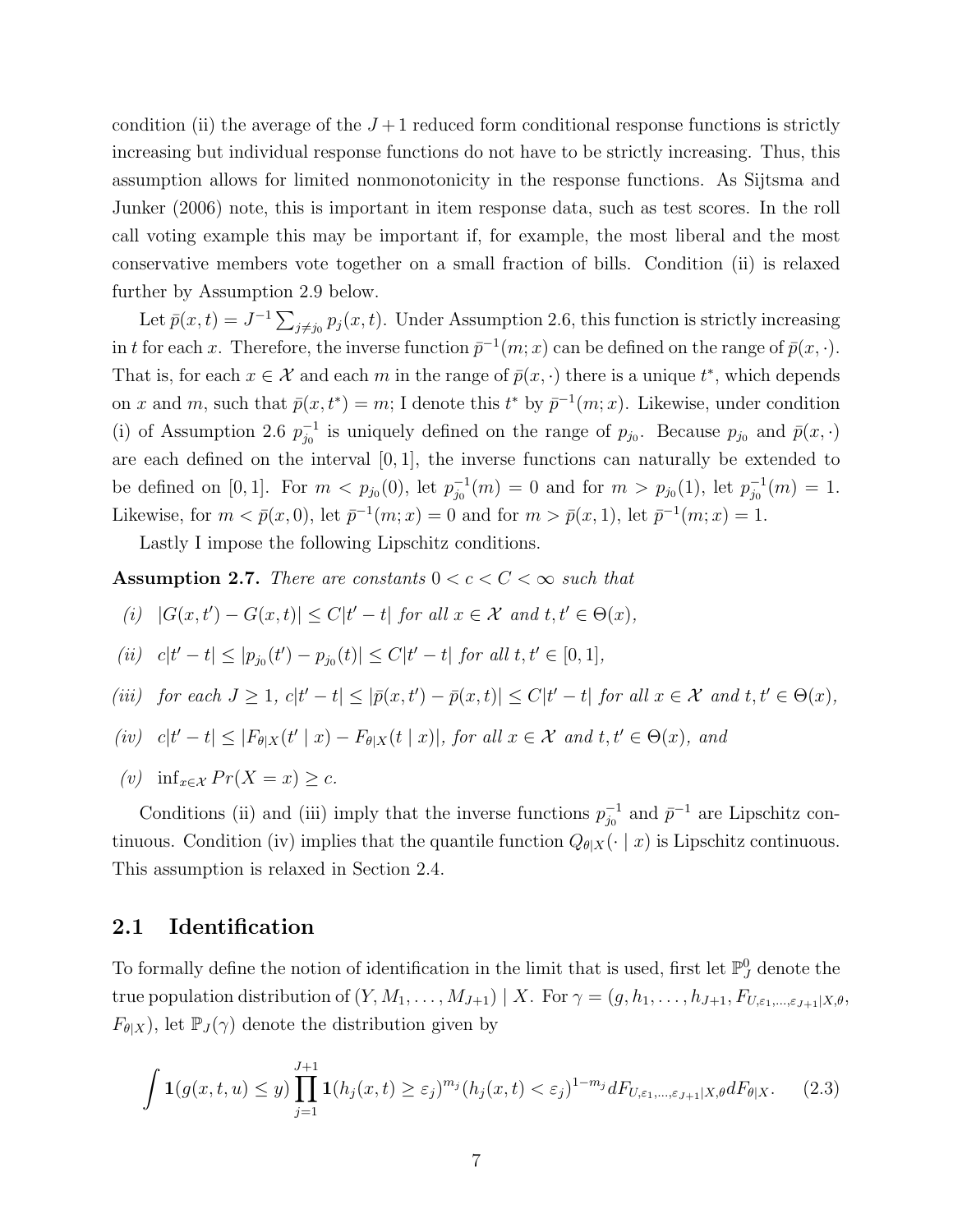Let  $\gamma_0 = (g_0, h_{1,0}, \ldots, h_{J+1,0}, F^0_{U,\varepsilon_1,\ldots,\varepsilon_{J+1}|X,\theta}, F^0_{\theta|X})$  denote the true parameter values so that  $\mathbb{P}_{J}^{0} = \mathbb{P}_{J}(\gamma_{0}).$  A parameter value  $\gamma$  is observationally equivalent to  $\gamma_{0}$  if  $\mathbb{P}_{J}(\gamma) = \mathbb{P}_{J}(\gamma_{0}).$ 

Let  $\Gamma_J$  denote the parameter space, which is restricted by the assumptions of the model. In particular, there are fixed constants  $0 < c < C < \infty$  such that the conditions in Assumption 2.7 hold for all  $\gamma \in \Gamma_J$ , for all  $J \geq 1$ . Then, for any feature of the model defined by  $\tau = \tau(\gamma)$  let

$$
\mathcal{I}_J(\gamma_0; \tau(\cdot)) = \{ \tau(\gamma) : \gamma \in \Gamma_J, \mathbb{P}_J(\gamma) = \mathbb{P}_J(\gamma_0) \}. \tag{2.4}
$$

In Section 5 I consider computation of this identified set through an approximation of the integrals in (2.3). As J grows, the identified set shrinks. Formally,  $\tau_0 = \tau(\gamma_0)$  is said to be large J identified if

$$
\lim_{J \to \infty} \sup_{\gamma_0 \in \Gamma_J} \sup_{\tau \in \mathcal{I}_J(\gamma_0; \tau(\cdot))} ||\tau - \tau_0|| = 0.
$$
\n(2.5)

Theorem 2.1. The CASF is large J identified under Assumptions 2.1 and 2.3-2.7.

Proof. See Appendix A.

Remark 1: Under Assumption 2.1 the CASF is given by  $G(x, t)$ , which is a function on  $\mathcal{X} \times \Theta$ . In applying the definition (2.5) I use the sup norm,  $||G - G_0|| = \sup_{x \in \mathcal{X}, t \in \Theta_0(x)} |G(x, t) G(x,t)$  where  $\Theta_0(x)$  denotes the support of the distribution  $F^0_{\theta|X}(\cdot | x)$ .

Remark 2: In the proof of Theorem 2.1, a bound on the rate of convergence of the identified set is also derived. It is shown that the size of the identified set is bounded by  $O(J^{-1/2+\epsilon})$  for all  $\epsilon > 0$ .

Remark 3: Note that Assumption 2.6 rules out a model with

$$
M_j = \mathbf{1}(\theta > c_j(X))\tag{2.6}
$$

for each j because in that case  $\bar{p}(x,t)$  is piecewise constant in t for each x. However, it can be shown that, under certain conditions on the thresholds  $\{c_i(\cdot)\}\$ , the CASF is still large J identified (Williams, 2012). Essentially what is required is that  $c_i(x)$  varies enough with j for each x.

A fundamental idea behind Theorem 2.1 has been used in the nonparametric item response literature (Junker and Ellis, 1997) and has roots in earlier work in statistics (de Finetti, 1931; Diaconis and Freedman, 1980). The idea is that  $\bar{M} := J^{-1} \sum_{j \neq j_0} M_j$  can serve as a sort of sufficient statistic for the latent heterogeneity. Douglas (2001) used this idea to formally

 $\Box$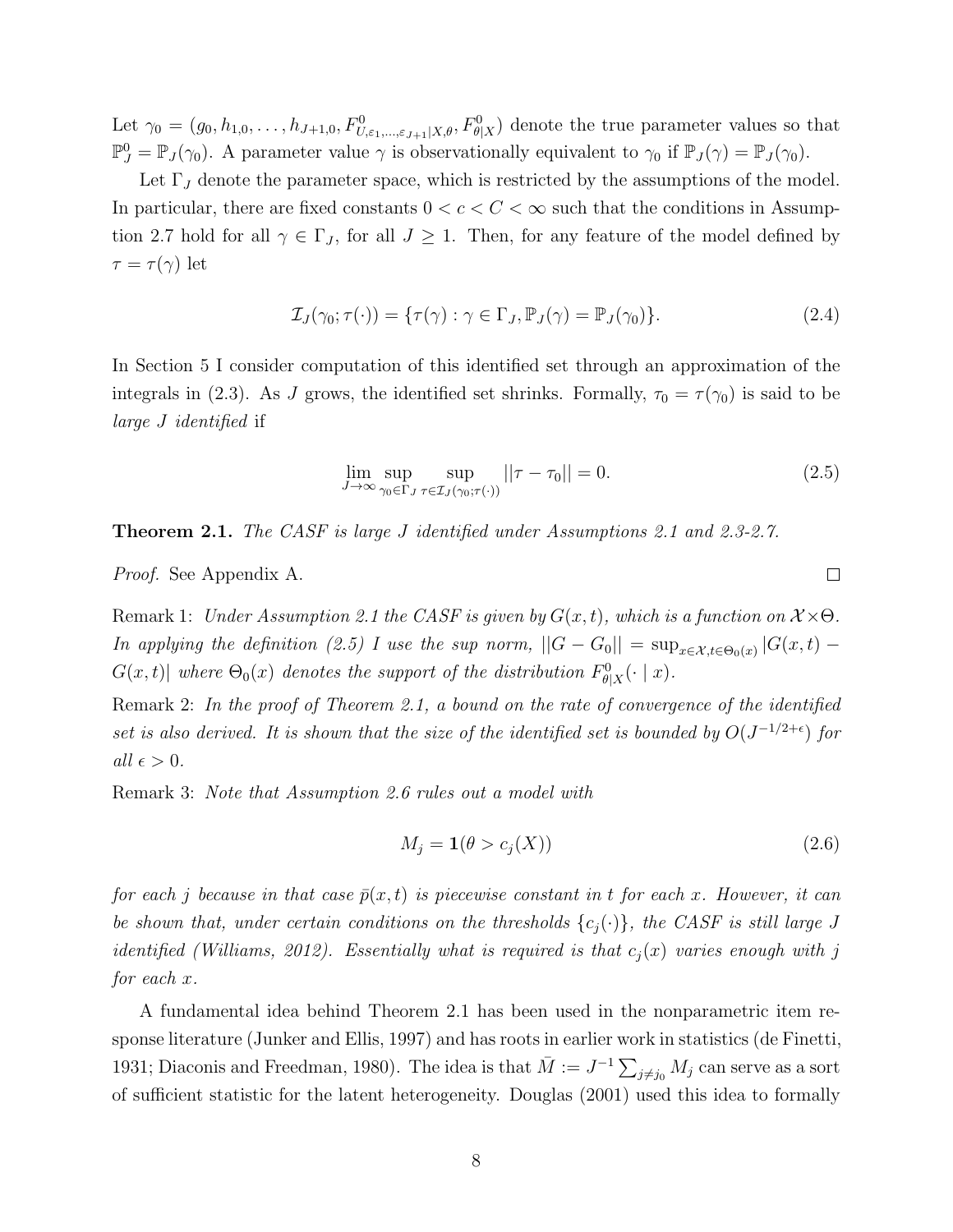prove nonparametric identification of the standard item response model.<sup>7</sup>

In Lemma A.1 in the appendix, I use Hoeffding's inequality to show that, under Assumption 2.5,  $\bar{M} - \bar{p}(X, \theta) \rightarrow_p 0$ . Consider any  $x \in \mathcal{X}$  and  $t \in \Theta(x)$ . In Lemma A.4 in the appendix I also show that if  $|m - \bar{p}(x, t)| \leq r_J/2$  then

$$
\lim_{J \to \infty} E(Y \mid |\bar{M} - m| < r_J, X = x) - G(x, t) = 0 \tag{2.7}
$$

for a sequence  $r_J \to 0$ . As similar result is shown in Douglas (2001) though the observed covariates, X, are not present in that paper.

Likewise, in the proof of Lemma A.5 in the appendix it is shown that if  $|m-\bar{p}(x,t)| \leq r_J/2$ then

$$
\lim_{J \to \infty} Pr(M_{j_0} = 1 \mid |\bar{M} - m| < r_J, X = x) - p_{j_0}(t) = 0 \tag{2.8}
$$

for a sequence  $r_J \to 0$ . This is then used to show that, for any m in the range of  $\bar{p}(x, \cdot)$ ,

$$
\lim_{J \to \infty} Pr(T(\bar{M}, X) \le T(m, x)) - \bar{p}^{-1}(m, x) = 0
$$
\n(2.9)

where  $T(m, x) := Pr(M_{j_0} = 1 | |\bar{M} - m| < r_J, X = x)$ . Intuitively, (2.9) follows because (2.8) implies that  $T(m, x) \approx p_{j_0}(\bar{p}^{-1}(m; x))$  and hence

$$
Pr(T(\bar{M}, X) \le T(m, x)) \approx Pr(p_{j_0}(\bar{p}^{-1}(\bar{M}; X)) \le p_{j_0}(\bar{p}^{-1}(m; x)))
$$
  
\n
$$
\approx Pr(p_{j_0}(\bar{p}^{-1}(\bar{p}(\theta, X); X)) \le p_{j_0}(\bar{p}^{-1}(m; x)))
$$
  
\n
$$
= Pr(p_{j_0}(\theta) \le p_{j_0}(\bar{p}^{-1}(m; x)))
$$
  
\n
$$
= \bar{p}^{-1}(m; x).
$$
\n(2.10)

Now, let  $S_1(m, x) = E(Y | |\bar{M} - m| < r_J, X = x)$  and  $S_2(m, x) = Pr(T(\bar{M}, X) \leq$  $T(m, x)$  and suppose, for the sake of argument, that  $S_2$  is invertible in m. Then

$$
|S_1(S_2^{-1}(t;x),x) - G(x,t)| \le |S_1(S_2^{-1}(t;x),x) - G(x,\bar{p}^{-1}(S_2^{-1}(t;x);x))|
$$
  
+ |G(x,\bar{p}^{-1}(S\_2^{-1}(t;x);x)) - G(x,\bar{p}^{-1}(\bar{p}(x,t);x))|. (2.11)

But  $S_2$  is not invertible since, for a fixed J, the support of  $\overline{M}$  is finite. Thus the proof of Theorem 2.1 involves showing (a) that a similar expansion still holds (b) that the convergence

<sup>7</sup>Douglas (2001) formalizes an idea used in the psychometrics literature (Douglas, 1997; Ramsay, 1991) to nonparametrically estimate item response functions. This result has not previously received attention in the econometrics literature.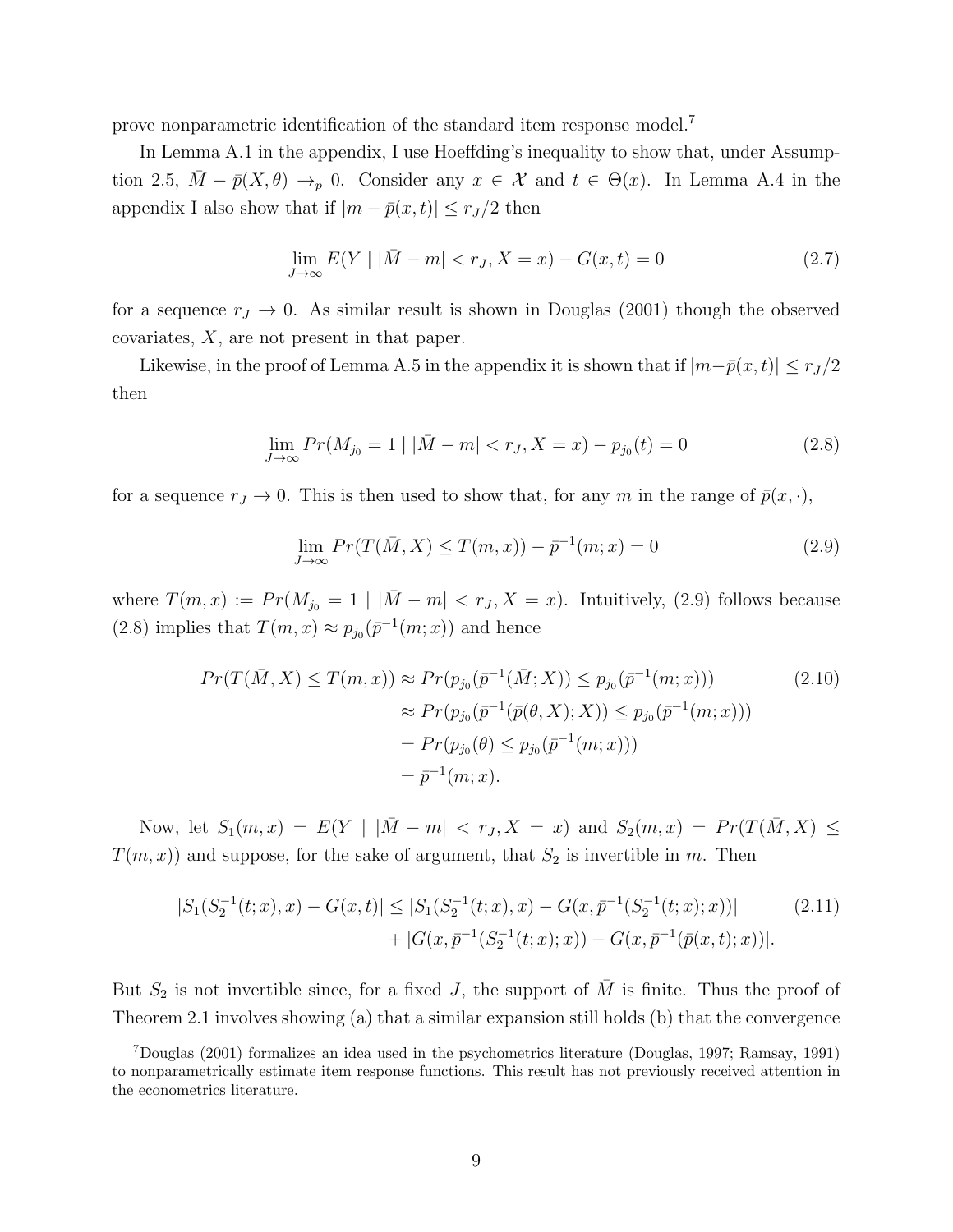in (2.7) holds uniformly so that the first term in this expansion converges to 0, and (c) that the convergence in (2.9) and continuity of  $G(x, \bar{p}^{-1}(m; x))$ , as a function of m, imply that the second term in the expansion converges to 0.

The argument in (2.10) demonstrates the importance of the exclusion restriction and the monotonicity of  $p_{j_0}$ . Because  $T(\bar{M}, X) \approx p_{j_0}(\theta)$ , which does not depend on X, individuals can be ordered based on this "score", rather than on  $\overline{M}$ . In Section 4 I show how alternative restrictions can be used to derive different "score" functions. This heuristic argument also suggests two corollaries to Theorem 2.1. First, under the common support condition, Assumption 2.2, the ASF, which is given by  $\int G(x, t) dF_{\theta}(t)$ , is identified without Assumption 2.3. That is, to identify the average (across the distribution of  $\theta$ ) structural function it is not necessary to normalize the distribution of  $\theta$ . In this case, the argument is based only on equations  $(2.7)$  and  $(2.8)$ .

Second, if the exclusion restriction (Assumption 2.4) holds for  $\bar{p}$  rather than any particular  $p_i$  then the CASF is large J identified through a simpler argument. In this case, equation (2.9) can be replaced by

$$
\lim_{J \to \infty} Pr(\bar{M} \le m) - \bar{p}^{-1}(m; x) = 0.
$$
\n(2.12)

The two following corollaries are proved in Appendix A.

**Corollary 2.1.** Suppose that (i) there is a constant  $\overline{Y} < \infty$  such that  $|Y| \leq \overline{Y}$  and (ii)  $\theta$ has a distribution function  $F_{\theta}$  such that  $|F_{\theta}(t') - F_{\theta}(t)| \leq C|t'-t|$  for all  $t, t' \in \mathbb{R}$ . Then, under Assumptions 2.1, 2.2, 2.4 and 2.5-2.7, the ASF is large J identified.

**Corollary 2.2.** If  $\bar{p}(x, t) = \bar{p}(t)$  for all  $x \in \mathcal{X}$  and  $t \in [0, 1]$  then the CASF is large J identified under Assumptions 2.1, 2.3 and 2.5-2.7.

#### 2.2 Estimation

Consider an *i.i.d.* sample  $(Y_i, X_i, M_{i,1}, \ldots, M_{i,J+1}), i = 1, \ldots, n$  from the model of equations (2.1) and (2.2). In this section I propose an estimator for the conditional average structural function,  $CASF(x, t)$ , that is consistent as  $n, J \rightarrow \infty$  provided that J is on the order of a power of *n*. The estimation strategy is to estimate  $\theta_i$  for each  $i = 1, \ldots, n$  in a first stage and to use these estimates,  $\hat{\theta}_1, \ldots, \hat{\theta}_n$ , in place of  $\theta_1, \ldots, \theta_n$  in a second stage.

First, recall the intuition behind Theorem 2.1. As  $J \to \infty$ , the conditional probability function,  $Pr(M_{i,j_0} = 1 | \bar{M}_i = m, X_i = x)$  converges to the function  $q(x,m) :=$  $p_{j_0}(\bar{p}^{-1}(x,m))$ . Further,  $q(X_i, \bar{M}_i) \approx p_{j_0}(\theta_i)$  for large J and, since  $\theta_i \sim Uniform(0, 1)$ ,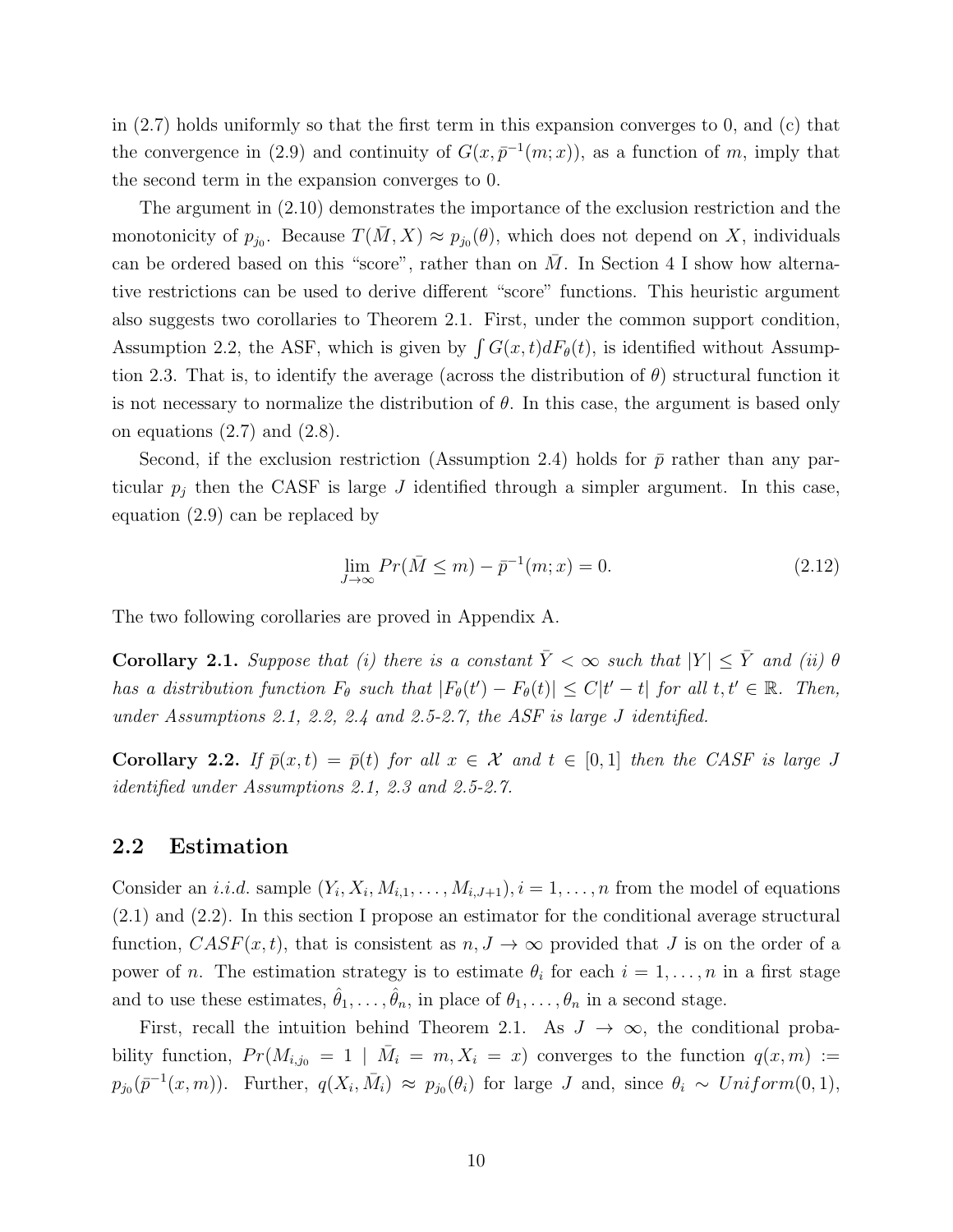$F_{q(X,\bar{M})}(q(X_i,\bar{M}_i)) \approx \theta_i$  where  $F_{q(X,\bar{M})}$  denotes the distribution function of the random variable  $q(X_i, \bar{M}_i)$ . This argument suggests the estimator

$$
\hat{\theta}_i = \hat{F}_{\hat{q}(X,\bar{M})}(\hat{q}(X_i, \bar{M}_i))
$$
\n(2.13)

where  $\hat{q}(x,m)$  is the following Nadaraya-Watson kernel estimator of  $Pr(M_{i,j_0} = 1 | \bar{M}_i =$  $m, X_i = x$ 

$$
\hat{q}(x,m) = \frac{\sum_{i=1}^{n} M_{i,j_0} K_{h_1}(\bar{M}_i - m, X_i - x)}{\sum_{i=1}^{n} K_{h_1}(\bar{M}_i - m, X_i - x)},
$$
\n(2.14)

where  $K_h(u, x) = h^{-1}K(h^{-1}u)\mathbf{1}(X_i = x)$  for a kernel function  $K(\cdot)$  and bandwidth h, and  $\hat{F}_{\hat{q}(X,\bar{M})}$  is the empirical distribution function

$$
\hat{F}_{\hat{q}(X,\bar{M})}(p) = \frac{1}{n} \sum_{i=1}^{n} \mathbf{1}(\hat{q}(X_i, \bar{M}_i) \le p).
$$
\n(2.15)

My proposed estimator for  $G(x, t)$  is

$$
\hat{G}(x,t) = \frac{\sum_{i=1}^{n} Y_i L_{h_2}(\hat{\theta}_i - t, X_i - x)}{\sum_{i=1}^{n} L_{h_2}(\hat{\theta}_i - t, X_i - x)}
$$
(2.16)

where  $L_h(u, x) = h^{-1}L(h^{-1}u)\mathbf{1}(X_i = x)$  for a kernel function  $L(\cdot)$  and bandwidth h.

To demonstrate the type of estimation results that can be obtained for the model, I derive a bound on the convergence rate of the estimator  $h(x, t)$ . New results due to Mammen et al. (2012) on nonparametric estimation with regressors generated in a first stage suggest that the convergence rates derived here could be improved under certain smoothness conditions. However, because the conditions in that paper cannot be directly applied in the model of this paper, and since the primary focus of this paper is identification, I leave this to future research.

Theorem 2.2. Under the assumptions maintained in Theorem 2.1 and Assumptions C.1-C.6 stated in Appendix C in the supplementary material,

$$
|\hat{G}(x,t) - G(x,t)| = O_p\left(\frac{1}{\sqrt{nh_{2n}}} + h_{2n}\right).
$$

If  $J < \kappa n^{-2/3}$  for some  $\kappa > 0$  then the bandwidths can be chosen so that  $\hat{G}$  converges at a rate no slower than  $n^{-1/3+\epsilon}$  for any  $\epsilon > 0$ .

Proof. See Appendix C in the supplementary material.

 $\Box$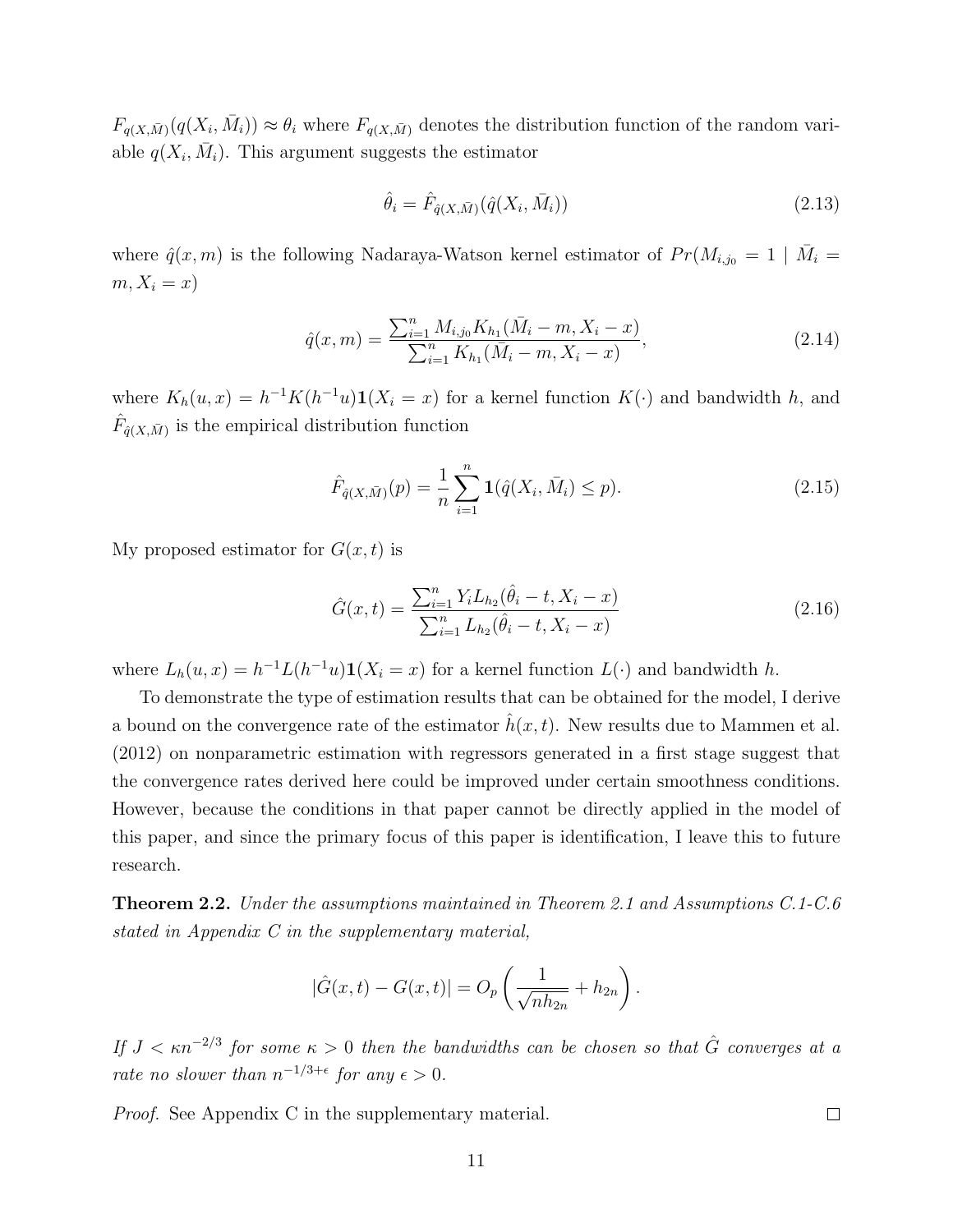#### 2.3 Monte Carlo

To demonstrate the performance of the proposed estimator I carried out a Monte Carlo exercise. The simulations were based on the model  $Y_i = 0.5X_i + 0.5\tilde{\theta}_i + U_i$  where  $U_i \sim$  $N(0, \sigma_U^2)$ ,  $\sigma_U = 0.1$ . The observed covariate X is binary with  $Pr(X_i = 1) = 0.5$  and  $\tilde{\theta}_i \mid X_i = x \sim N(x - .5, 1)$ . The proxies are generated according to  $M_1 = \mathbf{1}(\tilde{\theta}_i \ge \eta_{i1})$  and  $M_j = 1(-0.5X + \tilde{\theta}_i \ge \eta_{ij})$  for  $j > 1$  with  $\eta_{ij} \sim^{iid} N(0, 1)$ . This fits the model of Section 5 with  $\theta_i = F_{\tilde{\theta}}(\tilde{\theta}_i)$ .

In the simulations I calculate the estimator proposed above in Section 2.2,  $\hat{G}(x, t)$ , for  $x = 0, 1$  and  $t \in \mathcal{T} = \{.05, .1, \ldots, .95\}.$  Since  $\theta \sim Uniform(0, 1), \frac{1}{10} \sum_{t \in \mathcal{T}} \hat{G}(1, t)$  $\hat{G}(0,t)$  provides an approximation of the average treatment effect,  $ATE = \int G(1,t) dF_{\theta}(t)$  $\int G(0, t) dF_{\theta}(t)$ . Further refining the grid did not change the overall results.

Table 1 reports the results of the simulations. I provide results from three other estimators for comparison. For the first column the  $ATE$  was estimated, without controlling in any way for  $\theta$ , simply as  $\hat{E}(Y_i | X_i = 1) - \hat{E}(Y_i | X_i = 0)$ . For the second column I estimated a nonparametric kernel regression of  $Y_i$  on the percentiles of  $\overline{M}_i$ . I computed these estimates on the grid  $\mathcal T$  and averaged to get an estimate of the  $ATE$ . The third column shows results from the infeasible estimator that uses  $\theta_i$  directly.

Overall the results suggest a substantial improvement over methods that do not properly control for  $\theta_i$ , even when  $J = 10$ . However, there is a non-negligible bias when J is small. The simulation exercises also demonstrate that increasing  $J$  leads to a bigger improvement in the MSE when n is larger. And increasing n leads to a bigger improvement in the MSE when  $J$  is larger.

### 2.4 Large *J* identification under weaker conditions

The CASF is large J identified under conditions weaker than Assumptions 2.5-2.7, although the convergence is at a slower rate and the proof is considerably more complex. First, conditional independence is too strong in some applications. Consider instead the following weak dependence assumptions.

#### Assumption 2.8.

There exists a decreasing sequence  $\{\alpha_k : k \geq 1\}$  with  $\lim_{k \to \infty} \alpha_k = 0$  such that

(i)  $E(|E(M_j | X, \theta, \{M_s : |j - s| > k\}) - E(M_j | X, \theta)|) \leq \alpha_k$  and

(ii) for any  $\eta \in (0, 1/2)$ , there exist  $\mathcal{J}_Y^J(\eta) \subset \{1, \ldots, J\}$  for each J such that  $|\mathcal{J}_Y^J(\eta)|^{-1} =$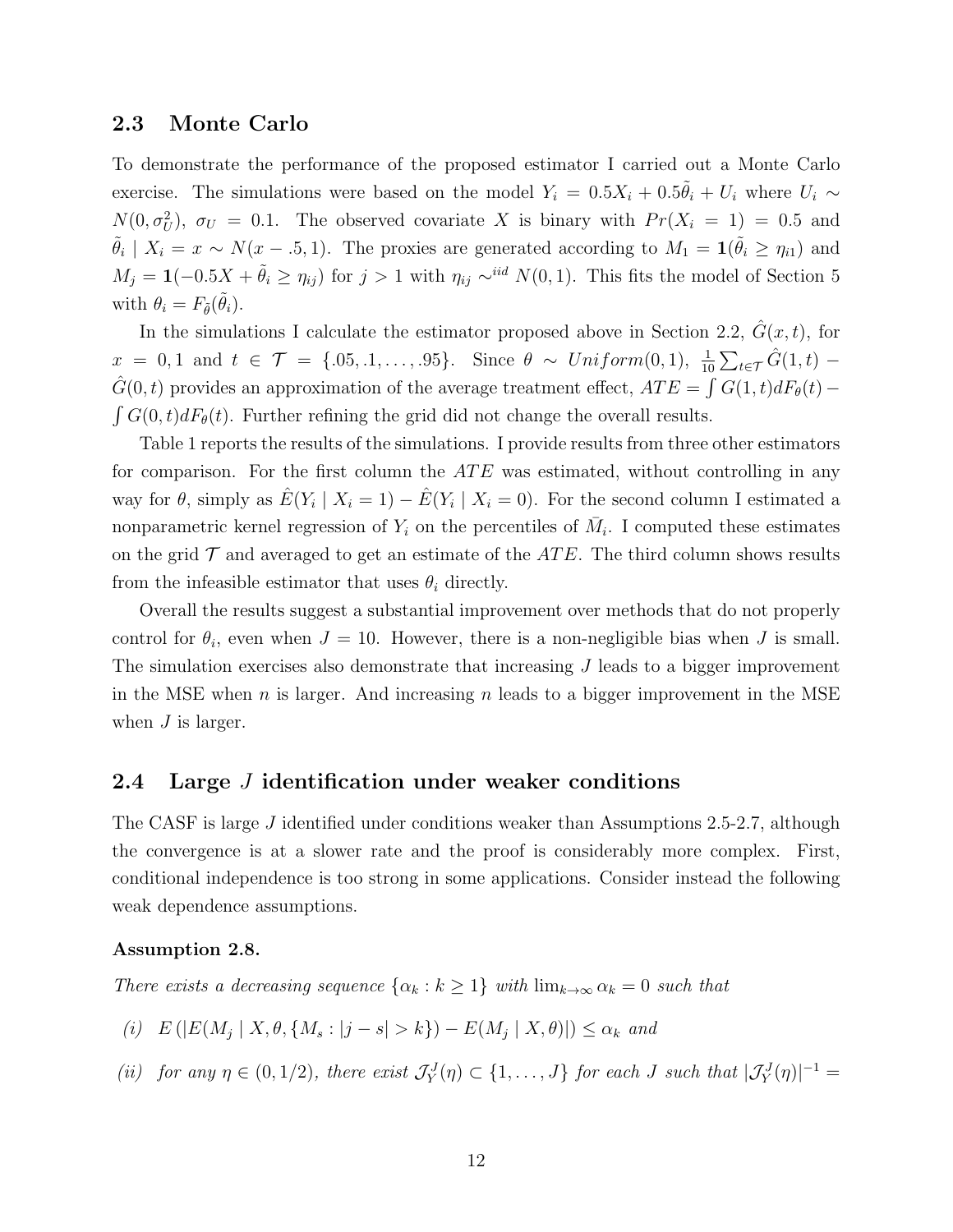$O(J^{-1})$  and

$$
E\left(|E(Y \mid X, \theta, \{M_j : j \in \mathcal{J}_Y^J(\eta)\}) - E(Y \mid X, \theta)\right| \le \alpha_{\lfloor \eta J \rfloor}.
$$

Condition (i) is a mixing condition on the sequence  $M_1, \ldots, M_J$  conditional on  $(X, \theta)$ . Mixing conditions are a standard way to model (unconditional) dependence in time series data.<sup>8</sup> Thus, this is a natural notion of dependence in a setting where the  $M_i$  are realized consecutively. For example, if  $M_j$  represents the response to the  $j<sup>th</sup>$  item on a test there may be dependence between consecutive questions due to factors other than the individual's ability level, such as learning from the test.

Condition (ii) allows for various forms of dependence between  $Y$  and some of the binary proxies conditional on  $(X, \theta)$ . If Y is independent of only a subset of the proxies conditional on  $(X, \theta)$  this condition requires only that this subset grows with J. Alternatively it allows for  $Y$  to be dependent on all of the proxies provided that the dependence is weak in a specific sense. It allows for the case, for example, where  $Y$  is itself one of the proxies. In that case  $\mathcal{J}_Y^J(\eta)$  is  $\{s : |j - s| > \eta J\}$  so that  $|\mathcal{J}_Y^J(|\eta J|)| \ge (1 - 2\eta)J$ . Performance on a test may call on basic skills, represented by  $\theta$ , as well as various specific pieces of knowledge. Condition (i) specifies the sense in which these specific pieces of knowledge cannot dominate the test. Condition (ii) allows some of these individual factors to influence the outcome (wages, for example).

Both conditions in Assumption 2.5 could also be replaced by lower level conditions related to the structure in equations (2.1) and (2.2). For example, if  $(X, \theta)$  is independent of  $(\varepsilon_1,\ldots,\varepsilon_J)$  then condition (i) could be replaced by a mixing condition on  $\{\varepsilon_j : 1 \leq j \leq J\}$ . And if U is independent of  $(X, \theta)$  conditional on  $(\varepsilon_1, \ldots, \varepsilon_J)$  then condition (ii) can be stated in terms of weak dependence between U and  $(\varepsilon_1, \ldots, \varepsilon_J)$ . See de Jong and Woutersen (2011) for related results in a dynamic time series binary choice model.

Next, consider the following monotonicity conditions in place of Assumption 2.6.

#### Assumption 2.9.

- (i)  $p_{j_0}(\cdot)$  is strictly increasing on [0, 1].
- (ii) There exists a constant  $\eta > 0$ , and subsets  $\mathcal{J}_m^J \subset \mathcal{J}_Y^J(\eta) \cap \{1 \leq j \leq J : |j_0 j| > \eta J\}$ for each J, such that  $|\mathcal{J}_m^J|^{-1} = O(J^{-1})$  and, for each  $x \in \mathcal{X}$ ,  $\sum_{j \in \mathcal{J}_m^J} p_j(x, \cdot)$  is strictly increasing.

<sup>&</sup>lt;sup>8</sup>If the time series process  $\{q_t\}$  is strongly mixing with mixing coefficients  $\alpha_{t,k}$  then it can be shown that  $E|E(q_t | \{q_s; |t-s| > k\}) - E(q_t)| \leq \alpha_{t,k}$  where  $\sup_t \alpha_{t,k} \to 0$  (Dvoretzky et al., 1972; McLeish et al., 1975). Processes with m-dependence and ARMA processes are examples of processes that are strongly mixing.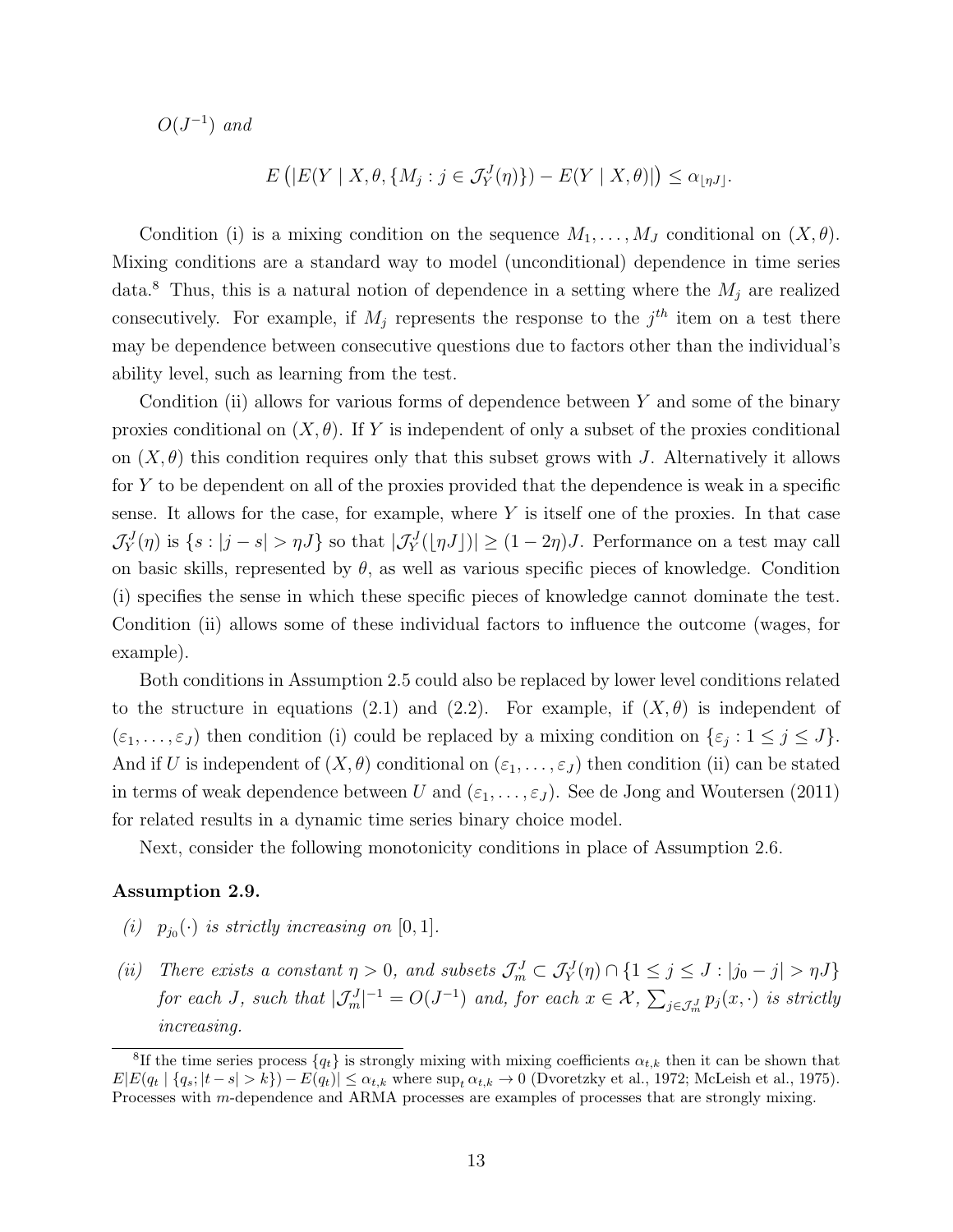Condition (i) is the same as condition (i) of Assumption 2.6. Condition (ii) states that, once items near  $j_0$ , items not indexed by j in  $\mathcal{J}_Y^J(\eta)$ , and a limited number of other items are excluded, the average of the remaining items is a strictly increasing function, and that the number of remaining items is proportional to J. Let  $N_J := |\mathcal{J}_m^J|$  and redefine  $\bar{p}(x,t) := N_I^{-1}$  $\int_J^{-1} \sum_{j \in \mathcal{J}_m^J} p_j(x,t)$ . Under condition (ii) of Assumption 2.6, this function is strictly increasing in t for each x. Therefore, the inverse function  $\bar{p}^{-1}(m; x)$  can be defined on [0, 1] as before.

Lastly I impose the following regularity conditions, which weaker Lipschitz continuity to continuity.

**Assumption 2.10.** (i)  $G(x,t)$  is continuous in t for each  $x \in \mathcal{X}$ , (ii)  $p_{j_0}$  and  $p_{j_0}^{-1}$  $\overline{j_0}^{-1}$  are both continuous, (iii)  $\bar{p}(x,t)$  is continuous in t for each J and each  $x \in \mathcal{X}$  and  $\bar{p}^{-1}(m;x)$ is continuous in m for each J and each  $x \in \mathcal{X}$ , (iv) the quantile function,  $Q_{\theta|X}(\tau | x)$ , is defined for all  $\tau \in [0,1]$  and is uniformly continuous in  $\tau$  for each  $x \in \mathcal{X}$ , and (v)  $\inf_{x \in \mathcal{X}} Pr(X = x) \geq c.$ 

A slightly stronger version of these regularity conditions, stated as Assumption A.1 in Appendix A, is needed to control the continuity of functions in the identified set as  $J \rightarrow$ ∞. Assumption 2.7 by itself does not prevent the limiting identified set from containing discontinuous functions, which would prevent identification in the limit. Assumption A.1 requires  $\Gamma_J$  to be constructed from uniformly equicontinuous families of functions, just as it was assumed for Theorem 2.1 that for each  $\gamma \in \Gamma_J$  the relevant functions were Lipschitz continuous with the same Lipschitz constants.

Theorem 2.3. The CASF is large J identified under Assumptions 2.1, 2.3-2.4, 2.8-2.10, and A.1.

 $\Box$ 

Proof. See Appendix A.

Remark 4: The rate of convergence of the identified set is slower than the  $O(J^{-1/2+\epsilon})$  attained under the assumptions of Theorem 2.1. The convergence rate depends on the rate of convergence of the mixing coefficients,  $\alpha_k$ , and the smoothness of the functions in the parameter space  $\Gamma_J$ .

## 3 Education, ability, and test scores

There is substantial evidence that education can improve performance on tests of cognitive ability (see, e.g., Neal and Johnson, 1996; Winship and Korenman, 1997). Education, however, is endogenous if higher ability individuals achieve higher education levels on average.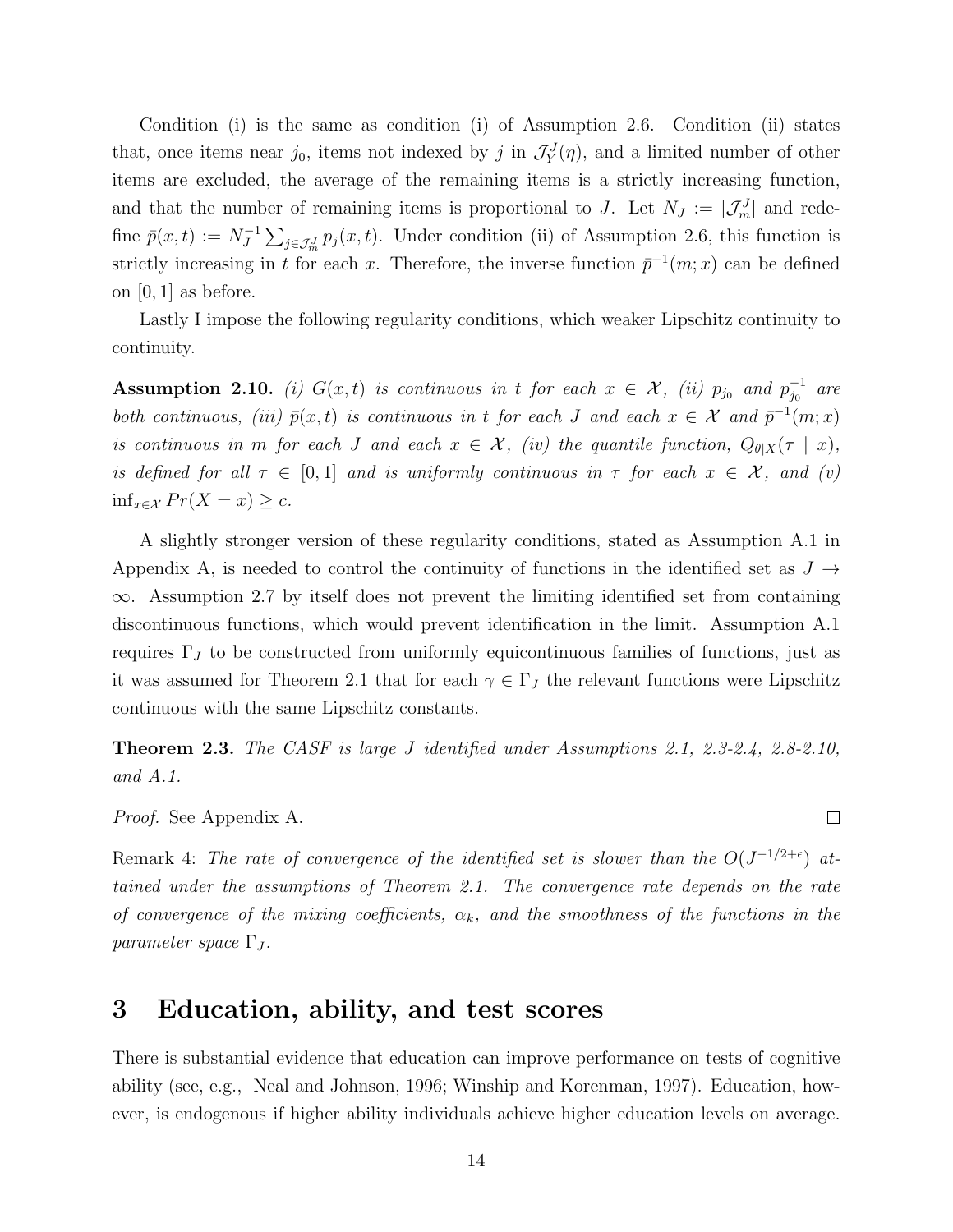Hansen et al. (2004) propose two methods for dealing with this endogeneity, both of which are derived from a model that allows the mapping between latent ability and test scores to depend on the schooling level at the time of the test. One involves jointly modeling education and test scores in a parametric model and is closely related to Carneiro et al. (2003). The other is a semiparametric control function method that relies on the assumption that schooling at the time the test is taken is independent of latent ability conditional on the final education level obtained.

In this section, I use data from the National Longitudinal Survey of Youth (NLSY) to study the effect of education on test scores using the methods described in Section 2. The NLSY is a representative sample of individuals from the United States between the ages of 14 and 21 in 1979, when they were first interviewed. In 1980, these individuals were administered the Armed Services Vocational Aptitude Battery (ASVAB). As an illustration, I use the arithmetic reasoning subcomponent of the Armed Forces Qualifying Test (AFQT), a test which consists of the verbal and math components of the ASVAB. The arithmetic reasoning component of the ASVAB consists of 30 questions. Item-level responses, coded as correct or incorrect, have recently been made publicly available. See Schofield (2014) for an early analysis of the item-level data. I use the same subsample used in Hansen et al. (2004), which consists of 1, 927 white non-Hispanic males. Hansen et al. (2004) find that each additional year of education increases composite AFQT scores by  $2 - 4\%$ .

I study the effect of education on the test score by analyzing each item separately. Let  $X_i$ denote a binary indicator of schooling level and let  $\tilde{M}_i$  denote the full vector of 30 items from the arithmetic reasoning component of the ASVAB. For each item s, I apply the previous analysis in the paper with  $Y_i = \tilde{M}_{is}$  and  $M_i = \tilde{M}_{i,-s} = (\tilde{M}_{i1}, \ldots, \tilde{M}_{i,s-1}, \tilde{M}_{i,s+1}, \ldots, \tilde{M}_{i,30}).$ So that the model is consistent as s varies, I assume throughout the analysis that  $\tilde{M}_{ij} =$  $\mathbf{1}(h_j(X_i,\theta_i) \geq \tilde{\varepsilon}_{ij})$  and  $\tilde{\varepsilon}_{ij} \perp \perp (X_i,\theta_i)$  for each  $j=1,\ldots,30$ . Then the CASF for each item s is given by  $G_s(x,t) = F_{\tilde{\varepsilon}_s}(h_s(x,t)) = p_s(x,t).^{9}$ 

The method described in Section 2 involves first using the individual items,  $M_i$ , to estimate  $\hat{\theta}_i$  for each individual and then estimating  $G_s(x,t)$  by a nonparametric regression of the outcome  $Y_i$  on  $\hat{\theta}_i$  and  $X_i$ . I use this method to compute estimates,  $\hat{G}_s(x, t)$ , for each  $1 \leq s \leq 30$  except  $s = j_0$ . In computing  $\widehat{G}_s(x, t)$ , I include the 28 items excluding item s and item  $j_0$  in  $\mathcal{J}_m^J$ , which means that the estimates of  $\theta_i$  actually differ for each s.<sup>10</sup> To estimate the schooling effect on each item, I estimate a conditional average treatment effect

<sup>&</sup>lt;sup>9</sup>Imposing the assumption that  $\tilde{\varepsilon}_{ij} \perp (X_i, \theta_i)$  for all j does not aid in identification of  $G_s$  because it does not restrict the item response function  $p_j(x,t)$  or the conditional dependence among the items given  $(X_i, \theta_i)$ .

<sup>&</sup>lt;sup>10</sup>The theoretical analysis in the paper requires that the outcome variable,  $Y_i$ , is not included in constructing the mean response  $\tilde{M}_i$ . However, results using a single set of estimates  $\hat{\theta}_i$  based on all 29 items excluding  $j_0$  do not differ substantially from the reported results.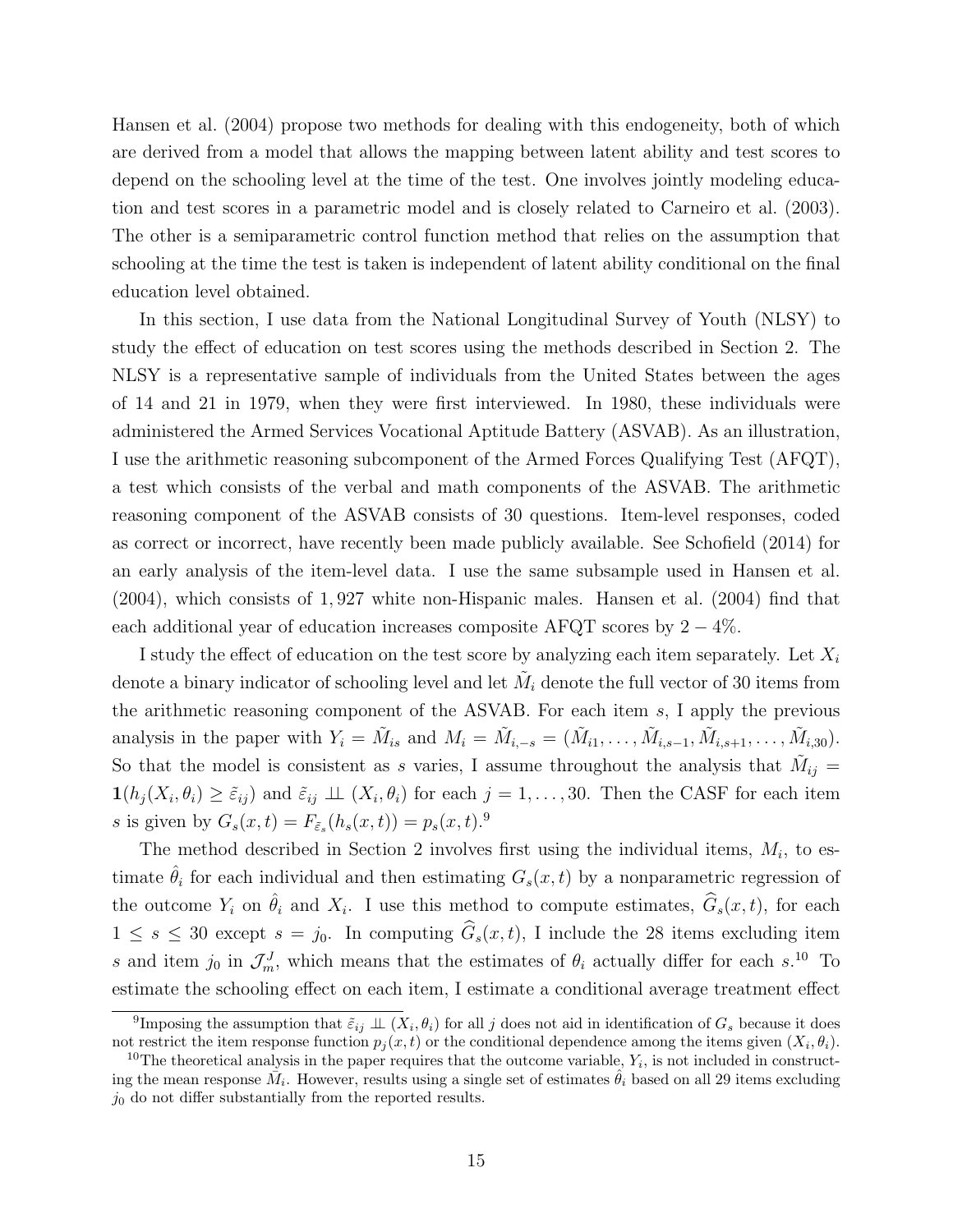as  $\widehat{CATE}_s(t) = \widehat{G}_s(1, t) - \widehat{G}_s(0, t)$  for each  $s \neq j_0$ . By assumption  $p_{j_0}(1, t) = p_{j_0}(0, t)$  for all t. Therefore,

$$
\widehat{CATE}(t) = \frac{1}{J} \sum_{s \neq j_0} \widehat{CATE}_s(t)
$$

provides an estimate of the conditional average causal effect of schooling on the test score.<sup>11</sup>

Figures 1 and 2 show  $\widehat{G}_s(0, t)$  and  $\widehat{G}_s(1, t)$  for a selection of the test items, along with 90% confidence bands computed via 200 bootstrap samples.<sup>12</sup> For these results I use  $j_0 = 4$ .<sup>13</sup> Each of these items shows a clear effect of schooling on the probability of correctly answering the question. There is heterogeneity in this effect across items, however. For example, for the three items in Figure 1, there is a statistically significant effect at all ability levels. For the items in Figure 2, there is a large and significant effect only for individuals above the median ability level. Figure 3 plots  $\overline{CATE}(t)$ . Here we see that the aggregate effect of schooling on the test score is increasing in ability and is statistically significant at all ability levels.

Since  $\theta_i \sim Uniform(0, 1)$ , I can also estimate item-level average treatment effects as  $\widehat{ATE}_s = \sum_{h=1}^{H} \widehat{CATE}_s(t_h)$  and the average treatment effect on the test score as  $\widehat{ATE} =$  $\sum_{h=1}^H \widehat{CATE}(t_h)$ , where  $\{t_h\}_{h=1}^H$  is an equidistant grid of 20 points. Table 2 reports estimates of these average treatment effects. As in Hansen et al. (2004), I find that there is a substantial education effect on test scores. There is a statistically significant average effect for all but four of the 29 items (excluding item 4). Having a high school education (or more) at the time of the test increases the test score by between 4.6 and 10 percentage points, on average. This effect is roughly  $7 - 15\%$  of the average total score of 0.659. This is consistent with the findings of Hansen et al. (2004), though the effects found here are larger, potentially because I do not control for demographics and family background beyond restricting the sample to white males.

<sup>&</sup>lt;sup>11</sup> "Test score" refers to the simple average,  $\frac{1}{J}\sum_{s=1}^{30} \tilde{M}_{is}$ . The estimator can be easily modified if the test score is a weighted average of the individual items.

<sup>&</sup>lt;sup>12</sup>The validity of the bootstrap-based confidence intervals for kernel regression estimators has been established by Hall (1992), among others. These standard results do not apply immediately here because (a) the estimation procedure involves the use of a regressor generated in a first step and (b) the estimator is consistent only if  $J \to \infty$  along with n. While formally establishing the validity of the bootstrap-based confidence intervals for the estimator  $G_s(x, t)$  is beyond the scope of this paper, others have addressed these two issues separately. See Kapetanios (2008) regarding the validity of the (cross sectional) bootstrap in large n, large T panel data models and see Mammen et al. (2016) for a result regarding the validity of the bootstrap for semiparametric estimators involving a generated regressor.

<sup>&</sup>lt;sup>13</sup>See online appendix D where I describe a data-driven approach to this choice.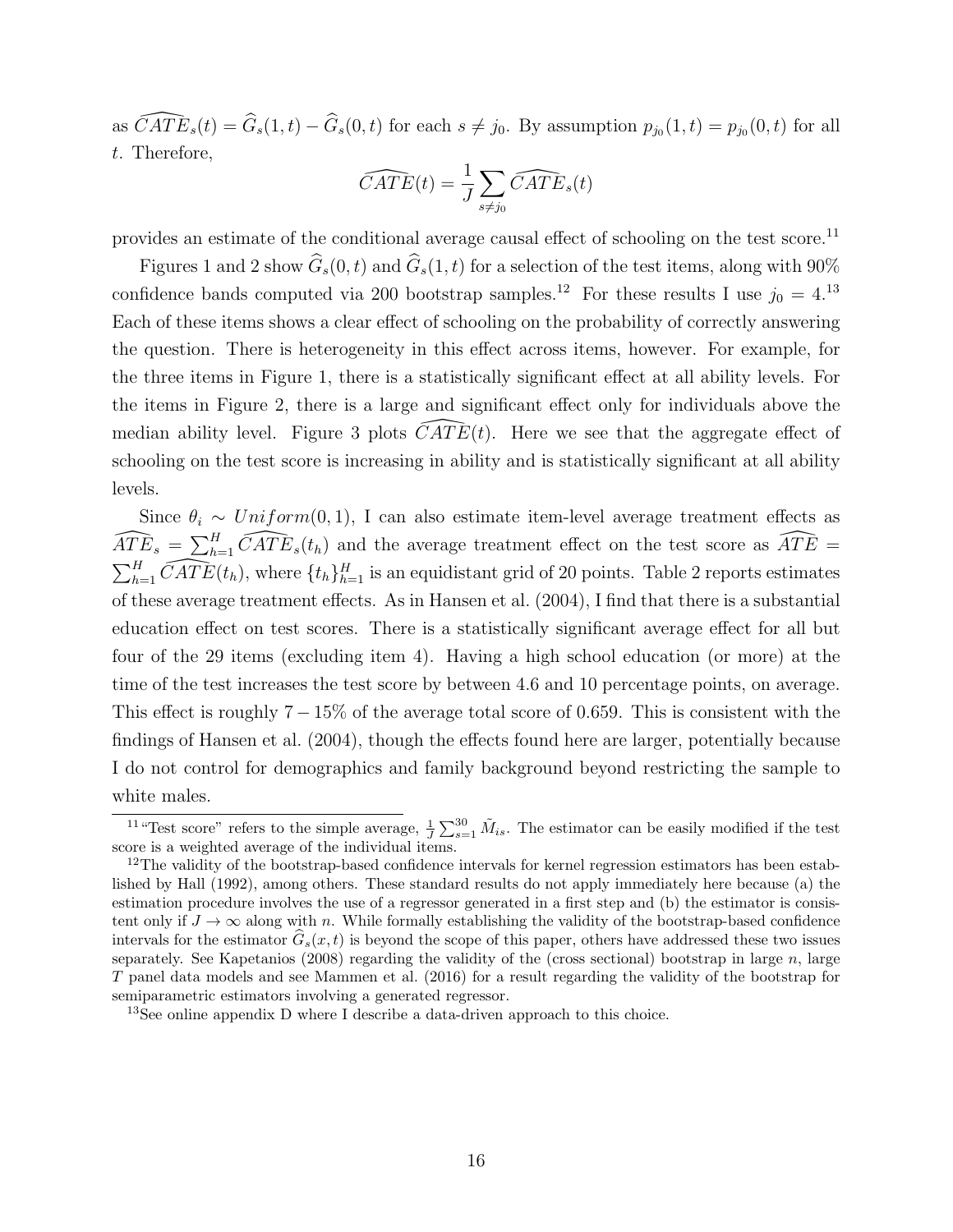## 4 Extensions of the model

The model of Section 2 can be extended in several ways. In this section I discuss two types of extensions. First, I introduce an alternative normalization that can be used to identify and estimation the model instead of normalizing  $\theta$  to be  $Uniform(0, 1)$ . Second I discuss alternatives to the exclusion restriction in Assumption 2.4. Williams (2013) considers some additional extensions of the model.

## 4.1 Alternative normalizations

Suppose the distribution of  $\theta$  is not normalized, as imposed by Assumption 2.3 and instead assume that, for some  $x_0 \in \mathcal{X}$  and some  $j_1 \in \{1, ..., J+1\}$ ,  $p_{j_1}(x_0, t) = \pi(t)$  where  $\pi$  is a known function. Recall from the discussion following the statement of Theorem 2.1 that for large J,

$$
E(Y \mid \bar{M} \approx m, X = x) \approx G(x, \bar{p}^{-1}(m; x)) \tag{4.1}
$$

and

$$
Pr(M_{j_0} = 1 | \bar{M} \approx m, X = x) \approx p_{j_0}(\bar{p}^{-1}(m; x)).
$$
\n(4.2)

Likewise, under this alternative normalization,

$$
Pr(M_{j_1} = 1 | \bar{M} \approx m, X = x) \approx \pi(x_0, \bar{p}^{-1}(m; x_0)).
$$
\n(4.3)

Since  $\pi$  is known this implies that  $\bar{p}^{-1}(m; x_0)$  is approximately identified for large J. Then, applying (4.2) for  $x = x_0$ ,  $p_{j_0}(t)$  is identified as well. Applying (4.2) again for any other value of x produces  $\bar{p}^{-1}(m; x)$ . And applying (4.1),  $G(x, t)$  can then be obtained. While this is merely a heuristic argument the result can be proved formally under sufficient regularity conditions just as the discussion following the statement of Theorem 2.1 was formalized in the proof of the theorem.

Suppose  $\theta$  represents ability and each  $M_j$  is an item on a test. This shows how one item on the test can be used to set the scale of latent ability  $\theta$ . Then the distribution of  $\theta$  can be identified and estimated rather than normalized, and, if the item satisfying the normalization is chosen carefully, then this can provide a more easily interpretable model. Alternatively,  $M_{j_1}$  might represent a binary outcome rather than an item on the test, or a similar restriction on the function g, rather than on  $p_{j_1}$ , could be used to set the scale of  $\theta$ . In a model of the technology of skill formation, Cunha et al. (2010) emphasize the importance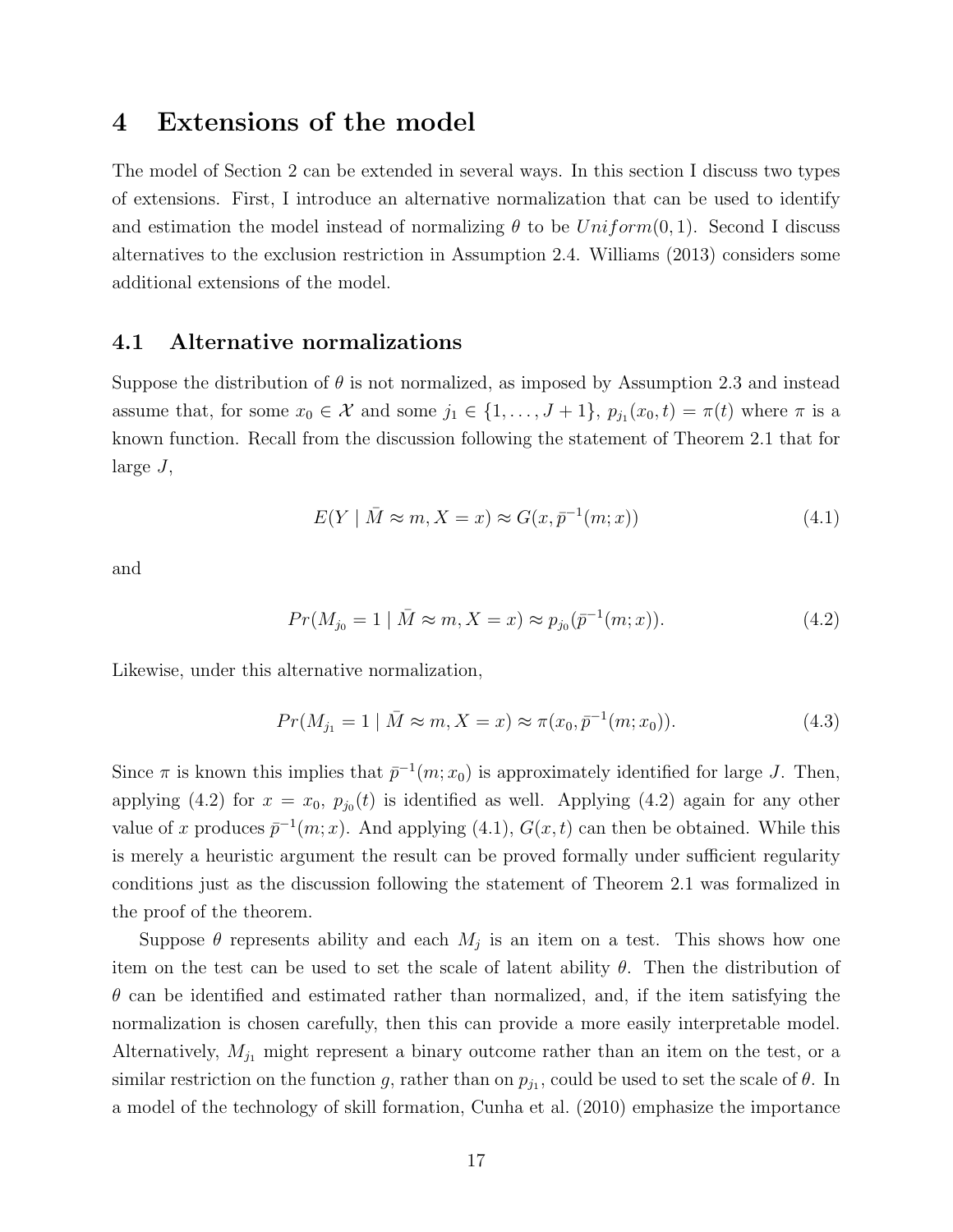of anchoring test scores in an interpretable metric in this way.

### 4.2 Alternative restrictions

Next I consider two restrictions that can be used in place of Assumption 2.4.

#### 4.2.1 Conditional independence in the measurement

Suppose that  $X_1$  is a subvector of X such that  $p_{j_0}$  varies only with  $X_1$  and  $\theta \perp X_1 \mid X_{-1}$ where  $X_{-1}$  denotes the components of the vector X excluding the components of  $X_1$ .

Under this restriction,

$$
Pr(M_{j_0} = 1 | \bar{M} \approx m, X = x) \approx p_{j_0}(x_1, \bar{p}^{-1}(m; x))
$$
\n(4.4)

and  $p_{j_0}(X_1, \bar{p}^{-1}(\bar{M}; X)) \approx p_{j_0}(X_1, \theta)$ . Then

$$
Pr(p_{j_0}(X_1, \bar{p}^{-1}(\bar{M}; X)) \le \pi \mid X = x) \approx Pr(p_{j_0}(X_1, \theta) \le \pi \mid X = x)
$$
(4.5)  

$$
= F_{\theta \mid X_{-1}}(p_{j_0}^{-1}(\pi; x_1) \mid x_{-1}).
$$

Then, since  $\theta \sim Uniform(0, 1)$ , averaging this over the distribution of  $X_{-1}$  produces  $p_{i_0}^{-1}$  $\bar{p}^{-1}(\pi; x_1)$ . This implies that  $\bar{p}^{-1}(m; x)$  is identified and hence the CASF is identified.

Hansen et al. (2004) use this type of normalization to estimate the effect of education on performance on a standardized test. This was extended to a model of the effect of education on economic and social outcomes as an adult  $(Y)$  by Heckman et al. (2006a). In these models, the score on a standardized test depends on the individual's education level at the time the test was taken  $(X_1)$ . However, the individual's ability  $(\theta)$  is also correlated with  $X_1$ because  $X_1$  is dependent on the individual's final level of education,  $X_2$ , which is influenced by ability. So, for example, an individual with  $X_1 = 12$  must have  $X_2 \ge 12$  and therefore will have a higher  $\theta$  on average than someone with  $X_1 = 10$ . If the problem of retention is ignored, conditional on  $X_2$ ,  $X_1$  is a deterministic function of the student's age at the time of the test. Because the age at which the test was administered is exogenous,  $\theta \perp X_1 \mid X_2$ , and the identification strategy just described can be applied if  $X$  contains both  $X_1$  and  $X_2$ .

#### 4.2.2 Linking exclusion restrictions

According to Assumption 2.4 one item,  $M_{j_0}$ , must be independent of X conditional on  $\theta$ . In some cases however, each item may be dependent on *some* components of X conditional on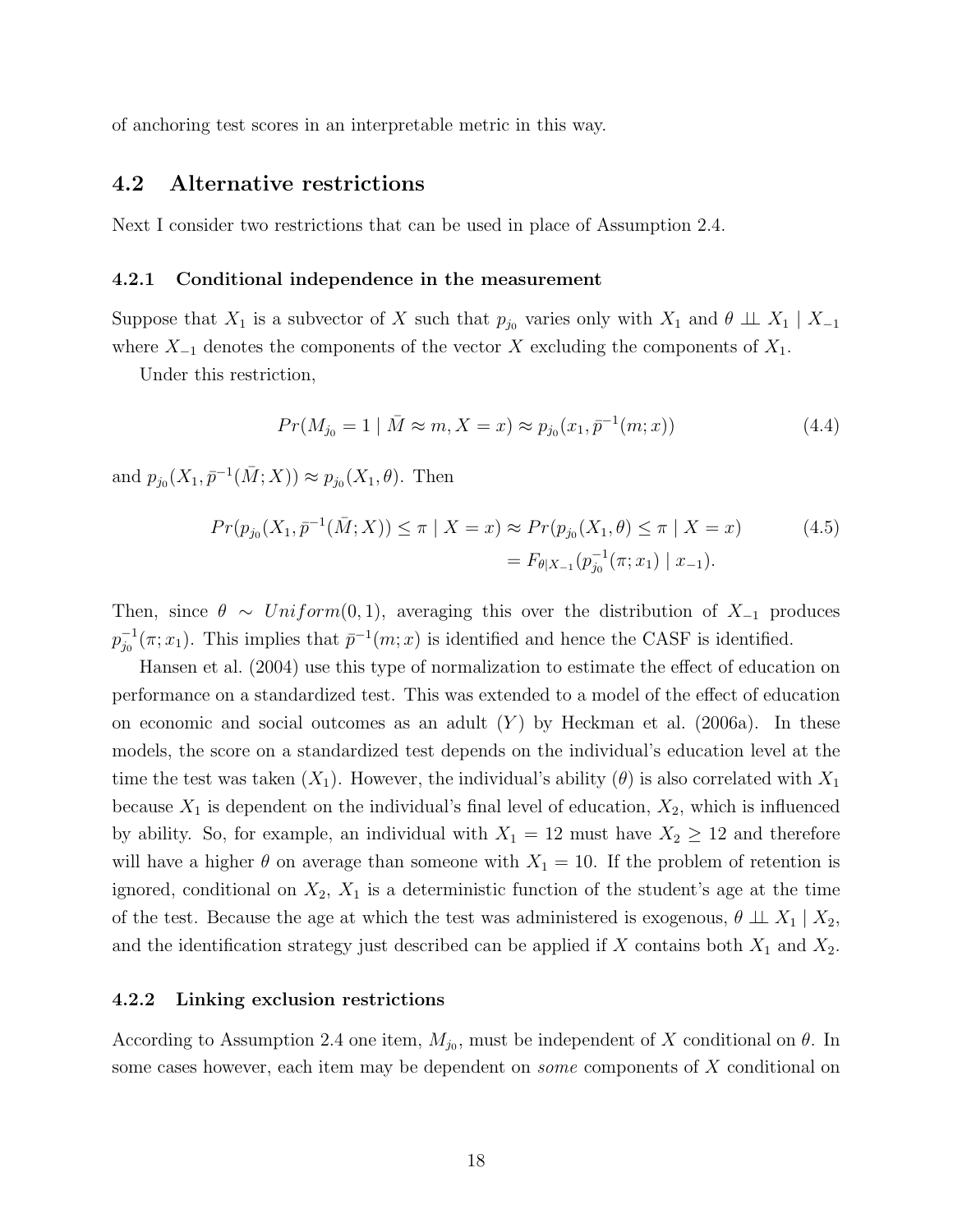θ. In this case it is sufficient that, for each of the K components of X, there is one item which is independent of that component conditional on  $\theta$ .

Here I provide a sketch of the argument for  $X = (X_1, X_2)$ . Suppose that  $X_2$  is excluded from  $p_{j_1}$  and  $X_1$  is excluded from  $p_{j_2}$ . First,

$$
Pr(M_{j_1} = 1 | \bar{M} \approx m, X = x) \approx p_{j_1}(x_1, \bar{p}^{-1}(m; x))
$$
\n(4.6)

and

$$
Pr(M_{j_2} = 1 | \bar{M} \approx m, X = x) \approx p_{j_2}(x_2, \bar{p}^{-1}(m; x)).
$$
\n(4.7)

From the right hand side of these two equations one can obtain  $p_{j_1}(x_1, p_{j_2}^{-1}(\pi; x_2))$ . Furthermore,

$$
Pr(p_{j_1}(X_1, \bar{p}^{-1}(\bar{M}; X)) \leq \pi \mid X = x) \approx F_{\theta|X}(p_{j_1}^{-1}(\pi; x_1) \mid x).
$$

Averaging this over the distribution of  $X_2 \mid X_1 = x_1$  produces  $F_{\theta|X}(p_{i_1}^{-1})$  $_{j_1}^{-1}(\pi; x_1) | x_1$ . Then, plugging in  $p_{j_1}(x_1, p_{j_2}^{-1}(\pi; x_2))$  and averaging over the marginal distribution of  $X_1$ ,

$$
\int F_{\theta|X}(p_{j_2}^{-1}(\pi; x_2) | x_1)dF_{X_1}(x_1) = p_{j_2}^{-1}(\pi; x_2)
$$

since  $\theta \sim Uniform(0, 1)$ . With  $p_{i_2}^{-1}$  $\bar{p}_j^{-1}(\pi; x_2)$  identified,  $\bar{p}^{-1}(m; x)$  and the rest of the model can be determined.

This argument can be extended to the case where every component of  $X$  is excluded from the equation for at least one item. Suppose, for example, that  $\theta$  represents a risk aversion parameter and the items  $M_1, \ldots, M_J$  represent participation in different risky behaviors in a population of young adults. In estimating a causal effect of education on risky behaviors it is important to control for this latent risk aversion parameter, in addition to parents' income. The strategy discussed in this section can be used to identify such a model if at least one of the risky behaviors is not affected by education (perhaps because the risks involved are readily apparent) and at least one of the risky behaviors is not affected by parents' income (perhaps because there is no monetary cost of participation). The exclusion restriction is much weaker than the exclusions required by Carneiro et al. (2003).

# 5 The identified set when  $J$  is small

In this section, I show that, even with a small number of proxies, this model has identifying power under the conditional independence of Assumption 2.5. I maintain equations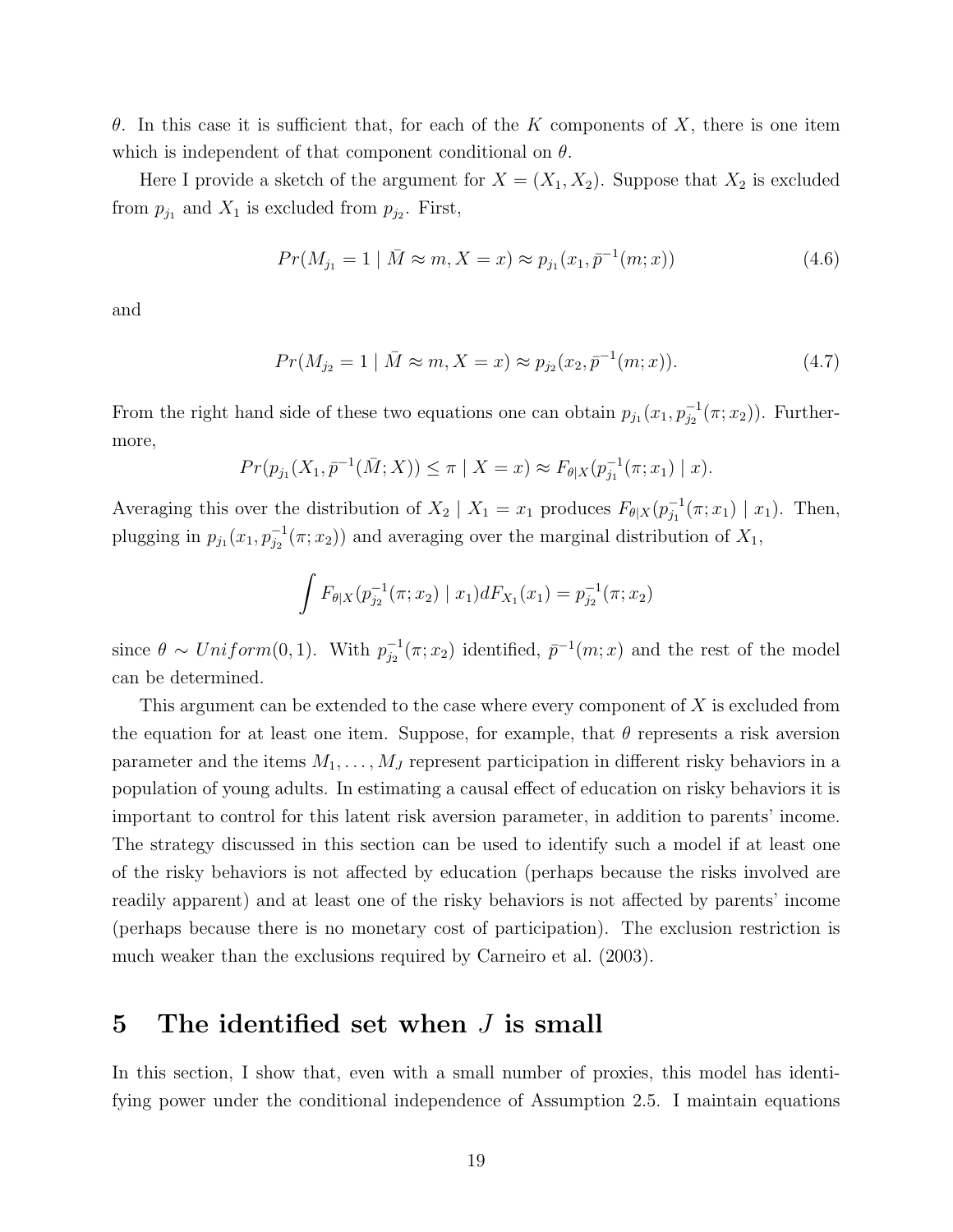(2.1) and (2.2) and Assumptions 2.1-2.5 but I modify Assumptions 2.6 and 2.7.

Assumption 2.1 and 2.5 are sufficient to derive moment conditions that can be used to define the identified set for G. This is formalized in the following theorem, which is proved in Appendix A.

**Theorem 5.1.** Under Assumption 2.1 the CASF is given by  $G(x,t) = E(Y | X = x, \theta = t)$ and under Assumption 2.5, for any  $\mathcal{J} \subseteq \{1, \ldots, J+1\}$  and any  $c \in \{0, 1\}$ ,

$$
E(Y^{c} \prod_{j \in \mathcal{J}} M_{j} \mid X = x) = \int G(x, t)^{c} p_{\mathcal{J}}(x, t) dF_{\theta|X}(t \mid x)
$$
\n(5.1)

where  $p_{\mathcal{J}} := \prod_{j \in \mathcal{J}} p_j$ .

The identified set for the CASF is then the set of functions G that are consistent with these  $2^{J+1} - 1$  moment conditions. See supplementary appendix D for a careful definition and a description of how this set can be approximated.<sup>14</sup> In these examples I focus on identification of two scalar objects – the CATE at a fixed t, i.e.,  $G(x', t) - G(x, t)$ , and the ATE, i.e.,  $\int_0^1 (G(x',t) - G(x,t)) dt$ . For the former, if not also for the latter, it is clear that some sort of shape restriction is essential.<sup>15</sup> Therefore, I consider models that are monotonic in the latent variable. A separate monotonicity assumption is used in the large  $J$  analysis (see Assumptions 2.6 and 2.9 above). Here I assume the following.

Assumption 5.1. For each  $x \in \mathcal{X}$ , each of the functions  $G(x, \cdot), p_1(x, \cdot), \ldots, p_{J+1}(x, \cdot)$  is weakly increasing on the support of  $\theta \mid X = x$ .

If it is known a priori that some of the proxies are positively related to the latent variable while others are negatively related then the latter can be redefined so that the assumption is still satisfied as stated. However, this assumption does rule out the scenario where the correct orientation is neither known a priori nor prescribed by an economic model. While it is possible that, given only an assumption of monotonicity in unknown direction, the correct orientation is identified in the model, I do not pursue this here.

Assumption 5.1 is still not sufficient for bounds to be nontrivial in all cases because it allows for the extreme case where each  $p_j(x, \cdot)$  is a constant function. Indeed, in this case it

<sup>&</sup>lt;sup>14</sup>I use an approximation method that extends methods implemented in Honore and Tamer (2006) and Chernozhukov et al. (2013) for a semiparametric panel data model.

<sup>&</sup>lt;sup>15</sup>Consider the following example. For each j let  $p_j(x,t) = \frac{1}{2} \sum_{k=0}^d a_{jk}(x) \psi_k(t) + \frac{1}{2}$  where  $\{\psi_k(\cdot)\}_{k=0}^{\infty}$ are the shifted Legendre polynomials defined on [0,1] and  $0 \leq \max_{x \in \mathcal{X}} \sum_{k=0}^{d} a_{jk}(x) < 1$ . In addition suppose that  $G(x,t) = \sum_{k=0}^{d} a_k^C(x)\psi_k(t)$ . Since  $p_{\mathcal{J}}(x,t)$  can then be written as a linear combination of the first Jd shifted Legendre polynomials, an observationally equivalent model can be defined by taking  $G^*(x,t) := G(x,t) + \lambda(x)e_j(t)$  where  $e_j(t) = \psi_{k^*}(t)$  for any  $k > Jd$ . But  $|G(x,t) - G^*(x,t)| \geq |\lambda(x)|$ . This works because of the orthogonality of the Legendre polynomials, which *requires* nonmonotonicity.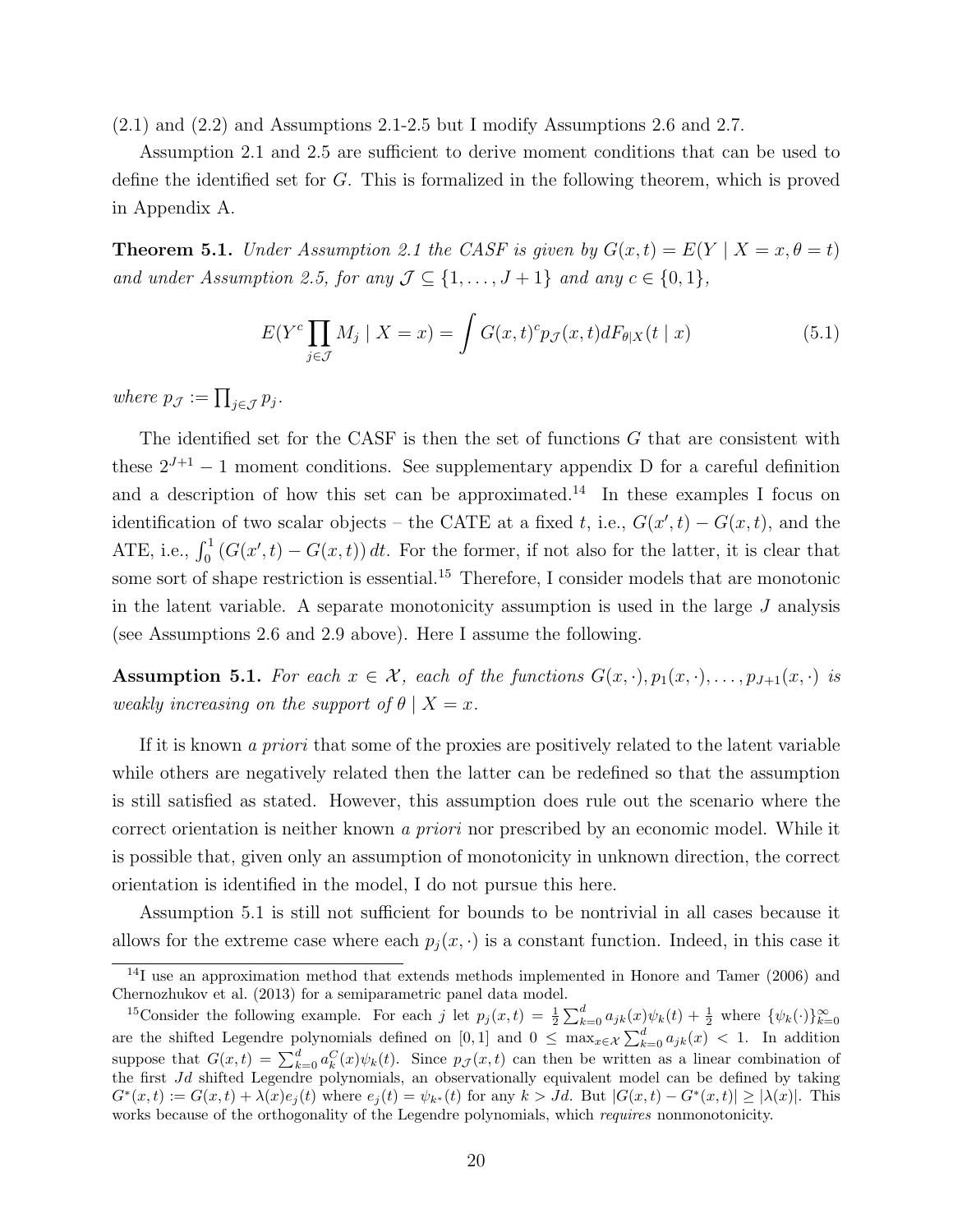can be shown that the identified set is the trivial set. However, computation of the bounds is not tractable if we instead require the functions to be strictly increasing because this would entail optimization over a non-compact parameter space.

I now illustrate features of the identified set by way of several examples. The details of the computations presented here are also contained in supplementary appendix D. In each case, I calculate the population moments according to the following data generating process.

$$
X = \mathbf{1}(s\theta \ge V),
$$
  
\n
$$
Y = \mathbf{1}(\beta X + \mu_Y + \alpha_Y \Phi^{-1}(\theta) + \sqrt{1 - \alpha_Y^2} U \ge 0), \text{ and}
$$
  
\n
$$
M_j = \mathbf{1}(\beta_j X + \mu_j + \alpha_j \Phi^{-1}(\theta) + \sqrt{1 - \alpha_j^2} \varepsilon_j \ge 0), \quad j = 1, ..., J
$$
\n(5.2)

where  $V, U, \varepsilon_1, \ldots, \varepsilon_J$  are mutually independent,  $V \sim Uniform(0, 1)$  and  $U, \varepsilon_1, \ldots, \varepsilon_J$  are each drawn from the standard normal distribution.

Figures 4 and 5 show bounds on the ATE,  $\int_0^1 (G(1,t) - G(0,t)) dt$ .<sup>16</sup> For each example, I compute the trivial bounds, the bounds based on observing  $(Y, M_1, X)$  and bounds based on  $(Y, M_1, M_2, X)$ . Several features of the identified set that are common to these examples are apparent. First, the bounds are generally nontrivial even when only one binary proxy is observed. Second, if a second binary proxy is observed, the bounds typically become more narrow. The relative benefit of this second proxy depends on the model though. Third, when two binary proxies are observed, the bounds tend to be the most narrow when  $\alpha_Y = 0.01$ .<sup>17</sup>

### 5.1 An empirical example

Dee (2004) provides evidence that college attendance substantially increases civic-related behavior. OLS estimates using data from the High School and Beyond (HSB) longitudinal study indicate that attending college by the age of 20 increases the probability of being registered to vote at age 28 by roughly 12 percentage points, for example. Dee (2004) also provides instrumental variables estimates that suggest a larger effect, an increase of roughly 22 percentage points. Identification is based on variation in college availability, which is assumed to be exogenous.

The instrumental variable analysis in Dee (2004) is motivated in part by the observation

<sup>&</sup>lt;sup>16</sup>Rather than imposing the common support condition (Assumption 2.2), I instead impose that  $G(x, t)$ is bounded between 0 and 1 to obtain nontrivial bounds on the ASF. The boundedness condition translates to a bound on the size of the effect outside of the common support. Neither condition is needed to obtain nontrivial bounds on  $G(x, t)$  for  $t \in \Theta(x)$ .

<sup>&</sup>lt;sup>17</sup>In this case, Y is nearly independent of  $M_i$  conditional on X and, hence, it can be inferred that Y varies little, if at all, with  $\theta$ . From this it can further be inferred that dependence between Y and X must be largely due to the structural relationship.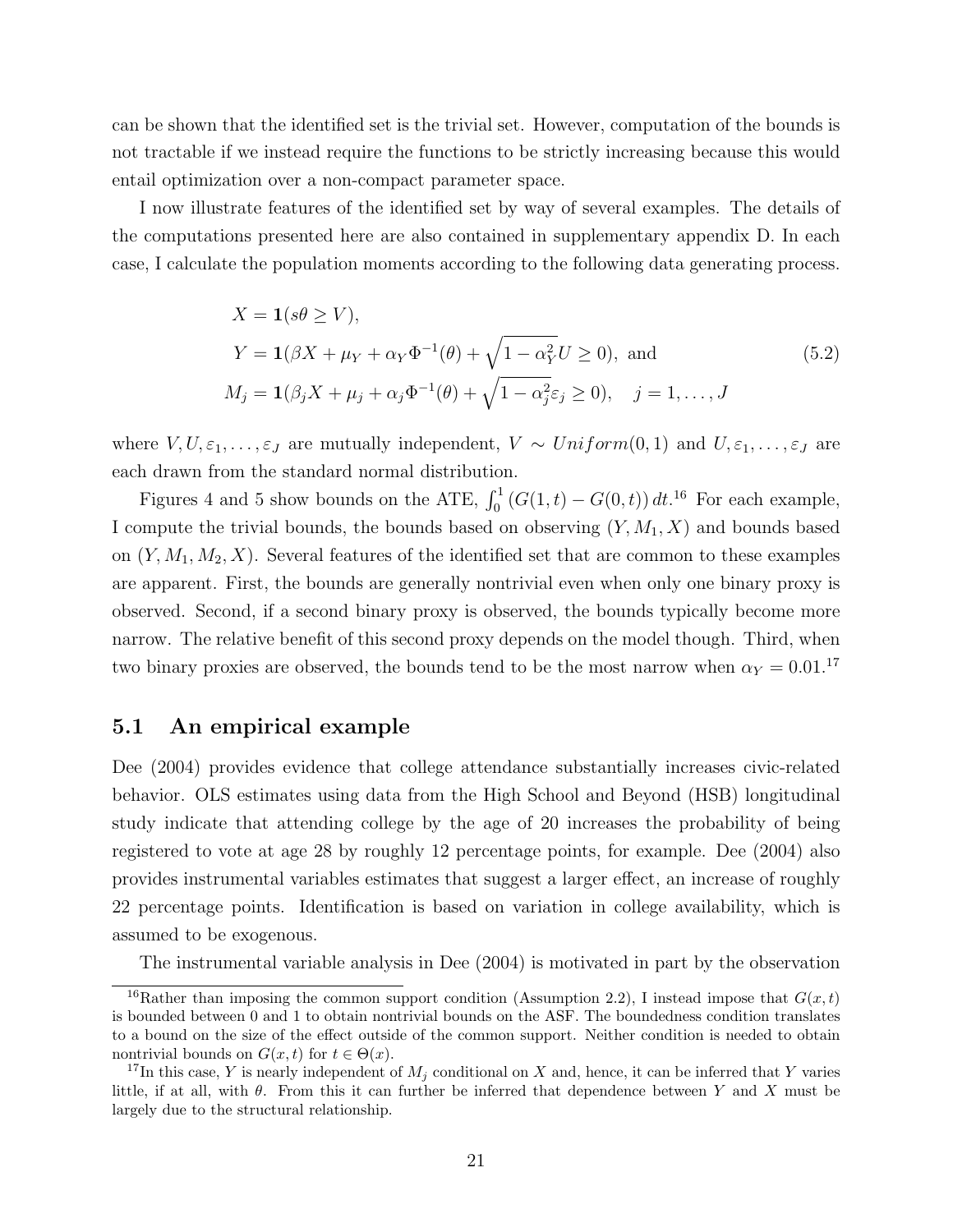that regressions using civic-related behaviors that preceded the college attendance decision as the dependent variable produce positive and significant college attendance effects. This is what we would expect if civic-related behaviors are driven by a latent "civic-mindedness" trait that is formed in high school. If there is heterogeneity in the civic returns to education then the IV estimates in Dee (2004) are estimates of the effect for those who would be induced to attend college by a reduction in the distance to nearby colleges as IV estimates are a weighted average of marginal treatment effects (Heckman et al., 2006b).

I analyze similar data from the same High School and Beyond (HSB) longitudinal study. The data consists of a sample of high school sophomores in 1980. Individuals in this sample who reported having attended college by 1984 (when the majority were 20 years old) were 23 percentage points more likely to have voted in an election between March of 1984 and February of 1986 than those who did not report having attended college. I consider the nonseparable model of equation  $(2.1)$ ,

$$
Voted_i = g(SomeCollege_i, \theta_i, U_i)
$$
\n
$$
(5.3)
$$

where  $\theta_i$  is the individual's latent "civic-mindedness". In addition I use data from the HSB on other civic-related behaviors. Specifically I find three proxies that are appropriate to measure  $\theta_i$ . The first proxy  $(M_{i1})$  is whether the individual answered that correcting social and economic inequalities was very important, as opposed to somewhat or not important, in the baseline survey in 1980. The second proxy  $(M_{i2})$  indicates whether the individual participated in service organizations, political clubs, neighborhood groups, or other volunteer work in the 1986 follow-up. The third proxy  $(M_{i3})$  indicates whether the individual reported at least sometimes discussing public problems in the country or their own community with others in the 1986 follow-up. Identification relies on the exclusion restriction (Assumption 2.4) which requires that college attendance does not enter the equation for the first proxy. This assumption is satisfied because  $M_{i1}$  was measured when the entire sample was still enrolled in high school.

I consider three models that use the first proxy only, the first two proxies only, and all three proxies. For comparison, the first column in Table 3 reports the results of a regression of  $Voted_i$  on  $SomeCollecti$  that also controls for each of these sets of the three proxies. Controlling for these measures of civic behaviors and attitudes reduces the coefficient slightly, from 0.23 to 0.2. The second column reports estimated bounds on the ATE. I estimate the bounds using the method describe in supplementary appendix D.

Overall, while the bounds narrow as more proxies are included in the model, the bounds are quite wide. The bounds on the ATE do not exclude 0 in any of the three models and the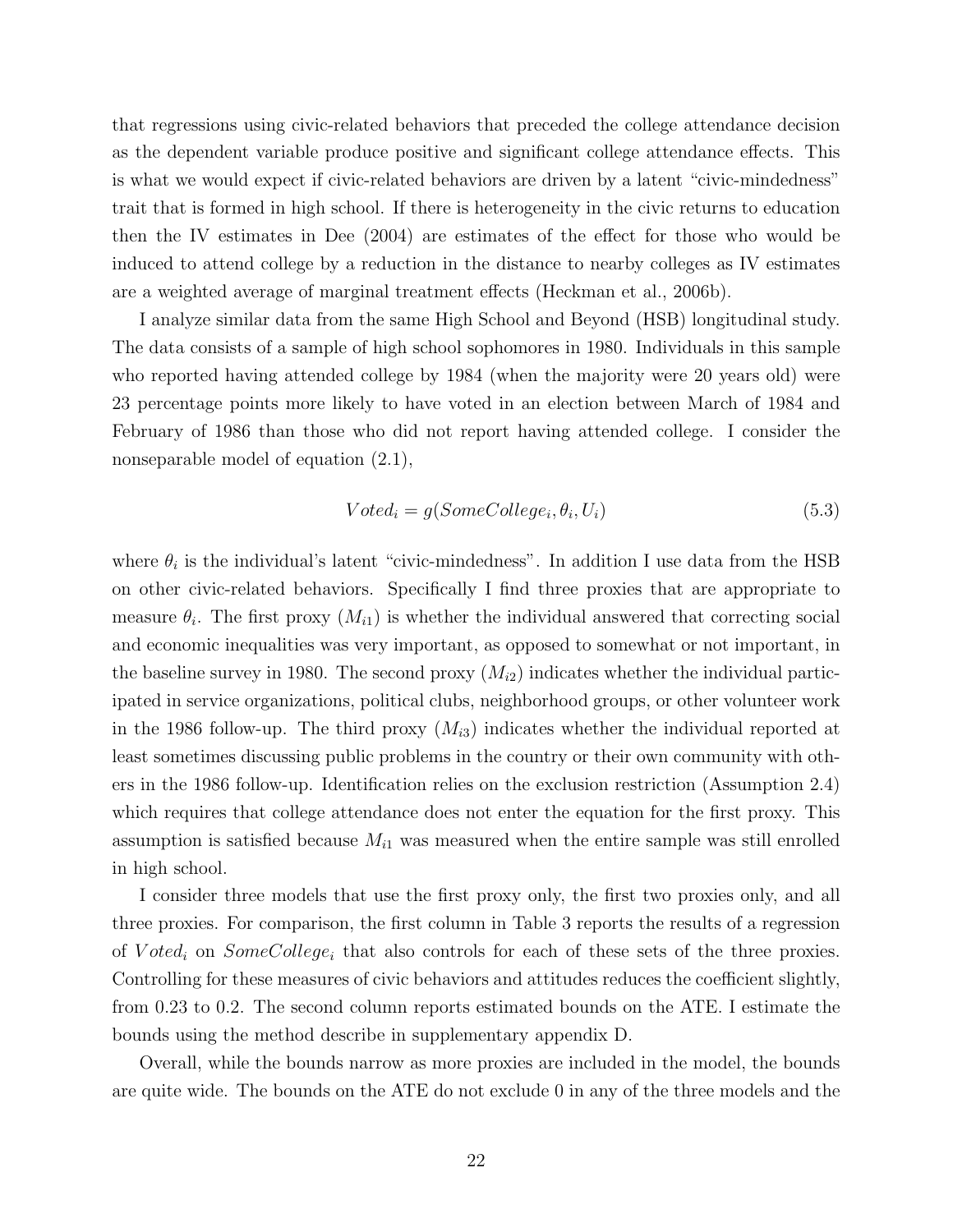width of the bounds narrows from 0.9 to 0.27. The OLS estimates are at the upper end of the identified set for models 2 and 3. Figure 6 shows pointwise bounds on the CATE. These bounds are not informative for model 1 and narrow only slightly for model 2. The bounds for the CATE in model 3 are substantially more narrow. The lower bound for the CATE at points above 0.5 is near 0.

# 6 Conclusion

This paper introduces new results that demonstrate how binary proxies can be used to obtain identification in a nonseparable model with endogeneity. It provides an approach that assumes neither exogeneity conditional on a vector of observed covariates nor requires an instrument that is excluded from the outcome equation. Nor does this approach require any covariates with large support. The model has identifying power, in the sense that the identified set is nontrivial, with even a few binary proxies. However, the empirical results in Section 5.1 suggest that the identifying power in the model can be weak. This suggests that, in these cases, identification in the standard parametric models is primarily imposed by the parametric structure. The more positive result coming from this paper is that the model is identified in the limit so that it can be estimated consistently with a large number of proxies. The paper also shows how the model can be nonparametrically estimated as  $n, J \to \infty$ .

These results also suggest an alternative use of high-dimensional data in the context of an economic model with heterogeneity to current work (see Belloni et al., 2013, for a different approach). In a setting where big data can be quickly and inexpensively generated, the identification conditions provide a roadmap for how to produce data that will facilitate identification.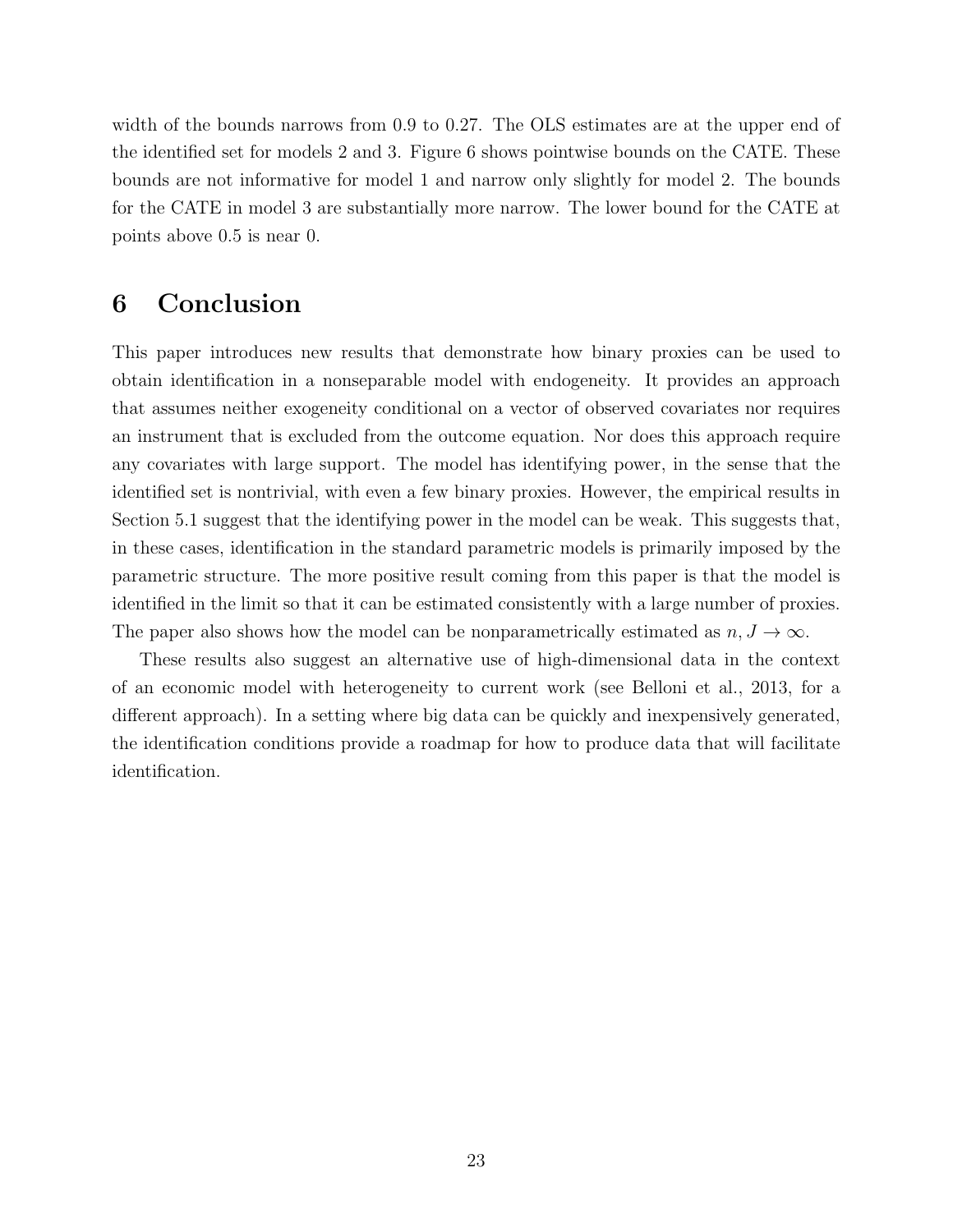# References

- Almlund, M., A. L. Duckworth, J. Heckman, and T. Kautz (2011): "Personality Psychology and Economics," Handbook of the economics of education, 4.
- BELLONI, A., V. CHERNOZHUKOV, I. FERNÁNDEZ-VAL, AND C. HANSEN (2013): "Program evaluation with high-dimensional data,"  $arXiv$  preprint  $arXiv:1311.2645$ .
- Bloom, N. and J. Van Reenen (2007): "Measuring and Explaining Management Practices across Firms and Countries," The Quarterly Journal of Economics, 1351–1408.
- BLUNDELL, R. AND J. POWELL (2003): "Endogeneity in semiparametric and nonparametric regression models," in Advances in Economics and Econometrics: Theory and Applications, ed. by L. Dewatripont, M. abd Hansen and S. Turnovsky, Cambridge University Press,  $312 - 357$ .
- Carneiro, P., K. T. Hansen, and J. J. Heckman (2003): "2001 Lawrence R. Klein Lecture: Estimating distributions of treatment effects with an application to the returns to schooling and measurement of the effects of uncertainty on college choice," *International* Economic Review, 44, 361–422.
- Chen, X., H. Hong, and D. Nekipelov (2011): "Nonlinear models of measurement errors," Journal of Economic Literature, 49, 901–937.
- CHERNOZHUKOV, V., I. FERNÁNDEZ-VAL, J. HAHN, AND W. NEWEY (2013): "Average and quantile effects in nonseparable panel models," Econometrica, 81, 535–580.
- Clinton, J., S. Jackman, and D. Rivers (2004): "The statistical analysis of roll call data," American Political Science Review, 98, 355–370.
- Cunha, F., J. J. Heckman, and S. M. Schennach (2010): "Estimating the technology of cognitive and noncognitive skill formation," Econometrica, 78, 883–931.
- de Finetti, B. (1931): "Funzione Caratteristica di un fenomeno allatoria," Atti della R. Accademia Nazionale dei Lincii Ser. 6, 4, 251 – 299.
- DE JONG, R. M. AND T. WOUTERSEN (2011): "Dynamic time series binary choice," Econometric Theory, 27, 673–702.
- DEE, T. S. (2004): "Are there civic returns to education?" *Journal of Public Economics*, 88, 1697–1720.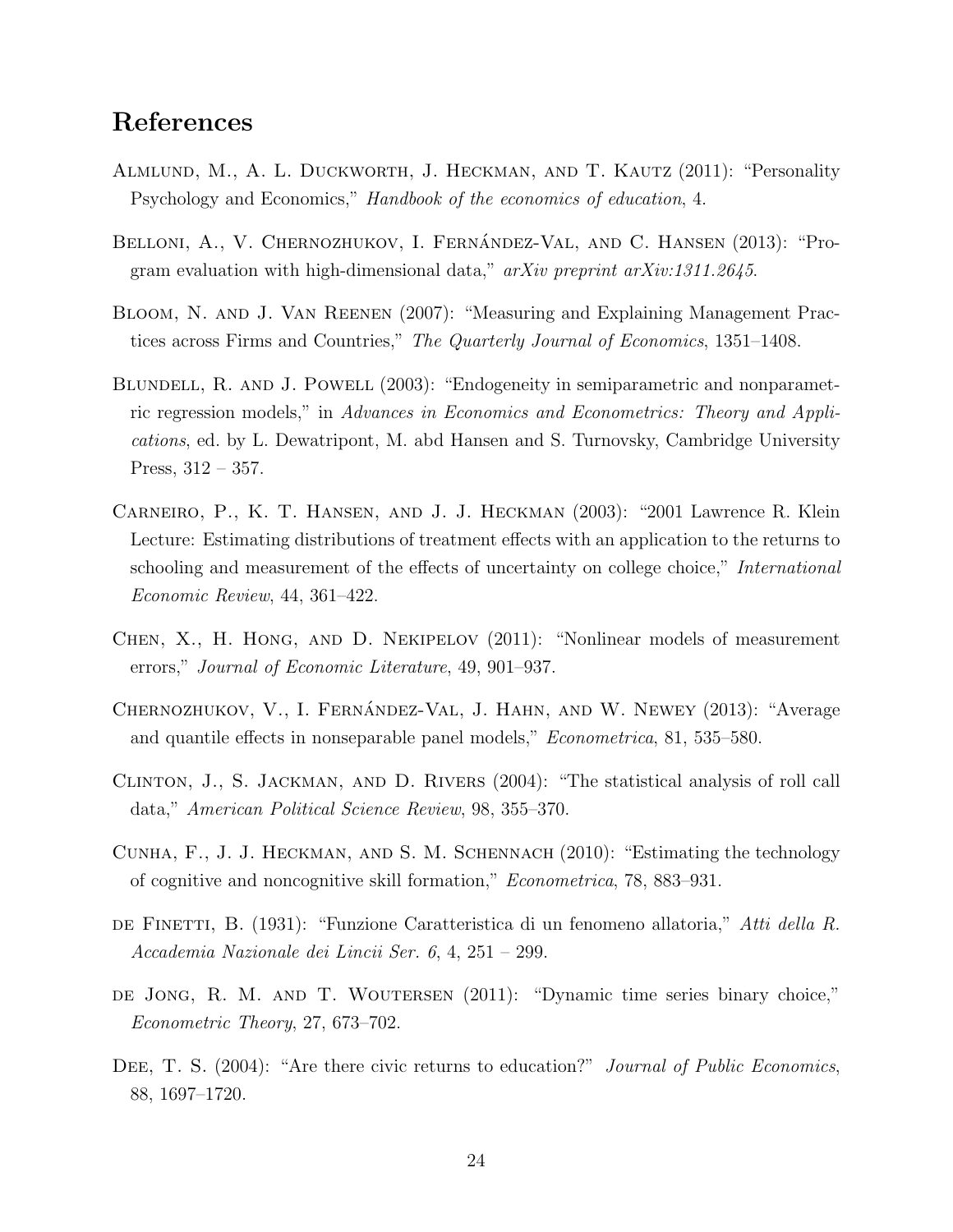- DIACONIS, P. AND D. FREEDMAN (1980): "Finite exchangeable sequences," The Annals of Probability, 745–764.
- DOUGLAS, J. (1997): "Joint consistency of nonparametric item characteristic curve and ability estimation," Psychometrika, 62, 7–28.
- $-$  (2001): "Asymptotic identifiability of nonparametric item response models,"  $P_{8y}$ chometrika, 66, 531–540.
- DVORETZKY, A. ET AL. (1972): "Asymptotic normality for sums of dependent random variables," in Proc. 6th Berkeley Symp. Math. Statist. Probab, vol. 2, 513–535.
- Gawade, N. G. (2007): "Measurement Error in Discrete Explanatory Variables: Implications of Conditional Independence," working paper, Princeton University.
- Hall, P. (1992): "On bootstrap confidence intervals in nonparametric regression," The Annals of Statistics, 695–711.
- HANSEN, K. T., J. J. HECKMAN, AND K. J. MULLEN (2004): "The effect of schooling and ability on achievement test scores," Journal of Econometrics, 121, 39 – 98.
- Heckman, J. J. (2001): "Micro data, heterogeneity, and the evaluation of public policy: Nobel lecture," Journal of Political Economy, 109, 673–748.
- Heckman, J. J., D. Schmierer, and S. Urzua (2010): "Testing the correlated random coefficient model," Journal of Econometrics, 158, 177–203.
- Heckman, J. J. and J. M. Snyder (1997): "Linear probability models of the demand for attributes with an empirical application to estimating the preferences of legislators," The Rand Journal of Economics, 28, S142.
- HECKMAN, J. J., J. STIXRUD, AND S. URZUA (2006a): "The effects of cognitive and noncognitive abilities on labor market outcomes and social behavior," Journal of Labor Economics, 24, 411–482.
- HECKMAN, J. J., S. URZUA, AND E. VYTLACIL (2006b): "Understanding instrumental variables in models with essential heterogeneity," The Review of Economics and Statistics, 88, 389–432.
- HONORE, B. E. AND E. TAMER (2006): "Bounds on Parameters in Panel Dynamic Discrete Choice Models," Econometrica, 74, 611–629.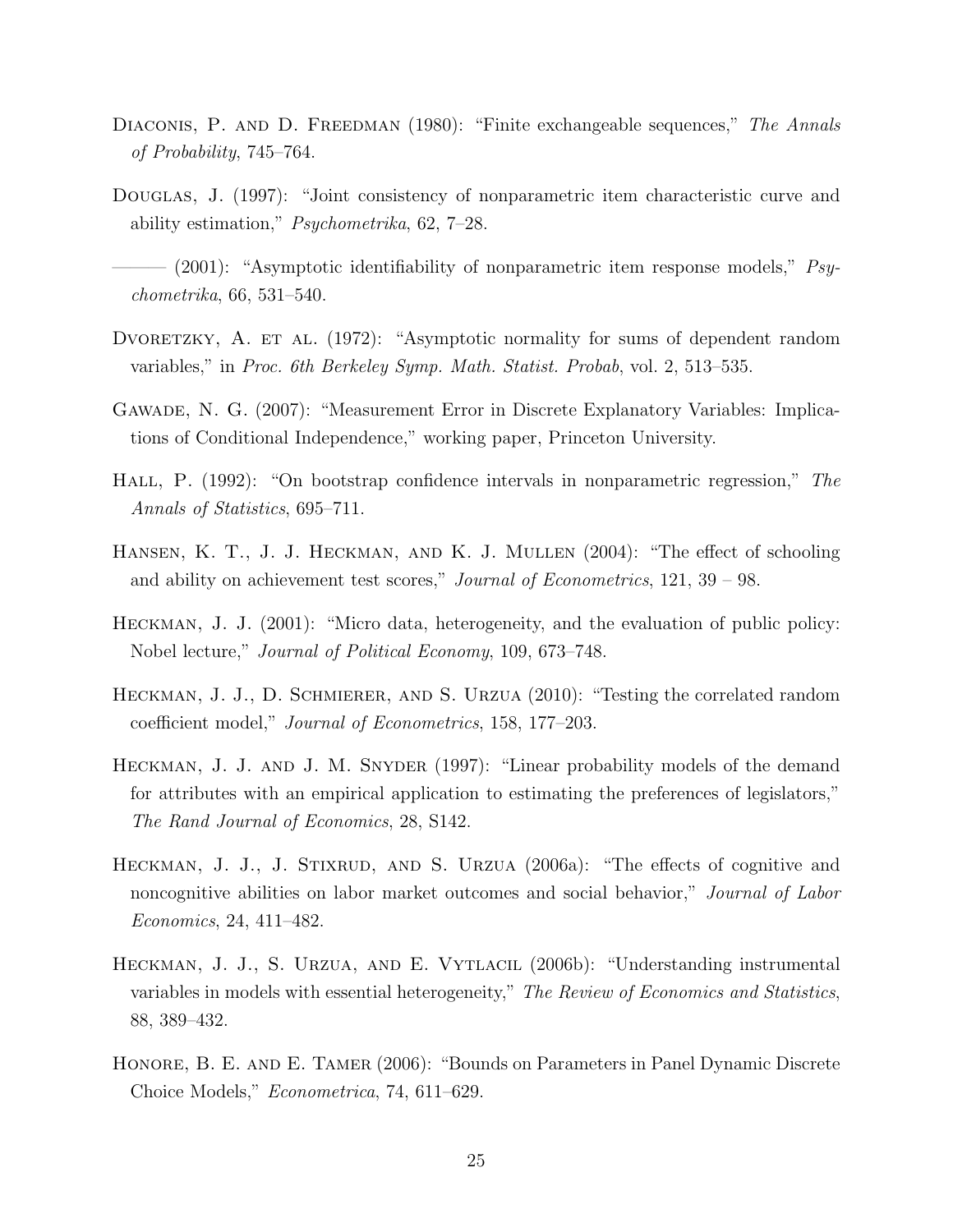- Hu, Y. (2008): "Identification and Estimation of Nonlinear Models with Misclassification Error Using Instrumental Variables: A General Solution," Journal of Econometrics, 144, 27–61.
- JUNKER, B., L. S. SCHOFIELD, AND L. J. TAYLOR (2012): "The use of cognitive ability measures as explanatory variables in regression analysis," IZA Journal of Labor Economics, 1, 1–19.
- Junker, B. W. and J. L. Ellis (1997): "A characterization of monotone unidimensional latent variable models," The Annals of Statistics, 1327–1343.
- KAPETANIOS, G. (2008): "A bootstrap procedure for panel data sets with many crosssectional units," *Econometrics Journal*, 11, 377–395.
- Klein, T. J. (2013): "College education and wages in the UK: estimating conditional average structural functions in nonadditive models with binary endogenous variables," Empirical Economics, 44, 135–161.
- LONGFORD, N. T. (1999): "Selection bias and treatment heterogeneity in clinical trials," Statistics in medicine, 18, 1467–1474.
- LORD, F. M.  $(1980)$ : Applications of item response theory to practical testing problems, Routledge.
- Mahajan, A. (2006): "Identification and Estimation of Single Index Models with Misclassified Regressor," *Econometrica*, 74, 631–665.
- Mammen, E., C. Rothe, and M. Schienle (2012): "Nonparametric regression with nonparametrically generated covariates," The Annals of Statistics, 40, 1132–1170.
- $-(2016)$ : "Semiparametric estimation with generated covariates," *Econometric Theory*, 32, 1140–1177.
- Matzkin, R. L. (2003): "Nonparametric Estimation of Nonadditive Random Functions," Econometrica, 71, 1339–1375.
- (2004): "Unobservable Instruments," unpublished mimeo, Northwestern University.
- McLeish, D. L. et al.  $(1975)$ : "A maximal inequality and dependent strong laws," The Annals of probability, 3, 829–839.
- Neal, D. A. and W. R. Johnson (1996): "The Role of Premarket Factors in Black-White Wage Differences," Journal of Political Economy, 104, 869–895.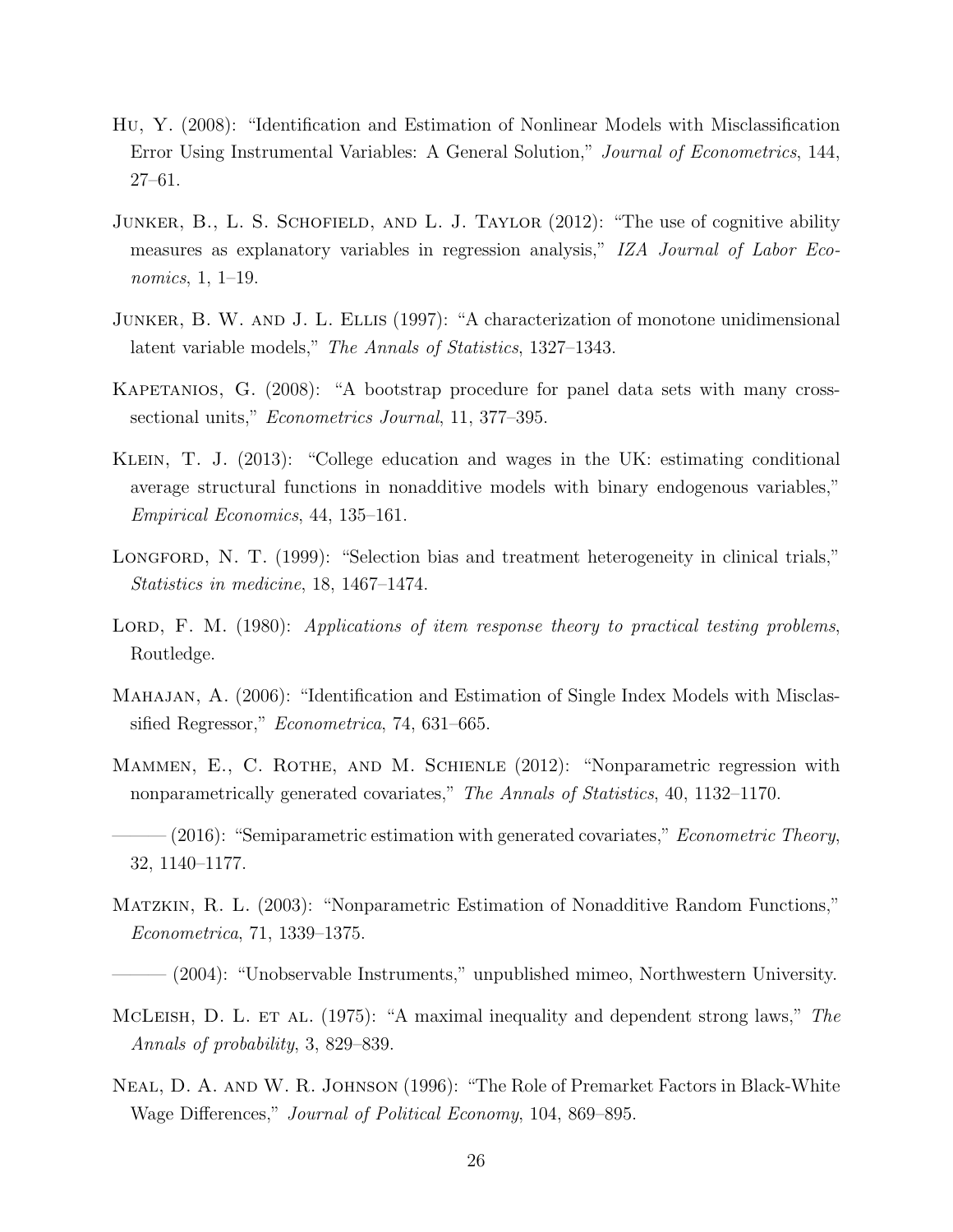- POOLE, K. T. AND H. ROSENTHAL (1985): "A spatial model for legislative roll call analysis," American Journal of Political Science, 357–384.
	- (1997): "Congress," A Political-Economic History of Roll Call Voting. New York.
- Ramsay, J. (1991): "Kernel smoothing approaches to nonparametric item characteristic curve estimation," Psychometrika, 56, 611–630.
- SCHOFIELD, L. S. (2014): "Measurement error in the AFQT in the NLSY79," Economics letters, 123, 262–265.
- Sijtsma, K. and B. W. Junker (2006): "Item response theory: Past performance, present developments, and future expectations," Behaviormetrika, 33, 75–102.
- SPADY, R. H. (2007): "Semiparametric methods for the measurement of latent attitudes and the estimation of their behavioral consequences," Working Paper CWP26/07, CEMMAP.
- van der Linden, W. J. and R. K. Hambleton (2013): Handbook of modern item response theory, New York, NY: Springer.
- Williams, B. (2012): "Latent Variables Models," Ph.D. thesis, University of Chicago, Department of Economics.
- ——— (2013): "A Measurement Model with Discrete Measurements and Continuous Latent Variables," unpublished manuscript, George Washington University.
- WINSHIP, C. AND S. KORENMAN (1997): "Does staying in school make you smarter? The effect of education on IQ in The Bell Curve," in *Intelligence, Genes, and Success*, Springer, 215–234.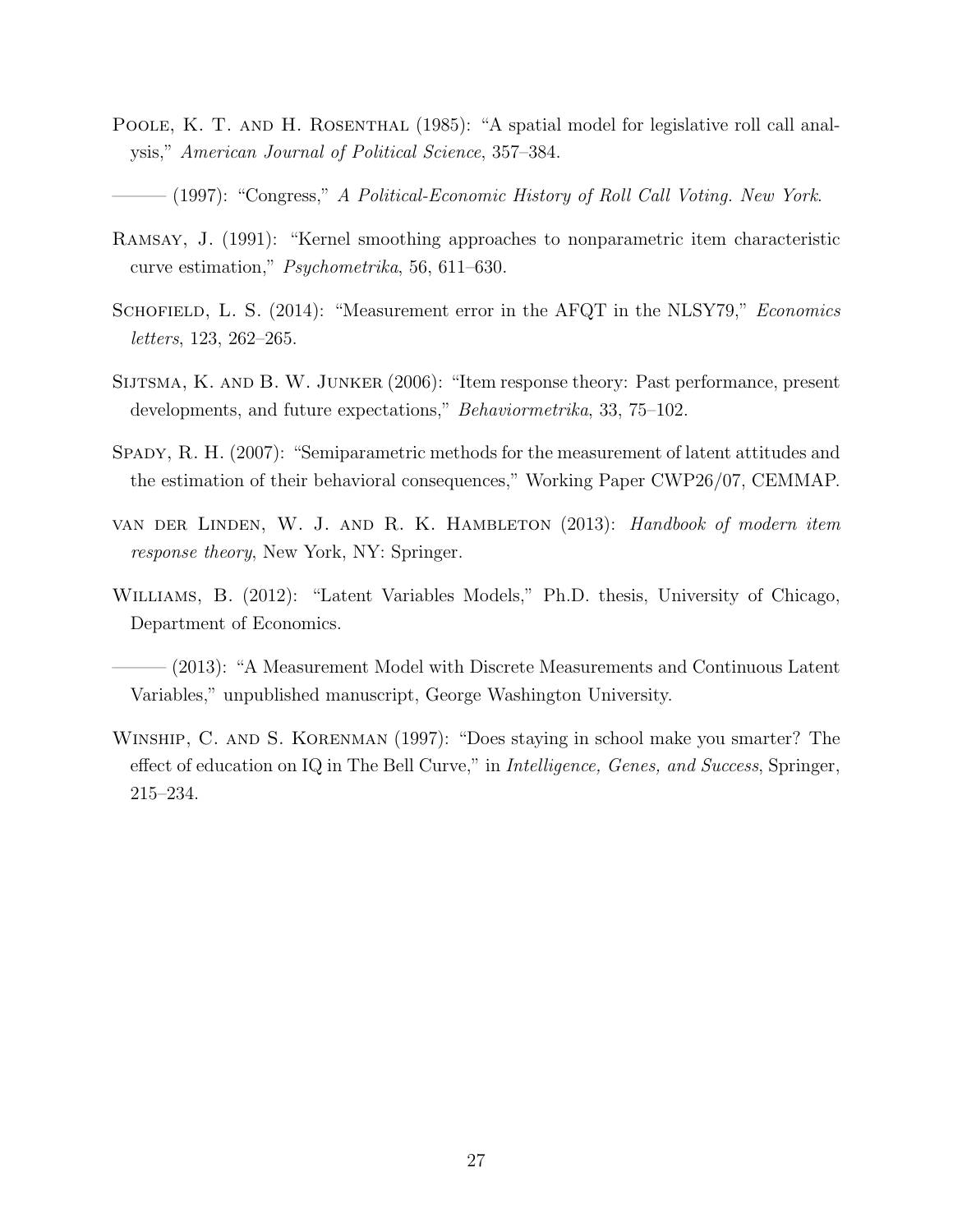# Appendix

# A Identification Proofs

This appendix contains proofs of the main identification results. A separate supplementary appendix provides the remaining proofs and results on computation of the identified set.

## A.1 Preliminary results

**Lemma A.1.** Under Assumption 2.5, for any  $\epsilon > 0$ ,

$$
Pr\left(|\bar{M}-\bar{p}(X,\theta)|>\epsilon\right)\leq 2\exp\left(-2J\epsilon^2\right).
$$

Proof. First,

$$
Pr(|\bar{M} - \bar{p}(x, \theta)| > \epsilon | X = x, \theta = t)
$$
  
= 
$$
Pr(|\bar{M} - E(\bar{M} | X = x, \theta = t)| > \epsilon | X = x, \theta = t)
$$
  

$$
\leq 2 \exp(-2J\epsilon^{2})
$$
 (A.1)

where the equality follows from the definition of  $\bar{p}$  and the inequality follows from Hoeffding's inequality since  $\bar{M} = J^{-1} \sum_{j \neq j_0} M_{ij}$  where the  $M_{ij}$  are independent random variables conditional on  $(X, \theta)$  (by Assumption 2.5) and are bounded between 0 and 1.

Second, by the law of iterated expectations

$$
Pr(|\bar{M} - \bar{p}(X, \theta)| > \epsilon) = E\left(Pr(|\bar{M} - \bar{p}(x, \theta)| > \epsilon | X, \theta)\right)
$$
  
\n
$$
\leq E\left(2 \exp(-2J\epsilon^2)\right)
$$
  
\n
$$
= 2 \exp(-2J\epsilon^2).
$$
 (A.2)

 $\Box$ 

The proof of the following lemma is provided in the supplementary appendix.

**Lemma A.2.** Suppose that A and B are two random variables such that  $Pr(|A-B| > x) \le$ y. Suppose the distribution function for B is Lipschitz continuous with Lipschitz constant  $\bar{f}_B$  (i.e.,  $|Pr(B \le x') - Pr(B \le x)| \le \bar{f}_B|x'-x|$ ). Then for any  $z, z'$  such that  $|z'-z| \le w$ ,

$$
|Pr(A \le z) - Pr(B \le z')| \le y + (x+w)\bar{f}_B.
$$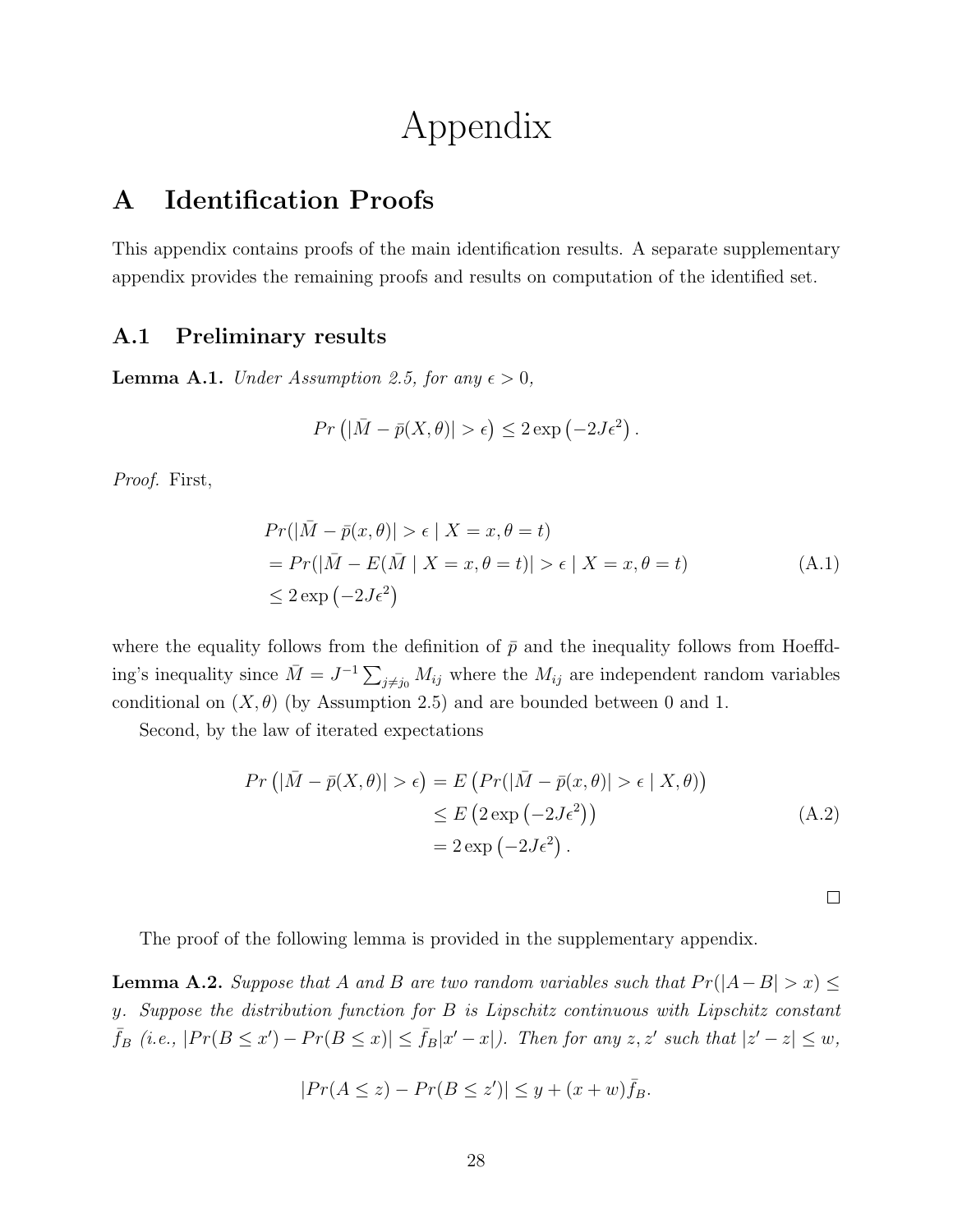## A.2 Proof of Theorem 2.1

When considering two models  $\gamma_0, \gamma \in \Gamma_J$  I will use notation  $p_{j,0}, p_0, F_{\theta|X}^0$ ,  $\Theta_0(x)$ , etc. to denote the elements of the model corresponding to  $\gamma_0$  and  $p_j$ ,  $\bar{p}$ ,  $F_{\theta|X}$ ,  $\Theta(x)$ , etc. to denote the parameters of the model corresponding to  $\gamma$ .

The proof which follows makes use of three lemmas which are stated subsequently.

**Proof of Theorem 2.1** Under Assumption 2.1, the CASF is given by

$$
G(x,t) := E(Y | X = x, \theta = t)
$$
  
= 
$$
\int g(x,t,u)dF_{U|X,\theta}(u | x, t)
$$
  
= 
$$
\int g(x,t,u)dF_U(u).
$$
 (A.3)

Given this mapping from the model parameter  $\gamma$  to the object G and given an arbitrary  $\gamma_0 \in \Gamma_J$ , the identified set  $\mathcal{I}_J(\gamma_0; G(\cdot))$  is defined by equation (2.4). Let  $G \in \mathcal{I}_J(\gamma_0; G(\cdot))$ . Then there exists  $\gamma \in \Gamma_J$  such that  $\mathbb{P}_J(\gamma) = \mathbb{P}_J(\gamma_0)$  and  $G(x,t) = \int g(x,t,u)dF_U(u)$  and  $G_0(x,t) = \int g_0(x,t,u)dF_U^0(u).$ 

Fix  $x \in \mathcal{X}$  and  $t_0 \in \Theta_0(x)$  and define  $m_0 := \bar{p}_0(x, t_0)$ . First, by Lemma A.3, if  $J \geq$  $J_0(c, C)$  then  $\exists t \in \Theta(x)$  such that  $|m_0 - \bar{p}(x, t)| \leq r_J/2$  where  $r_J = 4 \left(\frac{log(J)}{J}\right)$  $\frac{g(J)}{J}$ <sup>1/2</sup>. Then for  $J \geq J_0(c, C),$ 

$$
|G_0(x, t_0) - G(x, t_0)| \le |G_0(x, t_0) - E(Y | |\bar{M} - m_0| \le r_J, X = x)|
$$
\n
$$
+ |G(x, t) - E(Y | |\bar{M} - m_0| \le r_J, X = x)| + |G(x, t_0) - G(x, t)|
$$
\n
$$
\le |G_0(x, t_0) - E(Y | |\bar{M} - m_0| \le r_J, X = x)|
$$
\n
$$
+ |G(x, t) - E(Y | |\bar{M} - m_0| \le r_J, X = x)| + C|t_0 - t|
$$
\n(4.4)

where the first inequality follows from the triangle inequality and the second follows from Assumption 2.7.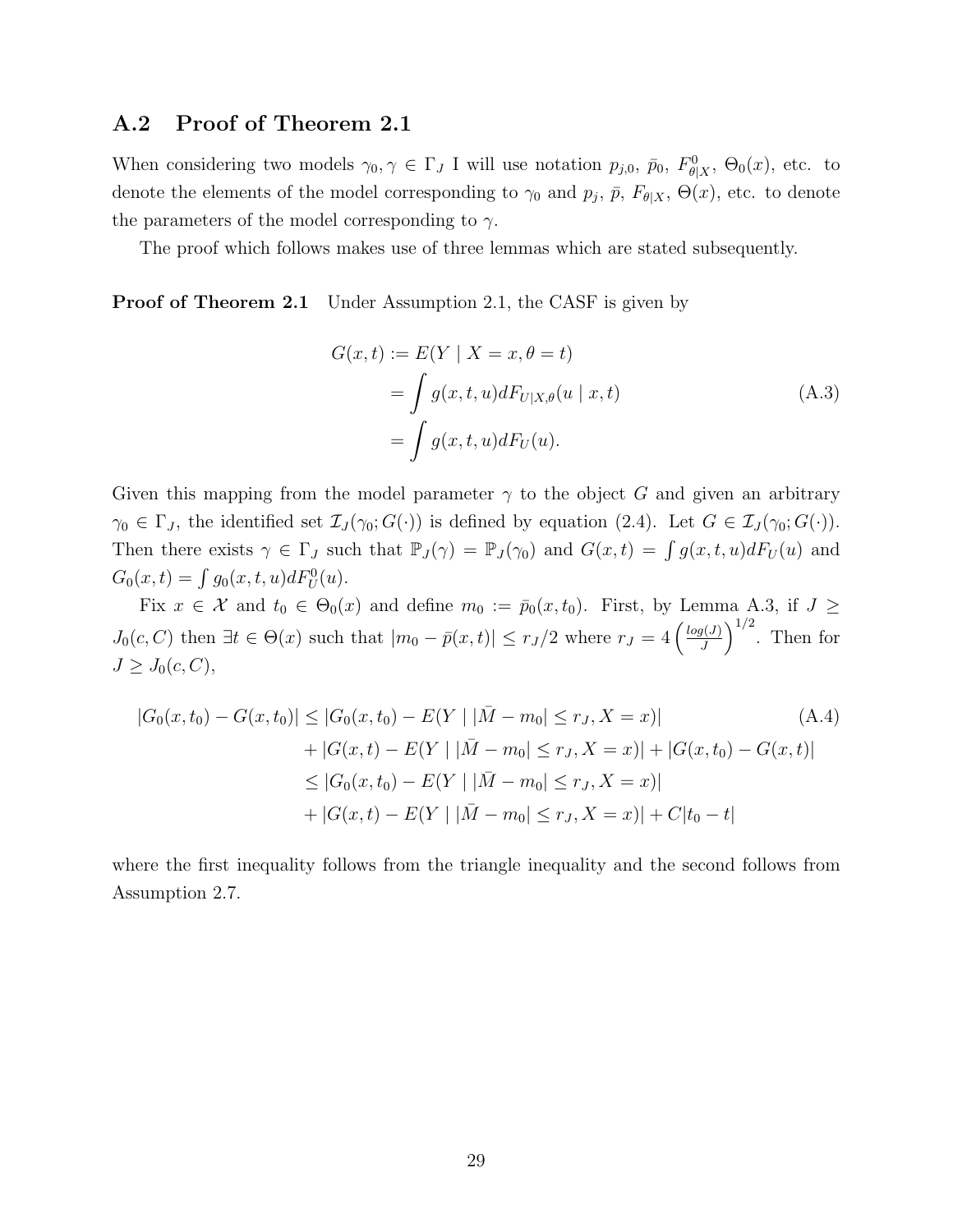Therefore, for  $J \geq J_0(c, C)$ ,

$$
\sup_{\gamma_0 \in \Gamma_J, G \in \mathcal{I}_J(\gamma_0; G(\cdot))} ||G_0 - G||
$$
\n
$$
\leq 2 \sup_{\mathbb{P}_J^0} \sup_{\gamma: \mathbb{P}_J(\gamma) = \mathbb{P}_J^0} \sup_{\substack{x \in \mathcal{X}, t \in \Theta(x) \\ m_0 \in [0, 1]: |m_0 - \bar{p}(x, t)| \leq r_J/2}} |G(x, t) - E(Y | |\bar{M} - m_0| \leq r_J, X = x)|
$$
\n
$$
+ \sup_{\gamma_0, \gamma \in \Gamma_J: \mathbb{P}_J(\gamma) = \mathbb{P}_J(\gamma_0)} \sup_{\substack{x \in \mathcal{X}, t_0 \in \Theta_0(x) \\ t \in \Theta(x): |\bar{p}_0(x, t_0) - \bar{p}(x, t)| \leq r_J/2}} |t - t_0|
$$
\n
$$
= O(r_J)
$$
\n
$$
(A.5)
$$
\n
$$
(A.5)
$$

where the second line follows because  $|m_0 - \bar{p}_0(x, t_0)| = 0 \le r_J/2$ ,  $|m_0 - \bar{p}(x, t)| \le r_J/2$ , and  $|\bar{p}_0(x, t_0) - \bar{p}(x, t)| \leq |m_0 - \bar{p}_0(x, t_0)| + |m_0 - \bar{p}(x, t)| \leq r_J/2$  and the third line follows from Lemma A.4 and Lemma A.5.

And, therefore,  $\lim_{J\to\infty} \sup_{\gamma_0 \in \Gamma_I, G \in \mathcal{I}_I(\gamma_0; G(\cdot))} ||G_0 - G|| = 0$ , as desired.

 $\Box$ 

**Lemma A.3.** Suppose  $\mathbb{P}_J(\gamma) = \mathbb{P}_J(\gamma_0)$  for  $\gamma_0, \gamma \in \Gamma_J$  for each  $J \geq 1$ . Then, under the assumptions of Theorem 2.1, there exists  $J_0(c, C)$  such that, for all  $x \in \mathcal{X}$  and  $t_0 \in \Theta_0(x)$ and all  $J \geq J_0(c, C)$ ,  $\exists t \in \Theta(x)$  such that

$$
|\bar{p}_0(x,t_0) - \bar{p}(x,t)| \leq 2\left(\frac{\log(J)}{J}\right)^{1/2}.
$$

**Lemma A.4.** Under the assumptions of Theorem 2.1, for  $r_J = 4 \left(\frac{\log(J)}{J}\right)^{1/2}$ ,

sup  $\mathbb{P}^0_J$ sup  $\gamma: \mathbb{P}_J(\gamma) = \mathbb{P}_J^0$ sup  $x \in \mathcal{X}, t \in \Theta(x)$  $m_0 \in [0,1]: |m_0-\bar{p}(x,t)| \leq r_J/2$  $|G(x,t) - E(Y | |\bar{M} - m_0| \le r_J, X = x)| = O(r_J).$ 

**Lemma A.5.** Under the assumptions of Theorem 2.1, for  $r_J = 4 \left(\frac{\log(J)}{J}\right)^{1/2}$ ,

$$
\sup_{\gamma_0,\gamma \in \Gamma_J:\mathbb{P}_J(\gamma)=\mathbb{P}_J(\gamma_0)} \sup_{\substack{x \in \mathcal{X}, t_0 \in \Theta_0(x) \\ t \in \Theta(x): |\bar{p}_0(x,t_0)-\bar{p}(x,t)| \le r_J/2}} |t-t_0| = O(r_J).
$$

## A.3 Proof of Lemmas A.4-A.6

**Proof of Lemma A.3** Fix  $x \in \mathcal{X}$  and  $t_0 \in \Theta_0(x)$  and let  $a_J = \begin{pmatrix} \frac{\log(J)}{J} \end{pmatrix}$  $\left(\frac{g(J)}{J}\right)^{1/2}$ . I will first show that

$$
Pr(|\bar{M} - \bar{p}_0(x, t_0)| \le a_J | X = x) \ge \frac{ca_J}{C} - 2c^{-1} \exp(-\frac{1}{2}Ja_J^2). \tag{A.6}
$$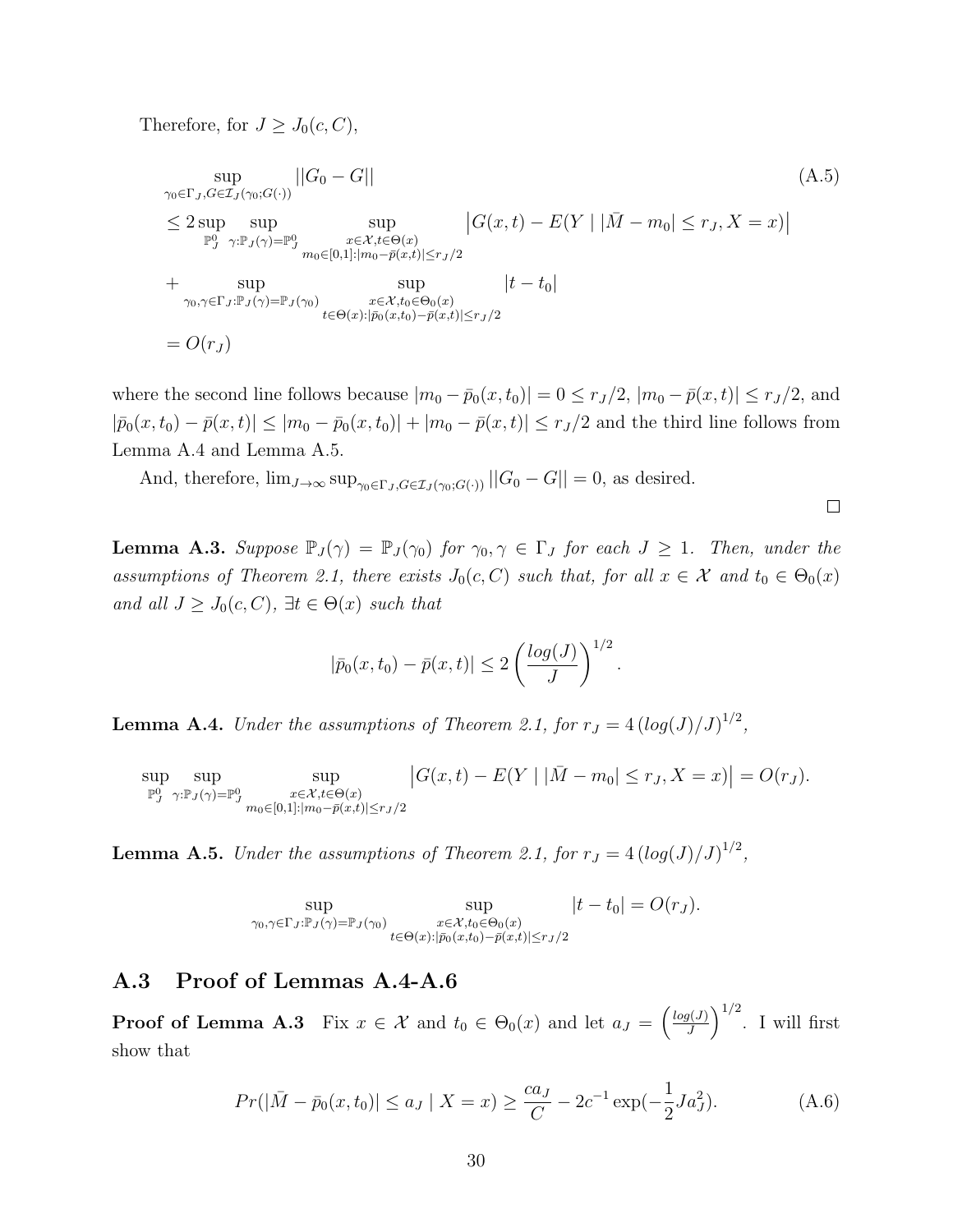First, by iterating expectations and then restricting the range of  $\theta$ ,

$$
Pr(|\bar{M} - \bar{p}_0(x, t_0)| \le a_J | X = x)
$$
\n
$$
= \int Pr(|\bar{M} - \bar{p}_0(x, t_0)| \le a_J | X = x, \theta = \tau) dF_{\theta|X=x}^0(\tau)
$$
\n
$$
\ge \int_{\tau : |\bar{p}_0(x, \tau) - \bar{p}_0(x, t_0)| \le a_J/2} Pr(|\bar{M} - \bar{p}_0(x, t_0)| \le a_J | X = x, \theta = \tau) dF_{\theta|X=x}^0(\tau)
$$
\n
$$
= \int_{\tau : |\bar{p}_0(x, \tau) - \bar{p}_0(x, t_0)| \le a_J/2} (1 - Pr(|\bar{M} - \bar{p}_0(x, t_0)| > a_J | X = x, \theta = \tau)) dF_{\theta|X=x}^0(\tau)
$$
\n
$$
\ge \int_{\tau : |\bar{p}_0(x, \tau) - \bar{p}_0(x, t_0)| \le a_J/2} (1 - Pr(|\bar{M} - \bar{p}_0(x, \tau)| > a_J/2 | X = x, \theta = \tau)) dF_{\theta|X=x}^0(\tau)
$$
\n
$$
(A.7)
$$

where the last inequality follows because  $|\bar{M} - \bar{p}_0(x, \tau)| \geq |\bar{M} - \bar{p}_0(x, t_0)| - |\bar{p}_0(x, \tau) - \bar{p}_0(x, t_0)|$ .

Next, applying the law of iterated expectations in reverse,

$$
\int_{\tau:|\bar{p}_0(x,\tau)-\bar{p}_0(x,t_0)|\le a_J/2} \left(1 - \Pr(|\bar{M}-\bar{p}_0(x,\tau)|> a_J/2 \mid X=x,\theta=\tau)\right) dF_{\theta|X=x}^0(\tau)
$$
\n
$$
= \int_{\tau:|\bar{p}_0(x,\tau)-\bar{p}_0(x,t_0)|\le a_J/2} dF_{\theta|X=x}^0(\tau)
$$
\n
$$
- \int_{\tau:|\bar{p}_0(x,\tau)-\bar{p}_0(x,t_0)|\le a_J/2} \Pr(|\bar{M}-\bar{p}_0(x,\tau)|> a_J/2 \mid X=x,\theta=\tau) dF_{\theta|X=x}^0(\tau)
$$
\n
$$
\ge \Pr(|\bar{p}_0(x,\theta)-\bar{p}_0(x,t_0)|\le a_J/2 \mid X=x) - \Pr(|\bar{M}-\bar{p}_0(x,\theta)|> a_J/2 \mid X=x).
$$
\n(A.8)

By Assumption 2.7,

$$
Pr(|\bar{p}_0(x,\theta) - \bar{p}_0(x,t_0)| \le a_J/2 \mid X = x) \ge F_{\theta|X=x}^0(t_0 + \frac{a_J}{2C}) - F_{\theta|X=x}^0(t_0 - \frac{a_J}{2C})
$$
  

$$
\ge \frac{ca_J}{C}, \tag{A.9}
$$

and, applying Lemma A.1,

$$
Pr(|\bar{M} - \bar{p}_0(x, \theta)| > a_J/2 | X = x) \le \frac{Pr(|\bar{M} - \bar{p}_0(X, \theta)| > a_J/2, X = x)}{Pr(X = x)} \tag{A.10}
$$

$$
\le 2c^{-1} \exp(-\frac{1}{2}Ja_J^2).
$$

Inequality  $(A.6)$  follows from  $(A.7)-(A.10)$ .

On the other hand, consider the model parameterized by  $\gamma \in \Gamma_J$ . If  $|\bar{M} - \bar{p}_0(x, t_0)| \le a_J$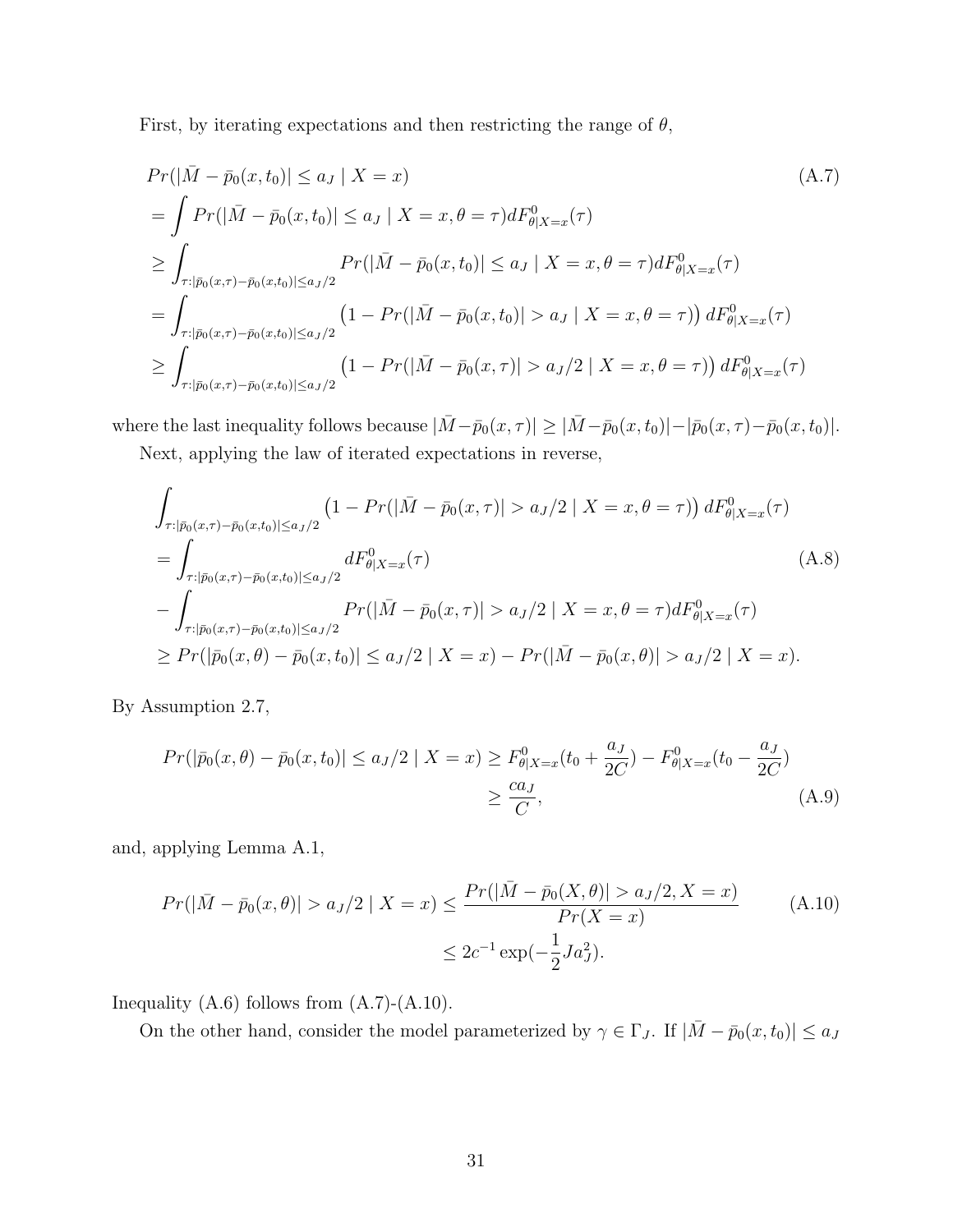then for any  $\tau$  either  $|\bar{p}(x,\tau) - \bar{p}_0(x,t_0)| \leq 2a_J$  or  $|\bar{M} - \bar{p}(x,\tau)| > a_J$ . Therefore,

$$
Pr(|\bar{M} - \bar{p}_0(x, t_0)| \le a_J | X = x)
$$
\n
$$
= \int Pr(|\bar{M} - \bar{p}_0(x, t_0)| \le a_J | X = x, \theta = \tau) dF_{\theta|X=x}(\tau)
$$
\n
$$
\le \int Pr(|\bar{p}(x, \tau) - \bar{p}_0(x, t_0)| \le 2a_J | X = x, \theta = \tau) dF_{\theta|X=x}(\tau)
$$
\n
$$
+ \int Pr(|\bar{M} - \bar{p}(x, \tau)| > a_J | X = x, \theta = \tau) dF_{\theta|X=x}(\tau)
$$
\n
$$
= Pr(|\bar{p}(x, \theta) - \bar{p}_0(x, t_0)| \le 2a_J | X = x) + Pr(|\bar{M} - \bar{p}(x, \theta)| > a_J | X = x).
$$
\n(A.11)

Since  $\gamma$  must also satisfy Assumption 2.5,

$$
Pr(|\bar{M} - \bar{p}(x, \theta)| > a_J | X = x) \le 2c^{-1} \exp(-2Ja_J^2). \tag{A.12}
$$

To prove the result by contradiction, suppose that  $|\bar{p}(x, \tau) - \bar{p}_0(x, t_0)| > 2a_J$  for all  $\tau \in \Theta(x)$ . Then  $Pr(|\bar{p}(x,\theta) - \bar{p}_0(x,t_0)| < 2a_J | X = x) = 0$  and (A.6), (A.11), and (A.12) together imply that

$$
\frac{c}{C}a_J - 2c^{-1}\exp(-\frac{1}{2}Ja_J^2) \le Pr(|\bar{M} - \bar{p}_0(x, t_0)| \le a_J |X = x)
$$
\n
$$
\le 2c^{-1}\exp(-2Ja_J^2)
$$
\n(A.13)

which implies that

$$
\frac{c}{C} \left( \frac{\log(J)}{J} \right)^{1/2} \le 2c^{-1}J^{-2} + 2c^{-1}J^{-1/2}
$$
\n(A.14)

which implies a contradiction for large enough  $J$ . I can conclude that for all sufficiently large  $J, \exists t \in \Theta(x)$  such that  $|\bar{p}_0(x, t_0) - \bar{p}(x, t)| \leq 2a_J$ .

 $\Box$ 

**Proof of Lemma A.4** Consider any  $x \in \mathcal{X}$  and  $t \in \Theta(x)$  and let  $m_0$  be such that  $|m_0 - \bar{p}(x, t)| \le r_J/2.$ 

First, since  $\mathbb{P}_J(\gamma) = \mathbb{P}_J^0$  and  $\gamma$  satisfies Assumptions 2.1 and 2.5,  $E(Y | |\bar{M} - m_0| \leq$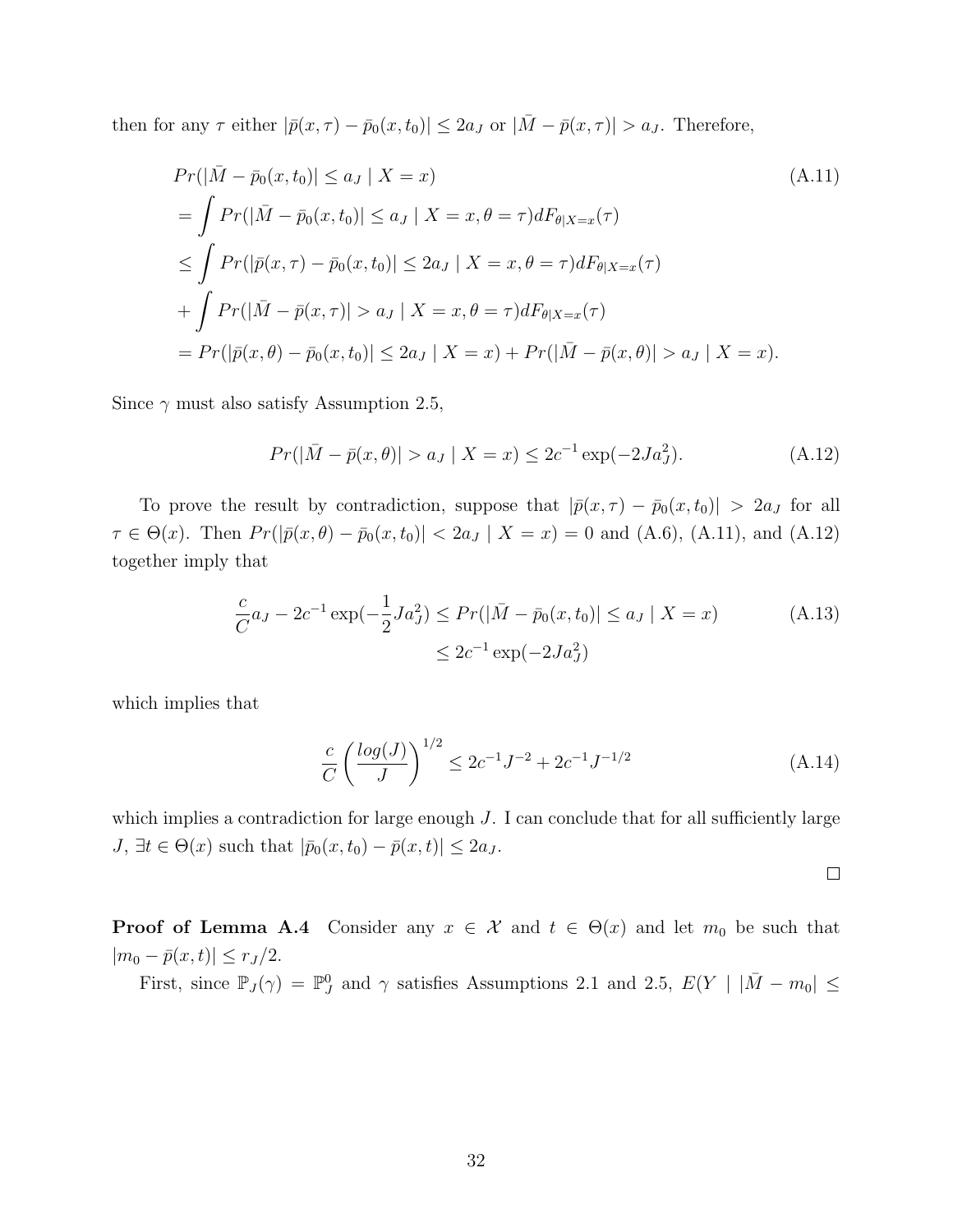$r_J, X = x$ ) =  $\int G(x, \tau) dF_{\theta ||\bar{M} - m_0| \leq r_J, X = x}(\tau)$ . Therefore,

$$
|G(x,t) - E(Y | |\bar{M} - m_0| \le r_J, X = x)|
$$
  
\n
$$
= \left| \int (G(x,t) - G(x,\tau)) dF_{\theta ||\bar{M} - m_0| \le r_J, X = x}(\tau) \right|
$$
  
\n
$$
\le \int_{\tau : |\bar{p}(x,\tau) - \bar{p}(x,t)| \le 3r_J} |G(x,\tau) - G(x,t)| dF_{\theta ||\bar{M} - m_0| \le r_J, X = x}(\tau)
$$
  
\n
$$
+ \int_{\tau : |\bar{p}(x,\tau) - \bar{p}(x,t)| > 3r_J} |G(x,\tau) - G(x,t)| dF_{\theta ||\bar{M} - m_0| \le r_J, X = x}(\tau)
$$
  
\n
$$
\le \frac{3C}{c} r_J + BPr(|\bar{p}(x,\theta) - \bar{p}(x,t)| > 3r_J | |\bar{M} - m_0| \le r_J, X = x).
$$
\n(A.15)

The first term in the final line follows because  $|G(x, \tau) - G(x, t)| \leq C|\tau - t|$  and because  $|\bar{p}(x,\tau) - \bar{p}(x,t)| \geq c|\tau - t|$ . The second term in the final line of (A.18) follows because  $G(x, \cdot)$  is uniformly continuous on a compact subset of R for each x and  $|\mathcal{X}|$  is finite and therefore there is some positive constant  $B < \infty$  such that  $\sup_{x \in \mathcal{X}, t \in \Theta(x)} |G(x, t)| \leq B/2$ .

Next, if  $|m_0 - \bar{p}(x, t)| \le r_J/2$ ,  $|\bar{p}(x, \theta) - \bar{p}(x, t)| > 3r_J$ , and  $|\bar{M} - m_0| \le r_J$  then

$$
|\bar{M} - \bar{p}(x,\theta)| \ge |\bar{p}(x,\theta) - \bar{p}(x,t)| - |\bar{M} - m_0| - |m_0 - \bar{p}(x,t)| > r_J
$$
\n(A.16)

and therefore

$$
Pr(|\bar{p}(x,\theta) - \bar{p}(x,t)| > 3r_J | |\bar{M} - m_0| \le r_J, X = x)
$$
  
\n
$$
\le Pr(|\bar{M} - \bar{p}(x,\theta)| > r_J | |\bar{M} - m_0| \le r_J, X = x)
$$
\n(A.17)

Next,

$$
Pr(|\bar{M} - \bar{p}(x, \theta)| > r_J | |\bar{M} - m_0| \le r_J, X = x)
$$
  
= 
$$
\frac{Pr(|\bar{M} - \bar{p}(X, \theta)| > r_J, |\bar{M} - m_0| \le r_J, X = x)}{Pr(|\bar{M} - m_0| \le r_J, X = x)}
$$
  

$$
\le \frac{Pr(|\bar{M} - \bar{p}(X, \theta)| > r_J)}{Pr(|\bar{M} - m_0| \le r_J, X = x)}.
$$
 (A.18)

Applying Lemma A.1, since  $\gamma$  must satisfy Assumption 2.5,

$$
Pr(|\bar{M} - \bar{p}(X, \theta)| > r_J) \le 2 \exp(-2Jr_J^2)
$$
\n(A.19)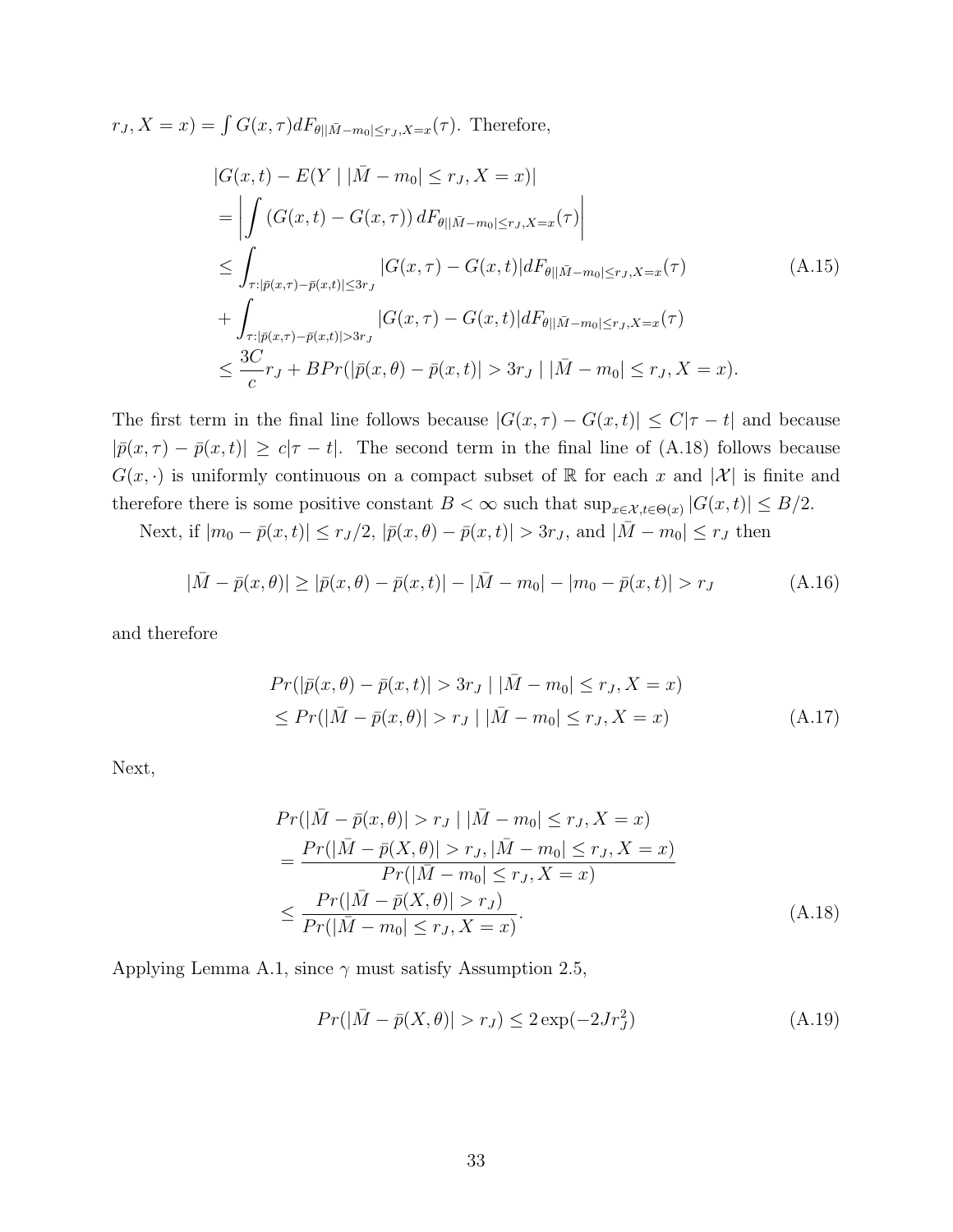Combining this with equations (A.15)-(A.18),

$$
|G(x,t) - E(Y | |\bar{M} - m_0| \le r_J, X = x)|
$$
  
\n
$$
\le \frac{2B \exp(-2Jr_J^2)}{Pr(|\bar{M} - m_0| \le r_J, X = x)} + \frac{3C}{c}r_J
$$
\n(A.20)

The desired result follows because  $Pr(|\bar{M} - m_0| \le r_J, X = x) = Pr(|\bar{M} - m_0| \le r_J)$  $X = x$ ) $Pr(X = x)$ ,  $Pr(X = x) \ge c$ , and

$$
Pr(|\bar{M} - m_0| \le r_J | X = x) \ge \frac{cr_J}{2C} - 2c^{-1} \exp(-\frac{1}{8}Jr_J^2). \tag{A.21}
$$

The proof is concluded by proving (A.21) since

$$
\frac{2B\exp(-2Jr_J^2)}{\frac{c^2r_J}{2C} - 2\exp(-\frac{1}{8}Jr_J^2)} = \frac{2BJ^{-8}}{\frac{2c^2}{C}(\log(J)/J)^{1/2} - 2J^{-2}} = O(r_J).
$$
\n(A.22)

Since  $|m_0 - \bar{p}(x, t)| \le r_J/2$ ,  $Pr(|\bar{M} - m_0| \le r_J | X = x) \ge Pr(|\bar{M} - \bar{p}(x, t)| \le r_J/2$  $X = x$ ). Following the arguments in lines (A.7) and (A.8) of the proof of Lemma A.3,

$$
Pr(|\bar{M} - \bar{p}(x, t)| \le r_J/2 | X = x)
$$
  
\n
$$
\ge Pr(\bar{p}(x, \theta) - \bar{p}(x, t)| \le r_J/4 | X = x) - Pr(|\bar{M} - \bar{p}(x, \theta)| > r_J/4 | X = x).
$$
\n(A.23)

By Assumption 2.7,

$$
Pr(|\bar{p}(x,\theta) - \bar{p}(x,t)| \le r_J/4 | X = x)
$$
  
\n
$$
\ge F_{\theta|X=x}(\bar{p}(x,t) + \frac{r_J}{4C}) - F_{\theta|X=x}(\bar{p}(x,t) - \frac{r_J}{4C})
$$
  
\n
$$
\ge \frac{cr_J}{2C},
$$
\n(A.24)

and, applying Lemma A.1,

$$
Pr(|\bar{M} - \bar{p}(x, \theta)| > r_J/4 \mid X = x) \le 2c^{-1} \exp(-\frac{1}{8}Jr_J^2). \tag{A.25}
$$

 $\Box$ 

This proves inequality (A.21) and completes the proof.

**Proof of Lemma A.5** For any  $x' \in \mathcal{X}$  and  $m'_0 \in [0,1]$ , define  $T(m'_0, x'; r_J) := E(M_{j_0} |$  $|\bar{M} - m'_0| \le r_J, X = x'$ ). I will show below that for any  $t'_0 \in \Theta_0(x')$ , if  $|\bar{p}_0(x', t'_0) - m'_0| < r_J/2$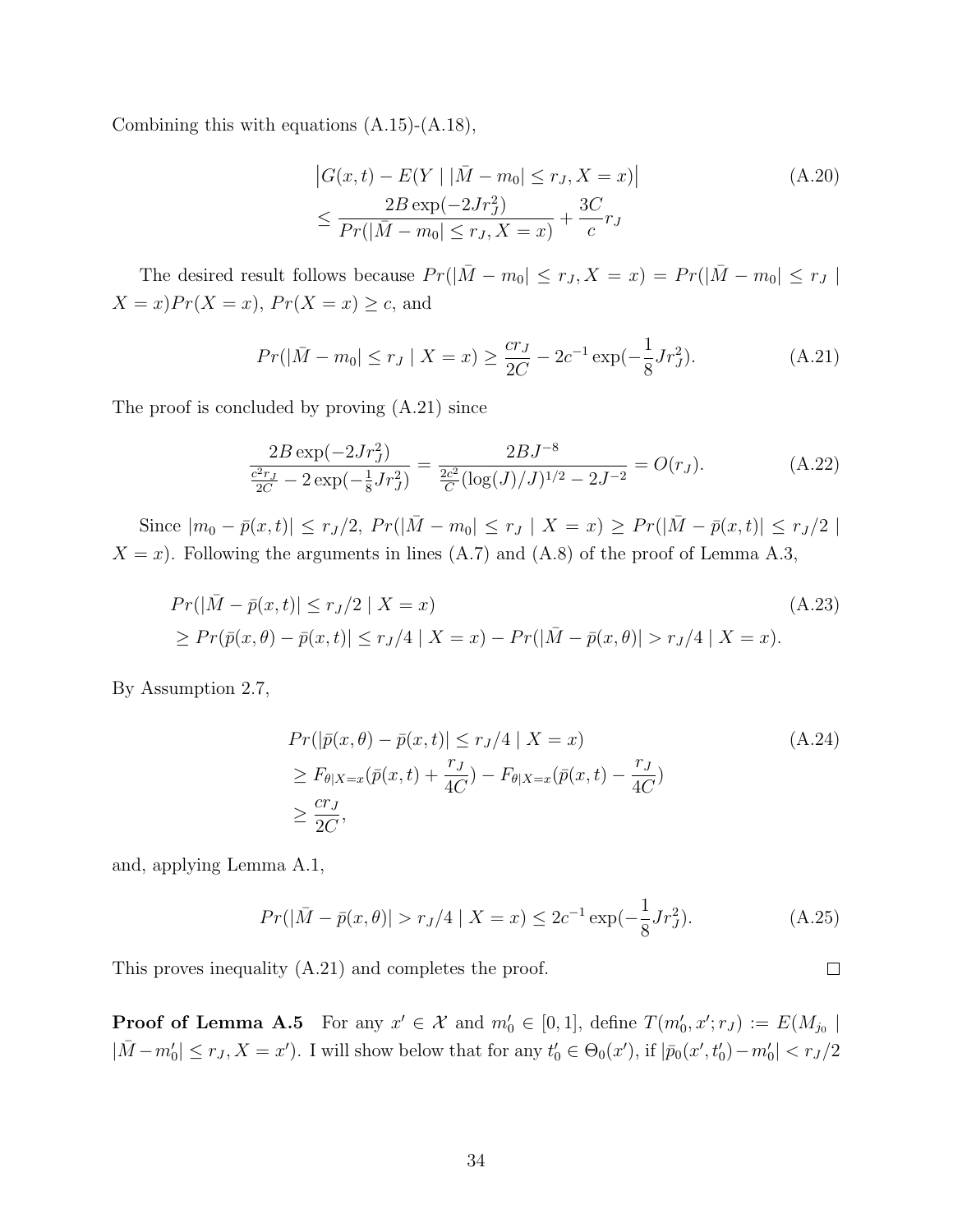then

$$
|T(m'_0, x'; r_J) - p_{j_0,0}(t'_0)|
$$
  
\n
$$
\leq \delta_J := \frac{2B \exp(-2Jr_J^2)}{\frac{c^2}{2C}r_J - 2\exp(-\frac{1}{8}Jr_J^2)} + \frac{3C}{c}r_J.
$$
\n(A.26)

This implies that

$$
Pr(|T(\bar{M}, X; r_J) - p_{j_0,0}(\theta)| > \delta_J) \le Pr(|\bar{p}_0(X, \theta) - \bar{M}| > r_J/2)
$$
\n
$$
\le \rho_J := 2 \exp(-\frac{1}{2}Jr_J^2)
$$
\n(A.27)

where the second line follows from Lemma A.1.

Since  $\gamma$  is observationally equivalent to  $\gamma_0$ , the same argument shows that for any  $t' \in$  $\Theta(x')$ , if  $|\bar{p}(x', t') - m'_0| \le r_J/2$  then

$$
|T(m'_0, x'; r_J) - p_{j_0}(t')| \le \delta_J \tag{A.28}
$$

and hence

$$
Pr(|T(\bar{M}, X; r_J) - p_{j_0}(\theta)| > \delta_J) \le Pr(|\bar{p}(X, \theta) - \bar{M}| > r_J/2) \le \rho_J.
$$
 (A.29)

It can also be concluded from (A.26) and (A.28) that for  $m_0 = \bar{p}_0(x, t_0)$ , since, by assumption,  $|m_0 - \bar{p}(x, t)| \leq r_J/2,$ 

$$
|p_{j_0,0}(t_0) - p_{j_0}(t)| \le |T(m_0, x; r_J) - p_{j_0,0}(t_0)| + |T(m_0, x; r_J) - p_{j_0}(t)|
$$
(A.30)  

$$
\le 2\delta_J.
$$

Then (A.27) implies that

$$
|Pr(T(\bar{M}, X; r_J) \le p_{j_0,0}(t_0)) - t_0| \le \frac{\delta_J}{c} + \rho_J
$$
\n(A.31)

by an application of Lemma A.2 with  $A = T(\bar{M}, X; r_J)$ ,  $B = p_{j_0,0}(\theta)$ , and  $z = z' = p_{j_0,0}(t_0)$ since  $Pr(p_{j_0,0}(\theta) \leq p_{j_0,0}(t_0)) = t_0$  and the distribution function  $Pr(p_{j_0,0}(\theta) \leq z)$  is Lipschitz continuous with  $f_{\bar{B}} = 1/c$ .

Similarly, (A.29) and (A.30) imply that

$$
|Pr(T(\bar{M}, X; r_J) \le p_{j_0,0}(t_0)) - t| \le \frac{3\delta_J}{c} + \rho_J
$$
\n(A.32)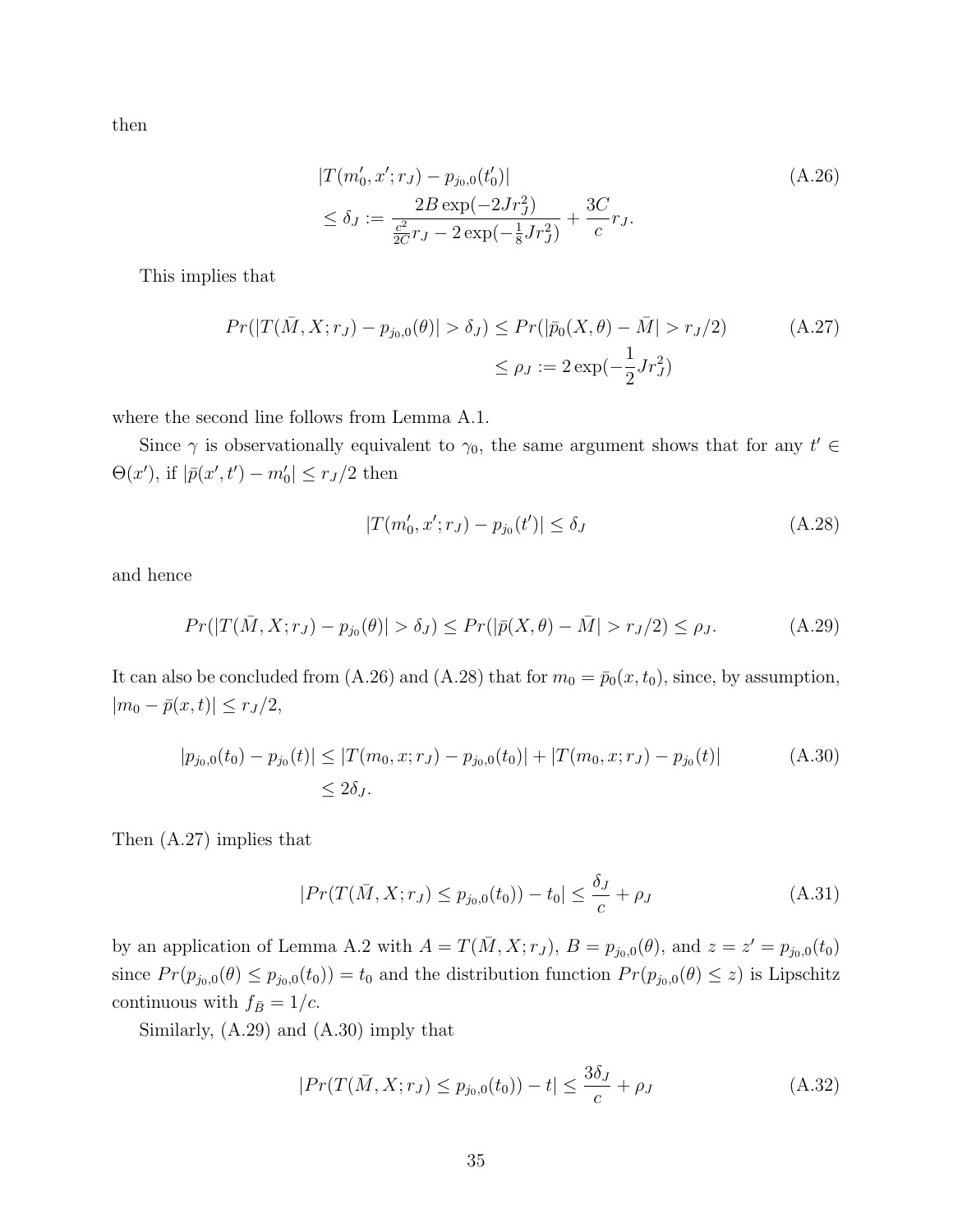by an application of Lemma A.2 with  $A = T(\bar{M}, X; r_J)$ ,  $B = p_{j_0}(\theta)$ ,  $z = p_{j_0,0}(t_0)$  and  $z' = p_{j_0}(t)$ .

Then (A.31) and (A.32) imply that  $|t-t_0| \leq \frac{4\delta_J}{c} + 2\rho_J$ . The desired result follows since, plugging in  $r_J = 4 \left( \frac{log(J)}{J} \right)$  $\frac{g(J)}{J}\bigg)^{1/2},$ 

$$
\frac{4\delta_J}{c} + 2\rho_J = \frac{4}{c} \left( \frac{2BJ^{-32}}{\frac{2c^2}{C} (\log(J)/J)^{1/2} - 2J^{-2}} + \frac{3C}{c} r_J \right) + 4J^{-8} = O(r_J).
$$
 (A.33)

It remains to show that (A.26) holds for any  $x' \in \mathcal{X}$ , any  $m'_0 \in [0,1]$  and any  $t'_0 \in \Theta_0(x')$ for which  $|\bar{p}_0(x', t_0') - m_0'| < r_J/2$ . The proof of this is almost identical to the proof of Lemma A.4 so I will provide only a sketch.

First, by Assumption 2.5,  $E(M_{j_0} | |\bar{M} - m'_0| \le r_J, X = x') = E(E(M_{j_0} | X, \theta) |$  $|\bar{M}-m'_0| \leq r_J, X = x'$ ). Therefore, since, by Assumption 2.4,  $E(M_{j_0} | X = x', \theta) = p_{j_0,0}(\theta)$ ,

$$
|p_{j_0,0}(t'_0) - E(M_{j_0} | |\bar{M} - m'_0| \le r_J, X = x')|
$$
  
\n
$$
= |p_{j_0,0}(t'_0) - E(E(M_{j_0} | X = x', \theta) | |\bar{M} - m'_0| \le r_J, X = x')|
$$
  
\n
$$
\le \left| \int (p_{j_0,0}(t'_0) - p_{j_0,0}(\tau)) dF_{\theta ||\bar{M} - m'_0| \le r_J, X = x'}^{0}(\tau) \right|
$$
  
\n
$$
\le \frac{3C}{c} r_J + B Pr(|\bar{p}_0(x', \theta) - \bar{p}_0(x', t'_0)| > 3r_J | |\bar{M} - m'_0| \le r_J, X = x') \qquad (A.34)
$$
  
\n
$$
\le \frac{3C}{c} r_J + B Pr(|\bar{M} - \bar{p}_0(x', \theta)| > r_J | |\bar{M} - m'_0| \le r_J, X = x')
$$
  
\n
$$
\le \frac{3C}{c} r_J + \frac{2B \exp(-2Jr_J^2)}{\frac{c^2}{2C} r_J - 2 \exp(-\frac{1}{8}Jr_J^2)}
$$

where the third inequality follows because  $|\bar{p}_0(x', t'_0) - m'_0| < r_J/2$ .

 $\Box$ 

### A.4 Theorem 2.3

This section provides the proof of Theorem 2.3. First, the parameter spaces  $\Gamma_J$  so that the continuity conditions of Assumption 2.10 hold uniformly within this space. This is analagous to the requirement in Theorem 2.1 that the all parameters in the space satisfy Assumption 2.10 with the same Lipschitz constants.

Uniform equicontinuity and modulus of continuity For each  $J$ , let  $\Gamma_J$  denote the parameter space. It is assumed that  $\Gamma_J$  is defined so that Assumptions 2.1, 2.3-2.4, and 2.8-2.10 are each satisfied for each J. To state the additional regularity condition precisely, for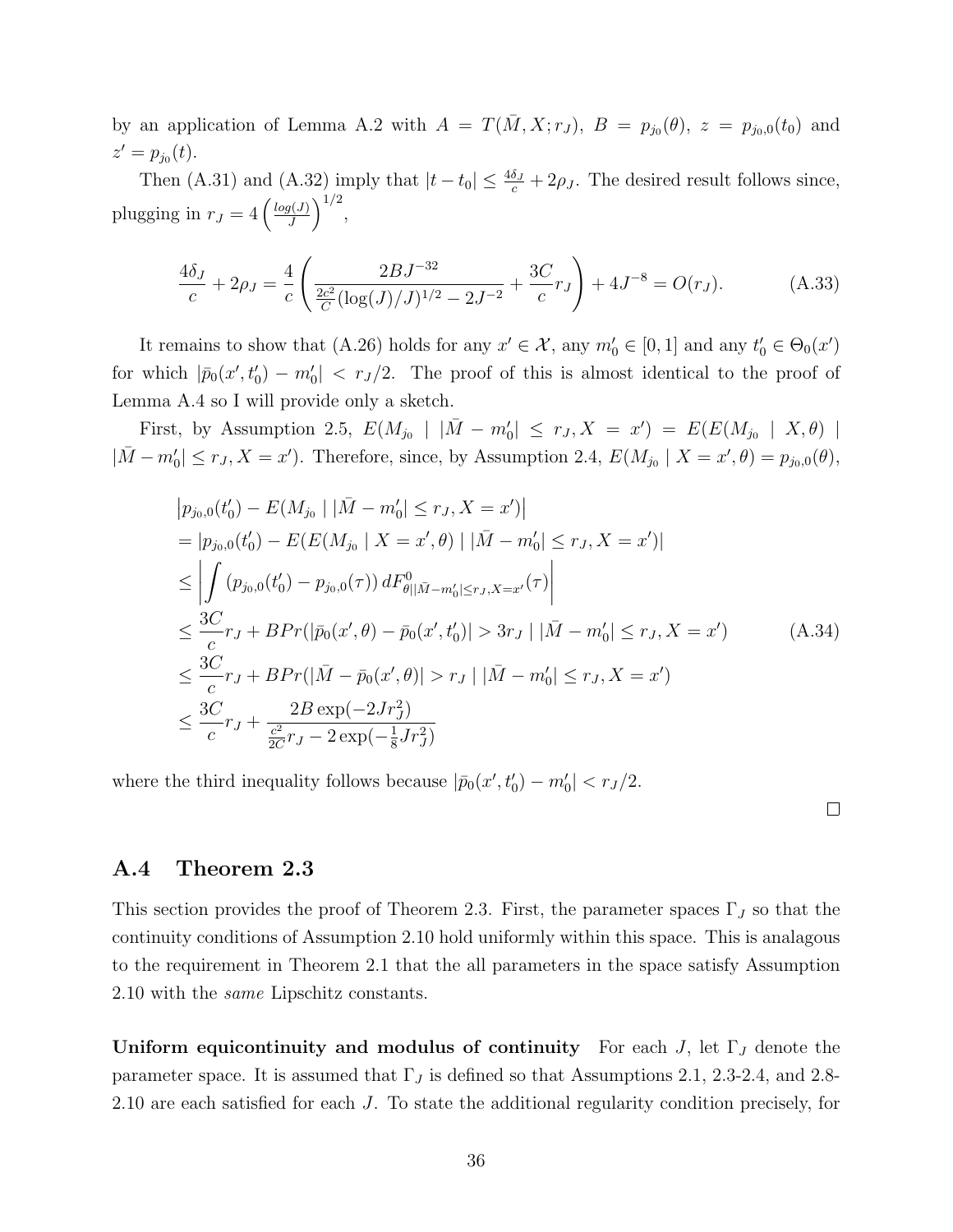any J and any  $\gamma_J \in \Gamma_J$  I will use the notation  $G_{\gamma_J}(x,t)$  to emphasize that this is the  $G(x,t)$ associated with the parameter  $\gamma_J$ ,  $\bar{p}_{\gamma_J}(x,t)$  to emphasize that this is the  $\bar{p}(x,t)$  associated with the parameter  $\gamma_J$ , etc. After stating this assumption this will be left implicit in the notation in the rest of the paper.

**Assumption A.1.** The sequence of parameter spaces  $\{\Gamma_J : J \geq 1\}$  are defined so that each of the following classes of functions is uniformly equicontinuous.

- (i)  $\{G_{\gamma J}(x, \cdot): [0,1] \to \mathbb{R}; x \in \mathcal{X}, \gamma J \in \Gamma_J, J \geq 1\}$
- (ii)  $\{\bar{p}_{\gamma_J}(x, \cdot): [0, 1] \to [0, 1]; x \in \mathcal{X}, \gamma_J \in \Gamma_J, J \geq 1\}$
- (*iii*)  $\{\bar{p}_{\gamma J}^{-1}(\cdot; x) : [0, 1] \to [0, 1]; x \in \mathcal{X}, \gamma J \in \Gamma_J, J \ge 1\}$
- $(iv) \{p_{j_0,\gamma_J}(\cdot): [0,1] \to [0,1]; \gamma_J \in \Gamma_J, J \geq 1\}$
- $(v) \{p_{i_0}^{-1}$  $_{j_0,\gamma_J}^{-1}(\cdot) : [0,1] \to [0,1]; \gamma_J \in \Gamma_J, J \ge 1$
- (vi)  $\{Q_{\theta|X;\gamma_J}(\cdot | x) : [0,1] \to [0,1]; x \in \mathcal{X}, \gamma_J \in \Gamma_J, J \ge 1\}$

This means, for example, that for all  $\epsilon > 0$  there exists  $\delta > 0$  such that for all J, all  $\gamma_J \in \Gamma_J$ , all  $x \in \mathcal{X}$  and any pair  $t, t' \in [0, 1]$ , if  $|t'-t| < \delta$  then  $|\bar{p}(x, t') - \bar{p}(x, t)| < \epsilon$ . In the proof of Theorem 2.3, I make use of a convenient equivalent definition of uniform equicontinuity. Uniform equicontinuity of a class of functions,  $H$ , on a space  $\mathcal{Z}$ , is equivalent to the existence of a real-valued function,  $c_{\mathcal{H}}$ , satisfying  $\lim_{s\to 0} c_{\mathcal{H}}(s) = c_{\mathcal{H}}(0) = 0$ , such that for every  $h \in \mathcal{H}$  and every  $z, z' \in \mathcal{Z}$ ,  $|h(z') - h(z)| \leq c_{\mathcal{H}}(|z' - z|)$ . The function  $c_{\mathcal{H}}$  is called the modulus of continuity of the space  $\mathcal{H}$ . Furthermore,  $c_{\mathcal{H}}$  can be chosen to be continuous and monotonically increasing.

With a slight abuse of notation, let  $c_G$  denote the modulus of continuity of the space  ${G_{\gamma_J}(x, \cdot): [0,1] \to \mathbb{R}; x \in \mathcal{X}, \gamma_J \in \Gamma_J, J \geq 1},$  which exists by Assumption A.1. Likewise, let  $c_{\bar{p}}, c_{\bar{p}-1}, c_{p_{j_0}}, c_{p_{j_0}^{-1}},$  and  $c_Q$  denote the moduli of continuity of the spaces defined in (ii)-(vi) in the statement of Assumption A.1.

Some preliminary details A proof of the following lemma is provided in the supplementary appendix.

**Lemma A.6.** Let  $\{\alpha_k\}$  be a decreasing sequence of positive real numbers such that  $\lim_{k\to\infty} \alpha_k =$ 0. For any constant  $A > 0$ , there exist sequences  $\{k_N : N \geq 1\}$  and  $\{r_N : N \geq 1\}$  such that  $r_N \rightarrow 0,$ 

$$
\frac{\alpha_{\lfloor k_N \rfloor}}{r_N c_Q^{-1}(c_{\bar{p}}^{-1}(r_N))} \to 0,
$$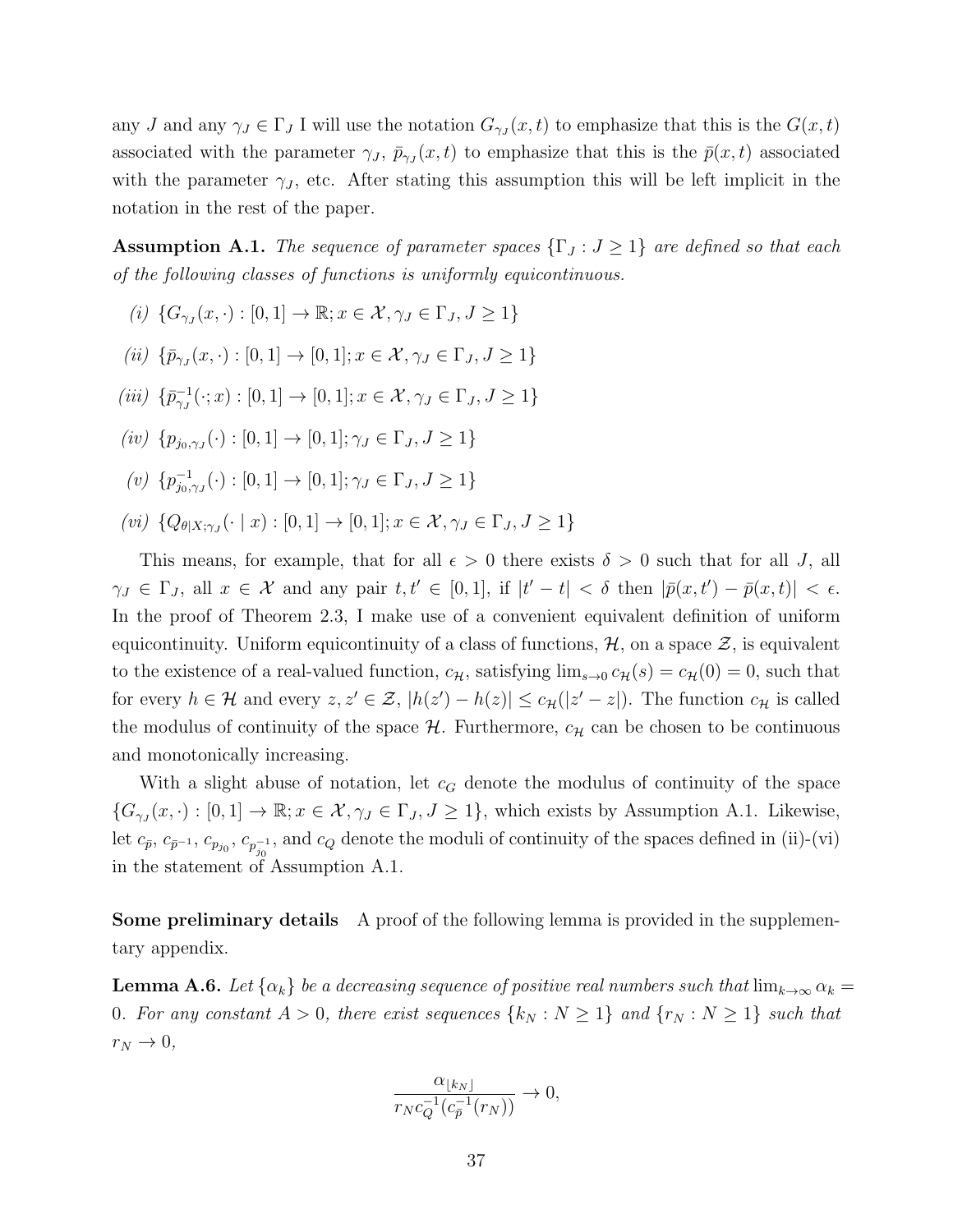$\alpha_{\lfloor \kappa N\rfloor}/c_Q^{-1}(c_p^{-1}(r_N)) \to 0$  for any constant  $\kappa > 0$ , and

$$
\frac{k_N}{c_Q^{-1}(c_{\bar{p}}^{-1}(r_N))} \exp\left(-A\frac{Nr_N^2}{k_N^2}\right) \to 0.
$$

Now, let  $N_J := |\mathcal{J}_m^J(\eta)|$  where  $\eta > 0$  and  $\mathcal{J}_m^J(\eta)$  are defined in Assumption 2.9. Then define

$$
\bar{M} := \frac{1}{N_J} \sum_{j \in \mathcal{J}_m^J(\eta)} M_j = \frac{\sum_{j=1}^J w_{j,J} M_j}{\sum_{j=1}^J w_{j,J}}
$$
(A.35)

where  $w_{j,J} = \mathbf{1}(j \in \mathcal{J}_m^J(\eta))$ . Let  $\tilde{k}_J = \lfloor \eta J \rfloor$ . Also, note that it is assumed that  $N_J^{-1} = O(J^{-1})$ so that  $bJ \le N_J \le J$  for some constant  $b > 0$ , at least for all sufficiently large J.

**Proof of Theorem 2.3** Under Assumption 2.1, the CASF is given by

$$
G(x,t) := E(Y | X = x, \theta = t)
$$
  
= 
$$
\int g(x,t,u)dF_U(u).
$$
 (A.36)

Given this mapping from the model parameter  $\gamma$  to the object G and given an arbitrary  $\gamma_0 \in \Gamma_J$ , the identified set  $\mathcal{I}_J(\gamma_0; G(\cdot))$  is defined by equation (2.4). Let  $G \in \mathcal{I}_J(\gamma_0; G(\cdot))$ . Then there exists  $\gamma \in \Gamma_J$  such that  $\mathbb{P}_J(\gamma) = \mathbb{P}_J(\gamma_0)$  and  $G(x,t) = \int g(x,t,u)dF_U(u)$  and  $G_0(x,t) = \int g_0(x,t,u)dF_U^0(u)$ . It is sufficient to find a sequence  $a_J$  such that  $a_J \to 0$  and  $|G_0(x, t_0) - G(x, t_0)| \le a_J$  for all  $x \in \mathcal{X}$  and  $t_0 \in \Theta_0(x)$ , where  $a_J$  does not depend on  $\gamma_0$  or  $γ.$ 

Fix  $x \in \mathcal{X}$  and  $t_0 \in \Theta_0(x)$  and define  $m_0 := \bar{p}_0(x, t_0)$ . The first step is to find  $t \in \Theta(x)$ such that  $m_0$  is also close to  $\bar{p}(x, t)$ . By Lemma A.6, for any  $A > 0$ , I can define  $r_J := r_{N_J}$ and  $k_J := k_{N_J}$  where  $\{r_N : N \ge 1\}$  and  $\{k_N : N \ge 1\}$  are such that  $r_N \to 0$ ,  $k_N = o(N)$ ,

$$
\frac{\alpha_{\lfloor k_N \rfloor}}{r_N c_Q^{-1} (c_p^{-1} (r_N/4))} \to 0,
$$
\n(A.37)

 $\alpha_{\lfloor \kappa N\rfloor}/c_Q^{-1}(c_{\overline{p}}^{-1}(r_N/4)) \to 0$  for any constant  $\kappa > 0$ , and

$$
\frac{k_N}{c_Q^{-1}(c_{\bar{p}}^{-1}(r_N/4))} \exp\left(-A\frac{Nr_N^2}{k_N^2}\right) \to 0.
$$
 (A.38)

Since  $N_J \to \infty$  as  $J \to \infty$ , the sequences  $r_J$  and  $k_J$  satisfy conditions (i)-(iii) of Lemma A.7 with  $a = 1/2$  if A is sufficiently small. Therefore,  $\exists t \in \Theta(x)$  such that  $|m_0 - \bar{p}(x, t)| \le r_J/2$ .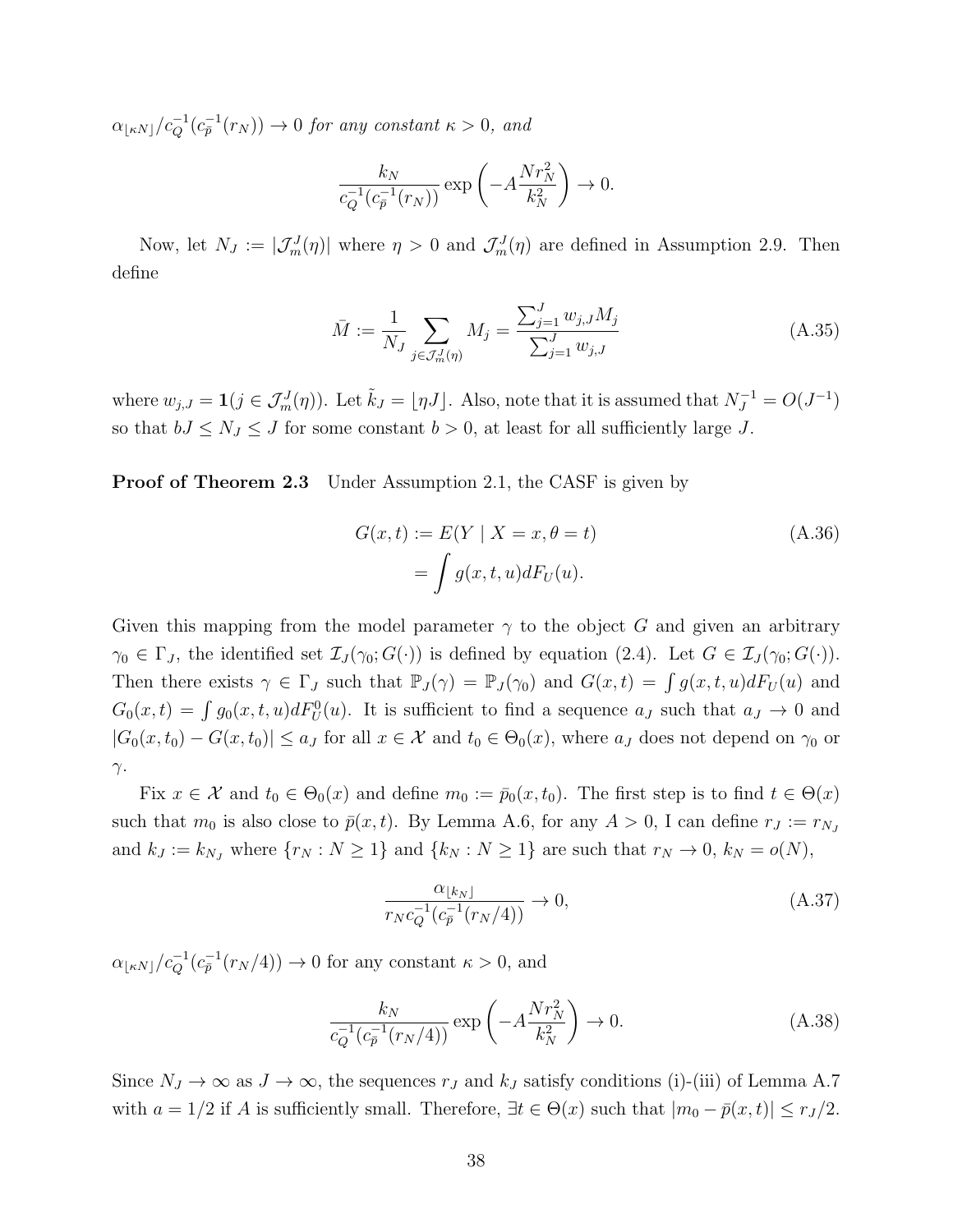Next, let  $\tilde{G}(m_0, x; r_J) := E(Y | |\bar{M} - m_0| \le r_J, X = x)$ . Then

$$
|G_0(x, t_0) - G(x, t_0)|
$$
\n
$$
\leq |\tilde{G}(m_0, x; r_J) - G_0(x, t_0)| + |\tilde{G}(m_0, x; r_J) - G(x, t)| + |G(x, t_0) - G(x, t)|
$$
\n
$$
\leq |\tilde{G}(m_0, x; r_J) - G_0(x, t_0)| + |\tilde{G}(m_0, x; r_J) - G(x, t)| + c_G(|t - t_0|)
$$
\n(A.39)

by the triangle inequality and Assumption A.1. Since  $|m_0 - \bar{p}_0(x, t_0)| = 0 \leq r_J/2$  and  $|m_0 - \bar{p}(x, t)| \le r_J/2$ , and because  $t_0 \in \Theta_0(x)$  and  $t \in \Theta(x)$ , Lemma A.8 implies that the first two terms on the last line of  $(A.39)$  are both bounded by

$$
\delta_{1J} := b_{11} \frac{\rho_{AJ} + \rho_{BJ} + \rho_{CJ}}{1 - b_{13}(\rho_{AJ} + \rho_{BJ})} + \rho_{DJ},
$$

where

$$
\rho_{AJ} := \frac{\alpha_{k_J}}{r_J c_Q^{-1} (c_{\bar{p}}^{-1}(r_J/2))}, \qquad \rho_{BJ} := \frac{k_J}{c_Q^{-1} (c_{\bar{p}}^{-1}(r_J/2))} \exp\left(-A\frac{N_J r_J^2}{k_J^2}\right),
$$
\n
$$
\rho_{CJ} := \frac{\alpha_{\tilde{k}_J}}{c_Q^{-1} (c_{\bar{p}}^{-1}(r_J/2))}, \qquad \text{and} \quad \rho_{DJ} := c_G(c_{\bar{p}^{-1}}(3r_J)),
$$
\n(A.40)

if A is sufficiently small. Since  $|\bar{p}_0(x, t_0) - \bar{p}(x, t)| \leq |m_0 - \bar{p}_0(x, t_0)| + |m_0 - \bar{p}(x, t)| \leq r_J/2$ , Lemma A.9 implies that  $|t-t_0| \leq b_{22} c_{p_{j_0}^{-1}}(\delta_{2J}) + b_{21} c_Q^{-1} (c_{\bar{p}}^{-1}(r_J))(\rho_{AJ} + \rho_{BJ})$  where

$$
\delta_{2J} := b_{23} \frac{\rho_{AJ} + \rho_{BJ} + \rho_{CJ}}{1 - b_{26}(\rho_{AJ} + \rho_{BJ})} + \rho_{DJ}
$$

(again, provided that the constant  $A$  is chosen small enough). Therefore,

$$
|G_0(x, t_0) - G(x, t_0)|
$$
  
\n
$$
\leq a_J := 2\delta_{1J} + c_G \left( b_{22} c_{p_{j_0}^{-1}}(\delta_{2J}) + b_{21} c_Q^{-1} (c_{\bar{p}}^{-1}(r_J)) (\rho_{AJ} + \rho_{BJ}) \right).
$$
\n(A.41)

Now,  $\rho_{AJ} \leq \frac{\alpha_{k,j}}{r}$  $\frac{\alpha_{k,j}}{r_J c_Q^{-1} (c_p^{-1}(r_J/4))} \to 0$  and  $\rho_{BJ} \leq \frac{k_J}{c_Q^{-1} (c_p^{-1}(r_J/4))}$  $\frac{k_J}{c_Q^{-1}(c_{\bar{p}}^{-1}(r_J/4))} \exp \left( -A \frac{N_J r_J^2}{k_J^2} \right)$  $\big) \rightarrow 0.$  Moreover, since  $N_J \leq J$ ,  $\tilde{k}_J = [\eta J] \geq [\eta N_J]$ . Then, since the sequence of mixing coefficients,  $\{\alpha_k\}$  is decreasing,

$$
\rho_{CJ} \le \frac{\alpha_{\lfloor \eta N_J \rfloor}}{c_Q^{-1}(c_{\bar{p}}^{-1}(r_{N_J}/2))} \le \frac{\alpha_{\lfloor \eta N_J \rfloor}}{c_Q^{-1}(c_{\bar{p}}^{-1}(r_{N_J}/4))} \to 0.
$$
\n(A.42)

Lastly,  $r_J \to 0$ , so  $\rho_{DJ} \to 0$ . Hence  $\delta_{1J} \to 0$  and  $\delta_{2J} \to 0$  and, therefore,  $a_J \to 0$ , which is the desired result.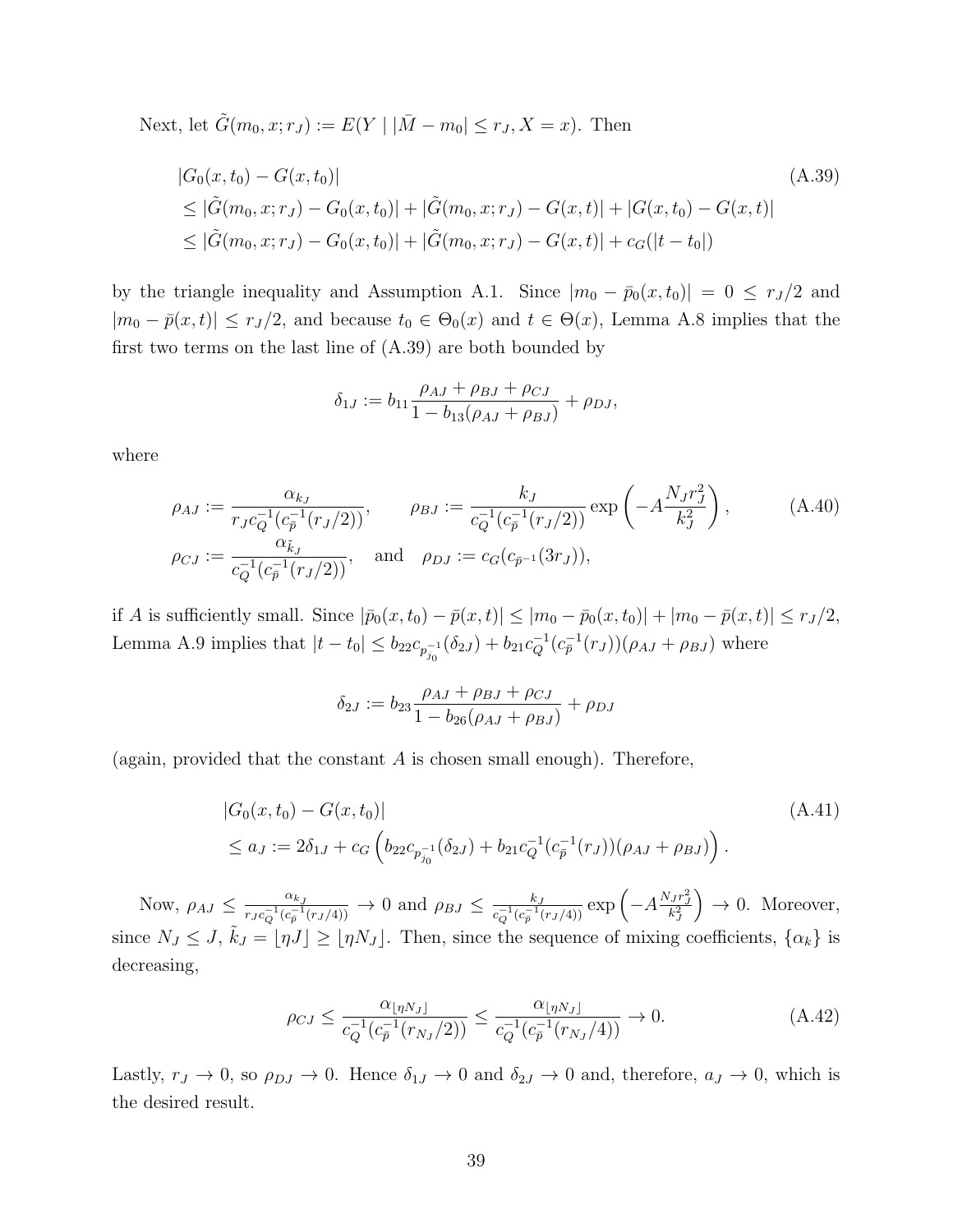The following lemmas are analogous to Lemmas A.3-A.5 used to prove Theorem 2.1. Proofs are provided in the supplementary appendix.

**Lemma A.7.** Suppose  $\mathbb{P}_J(\gamma) = \mathbb{P}_J(\gamma_0)$  for  $\gamma_0, \gamma \in \Gamma_J$ . Let  $\{r_J : J \geq 1\}$  be a sequence such that

 $(i)$   $r_J \rightarrow 0$ ,

$$
(ii) \quad \frac{k_J}{c_Q^{-1}(c_p^{-1}(ar_J/2))} \exp\left(-\frac{1}{128} \frac{N_J a^2 r_J^2}{k_J^2}\right) \to 0, \text{ and}
$$

$$
(iii) \quad \frac{\alpha_{k_J}}{r_J c_Q^{-1} (c_{\bar{p}}^{-1} (ar_J/2))} \to 0
$$

for some sequence  $\{k_J : J \geq 1\}$  and some  $a > 0$ . Then, under the assumptions of Theorem 2.3, for all  $x \in \mathcal{X}$  and  $t_0 \in \Theta_0(x)$ ,  $\exists t \in \Theta(x)$  such that  $|\bar{p}_0(x, t_0) - \bar{p}(x, t)| \leq \alpha r_J$ .

**Lemma A.8.** Suppose  $\mathbb{P}_J(\gamma) = \mathbb{P}_J(\gamma_0)$  for  $\gamma_0, \gamma \in \Gamma_J$ . Under the assumptions of Theorem 2.3, for all  $x \in \mathcal{X}$ ,  $t \in \Theta(x)$ , and any sequences  $\{r_J : J \geq 1\}$  and  $\{k_J : J \geq 1\}$ , if  $|m_0 - \bar{p}(x, t)| \le r_J/2$  for some  $m_0 \in [0, 1]$  then

$$
|G(x,t) - E(Y | |\bar{M} - m_0| \le r_J, X = x)|
$$
  

$$
\le b_{11} \frac{\alpha_{\tilde{k}_J} + k_J \exp(-b_{12}\xi_J) + \alpha_{k_J}^*}{c_Q^{-1}(c_{\bar{p}}^{-1}(r_J/2)) - b_{13}(k_J \exp(-b_{14}\xi_J) + \alpha_{k_J}^*)} + c_G(c_{\bar{p}^{-1}}(3r_J))
$$

for some positive constants  $b_{11}, \ldots, b_{14}$ , where  $\xi_J := \frac{N_J r_J^2}{k_J^2}$  and  $\alpha_{kJ}^* = \frac{\alpha_{kJ}}{r_J}$  $\frac{\kappa_{k,j}}{r_J}$  .

**Lemma A.9.** Suppose  $\mathbb{P}_J(\gamma) = \mathbb{P}_J(\gamma_0)$  for  $\gamma_0, \gamma \in \Gamma_J$ . Then, under the assumptions of Theorem 2.3, for all  $x \in \mathcal{X}$ ,  $t_0 \in \Theta_0(x)$  and  $\{r_J : J \geq 1\}$ , and for any  $t \in \Theta(x)$  such that  $|\bar{p}_0(x, t_0) - \bar{p}(x, t)| \leq r_J/2,$ 

$$
|t - t_0| \le b_{21} (k_J \exp(-b_{24} \xi_J) + \alpha_{k_J}^*)
$$
  
+  $b_{22} c_{p_{j_0}^{-1}} \left( b_{23} \frac{\alpha_{\tilde{k}_J} + k_J \exp(-b_{25} \xi_J) + \alpha_{k_J}^*}{c_Q^{-1} (c_p^{-1}(r_J)) - b_{26} (k_J \exp(-b_{27} \xi_J) + \alpha_{k_J}^*)} + c_{p_{j_0}} (c_{p^{-1}} (3r_J)) \right)$ 

for some positive constants  $b_{21}, \ldots, b_{27}$ , where  $\xi_J := \frac{N_J r_J^2}{k_J^2}$  and  $\alpha_{k_J}^* = \frac{\alpha_{k_J}}{r_J}$  $\frac{\kappa_{k,J}}{r_J}$  .

## A.5 Additional proofs

**Proof of Corollary 2.1** Because  $F_{\theta}$  is absolutely continuous there exists a density function  $f_{\theta}$  such that  $\int G(x, t)dF_{\theta}(t) = \int_{-\infty}^{\infty} G(x, t)f_{\theta}(t)dt$ .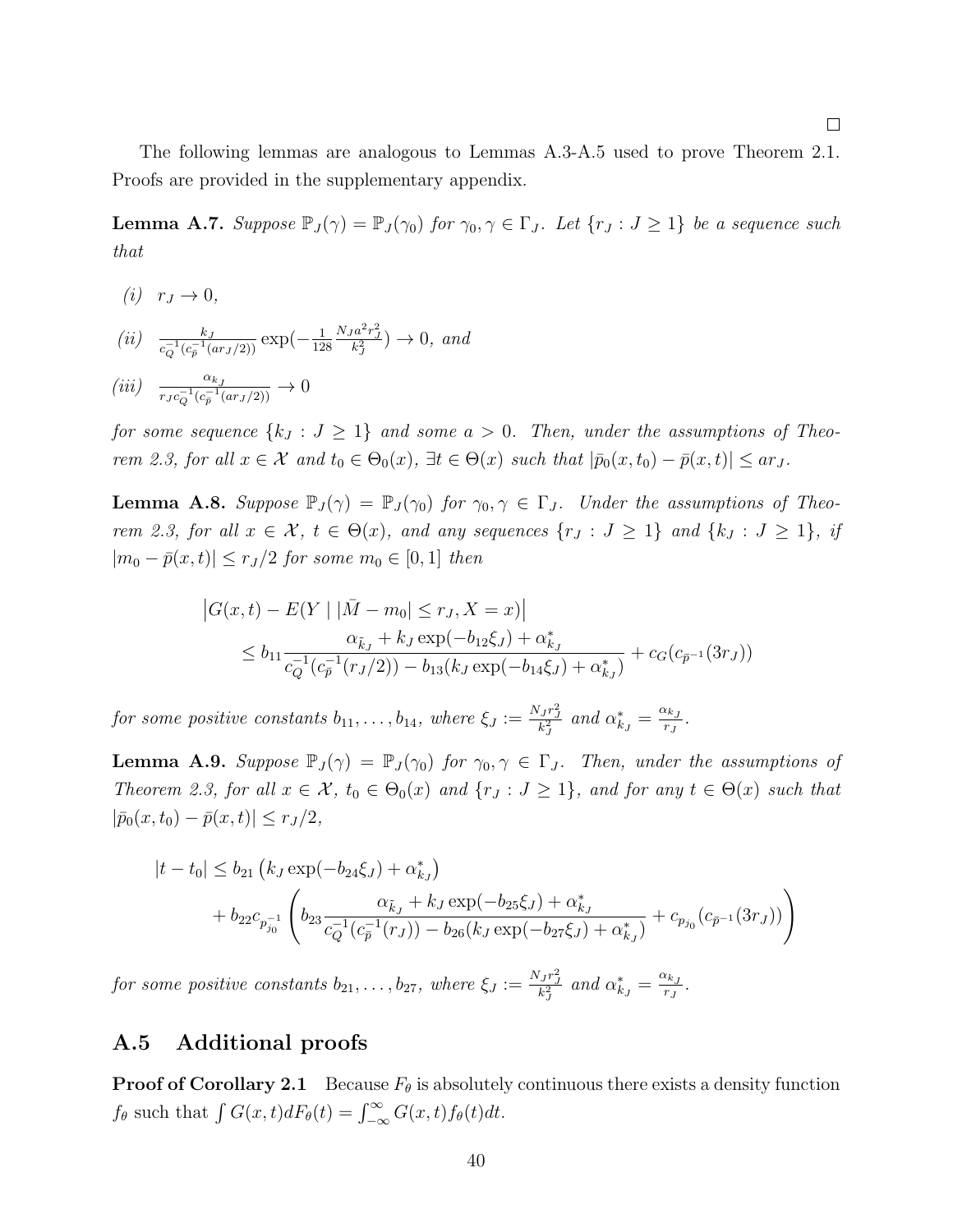Divide the interval  $[-\psi_J^{-1/2}]$  $J_J^{-1/2}, \psi_J^{-1/2}]$  into  $S_J = 2\psi_J^{-1}$  $J^1$  intervals of size  $\psi_J^{1/2}$  $J^{1/2}, [t_0^0, t_0^1], ..., [t_0^{S_J-1}, t_0^{S_J}].$ Then uniform continuity of  $G(x, t)$  can be used to show that

$$
\left| \int_{-\psi_J^{-1/2}}^{\psi_J^{-1/2}} G_0(x, t_0) f_\theta^0(t_0) dt_0 - \sum_{s=1}^{S_J} G_0(x, t_0^s) (F_\theta^0(t_0^s) - F_\theta^0(t_0^{s-1})) \right|
$$
  
\n
$$
\leq \sum_{s=1}^{S_J} \int_{t_0^{s-1}}^{t_0^s} |G_0(x, t_0) - G_0(x, t_0^s)| f_\theta^0(t_0) dt_0
$$
  
\n
$$
\leq C \psi_J^{1/2}.
$$
\n(A.43)

In addition, because  $||G_0(x, t_0)|| \leq \overline{Y}$ , if  $\psi_J \to 0$  then

$$
\lim_{J \to \infty} \int_{-\infty}^{-\psi_J^{-1/2}} G_0(x, t_0) f_{\theta}^0(t_0) dt_0 = \lim_{J \to \infty} \int_{\psi_J^{-1/2}}^{\infty} G_0(x, t_0) f_{\theta}^0(t_0) dt_0 = 0.
$$

By Lemma A.3, for each s there is a  $t^s$  such that  $|\bar{p}(x, t^s) - \bar{p}_0(x, t_0^s)| \leq r_J/2$ . The only thing left is to show that

$$
\left| \sum_{s=1}^{S_J} G_0(x, t_0^s) (F_\theta^0(t_0^s) - F_\theta^0(t_0^{s-1})) - \sum_{s=1}^{S_J} G(x, t^s) (F_\theta(t^s) - F_\theta(t^{s-1})) \right| \to 0. \tag{A.44}
$$

Without Assumption 2.3, the arguments in the proof of Lemma A.5 instead lead to

$$
|F_{\theta}(t) - F_{\theta}^{0}(t_{0})| \le \frac{4C}{c} \delta_{J} + 2\rho_{J}
$$
 (A.45)

where  $\delta_J$  and  $\rho_J$  are as defined in the proof of Theorem 2.1.

Therefore, taking  $\psi_J$  such that  $r_J = O(\psi_J^2)$ 

$$
\left| \sum_{s=1}^{S_J} G_0(x, t_0^s) (F_\theta^0(t_0^s) - F_\theta^0(t_0^{s-1})) - \sum_{s=1}^{S_J} G(x, t^s) (F_\theta(t^s) - F_\theta(t^{s-1})) \right|
$$
\n
$$
\leq \sum_{s=1}^{S_J} |G_0(x, t_0^s) - G(x, t^s)| (F_\theta^0(t_0^s) - F_\theta^0(t_0^{s-1}))
$$
\n
$$
+ \sum_{s=1}^{S_J} G(x, t^s) | (F_\theta^0(t_0^s) - F_\theta^0(t_0^{s-1})) - (F_\theta(t^s) - F_\theta(t^{s-1}))|
$$
\n
$$
\leq \max_{x, s} |G_0(x, t_0^s) - G(x, t^s)| + 2\bar{Y}S_J \left( \frac{4C}{c} \delta_J + 2\rho_J \right) \to 0
$$
\n(4.46)

since  $\frac{4C}{c}\delta_J + 2\rho_J = O(r_J) = O(\psi_J^2)$  and  $S_J\psi_J^2 \to 0$ .

 $\Box$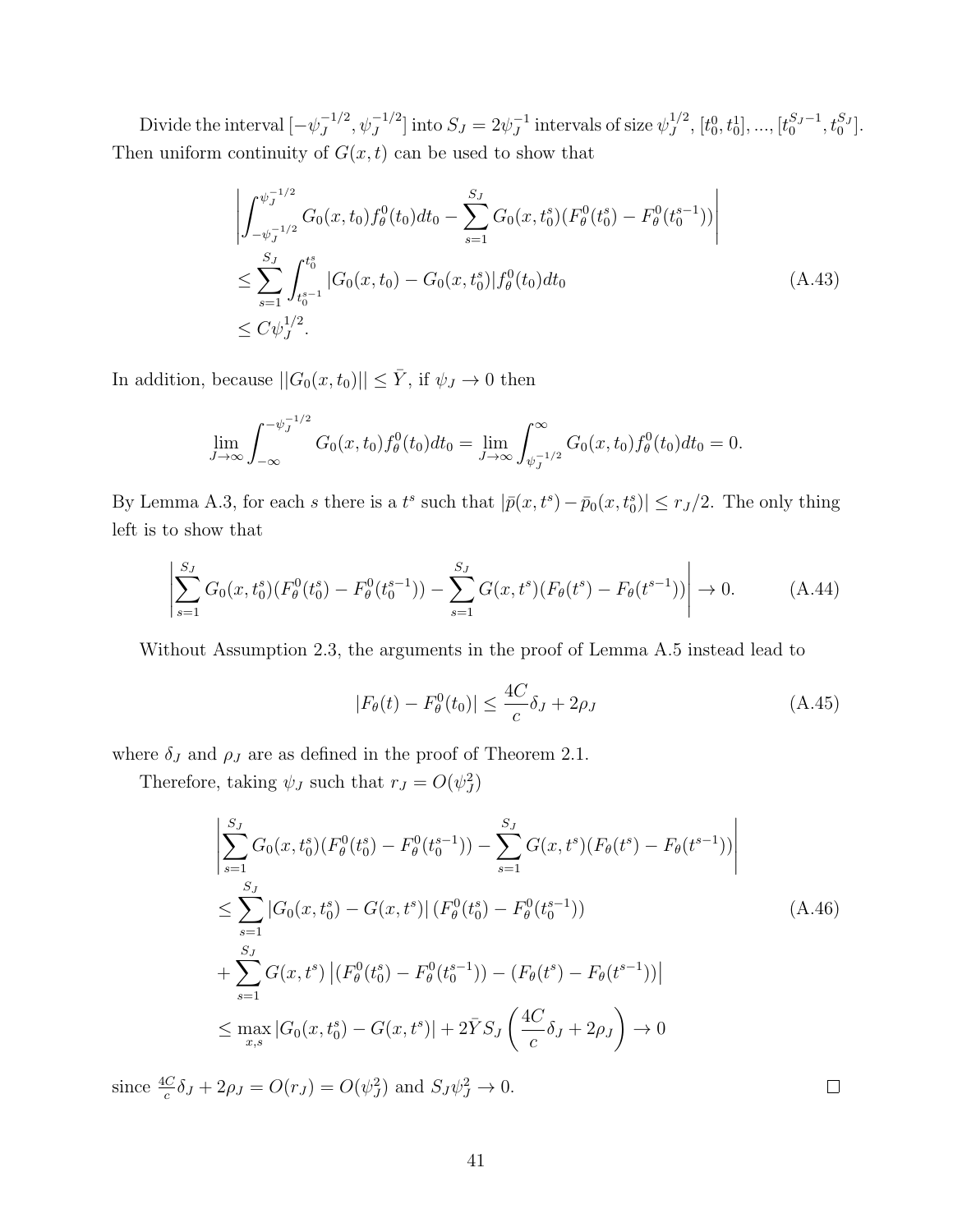Proof of Corollary 2.2 The proof of Lemma A.5 can be modified to show that

$$
|Pr(\bar{M} < m_0) - t_0| \le c^{-1}r_J + \rho_J \tag{A.47}
$$

and

$$
|Pr(\bar{M} < m_0) - t| \le 2c^{-1}r_J + \rho_J \tag{A.48}
$$

without using Assumption 2.4 because  $\bar{p}(X, \theta) = \bar{p}(\theta)$  implies that  $Pr(|\bar{M} - \bar{p}(\theta)| > \delta_J) \le \rho_J$ . The rest of the proof is identical to that of Theorem 2.1.  $\Box$ 

**Proof of Theorem 5.1** For any  $\mathcal{J} \subseteq \{1, \ldots, J\}$  and any  $c \in \{0, 1\}$ ,

$$
E(Y^{c} \prod_{j \in \mathcal{J}} M_{j} | X = x) = \int E(Y^{c} \prod_{j \in \mathcal{J}} M_{j} | X = x, \theta = t) dF_{\theta|X=x}(t | x)
$$
  
= 
$$
\int E(Y^{c} | X = x, \theta = t) \prod_{j \in \mathcal{J}} E(M_{j} | X = x, \theta = t) dF_{\theta|X=x}(t | x)
$$
  
= 
$$
\int G(x, t)^{c} \prod_{j \in \mathcal{J}} p_{j}(x, t) dF_{\theta|X}(t | x)
$$
 (A.49)

where the first equality follows from the law of iterated expectations, the second from Assumption 2.5, and the third from Assumption 2.1 and the definition of  $p_j$ .  $\Box$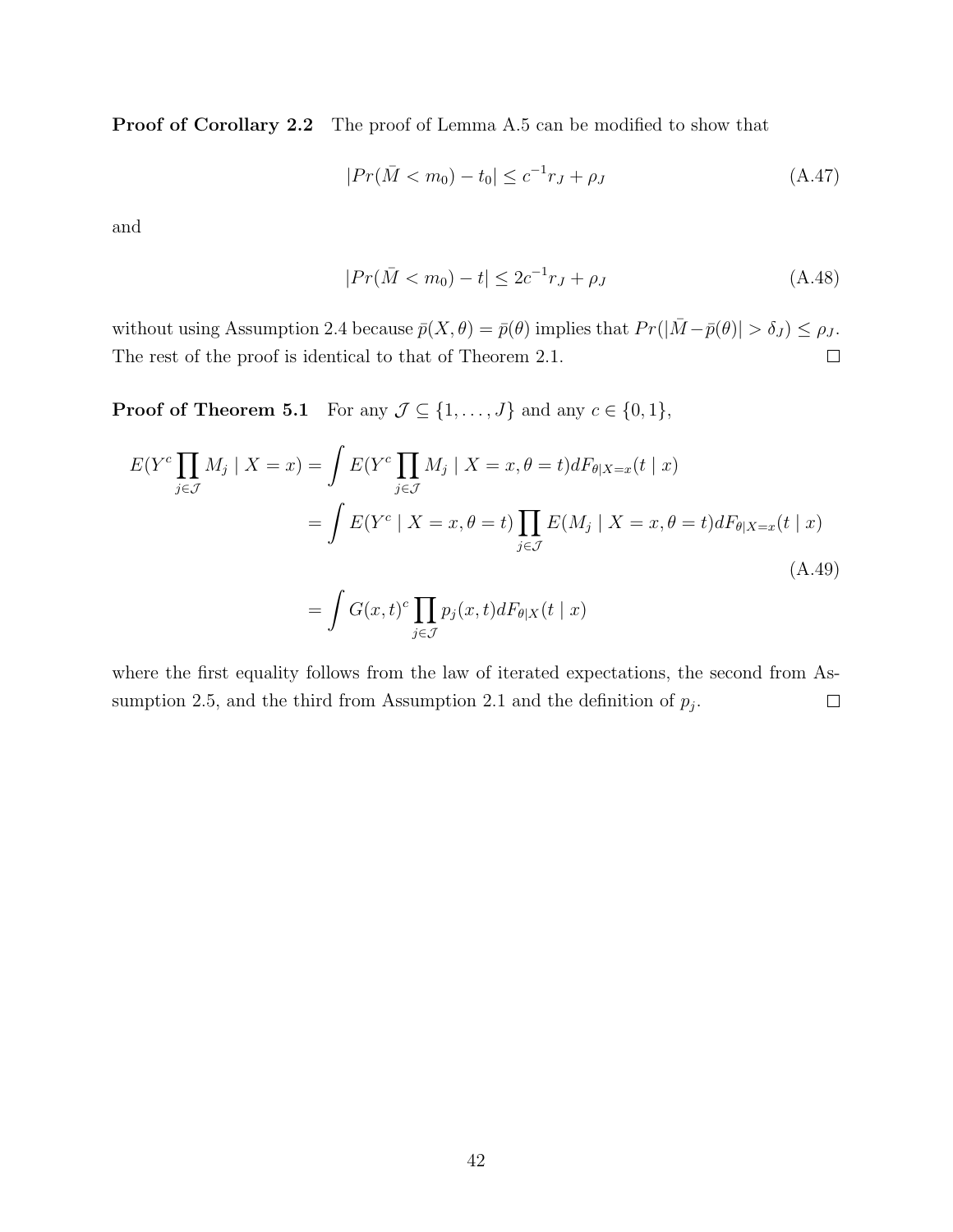| n    |     | no controls |             | score       |             | infeasible  |             | proposed method |             |
|------|-----|-------------|-------------|-------------|-------------|-------------|-------------|-----------------|-------------|
|      |     | Bias        | <b>RMSE</b> | <b>Bias</b> | <b>RMSE</b> | <b>Bias</b> | <b>RMSE</b> | Bias            | <b>RMSE</b> |
| 1000 | 10  | 0.500       | 0.501       | 0.303       | 0.303       | 0.000       | 0.013       | 0.136           | 0.142       |
|      | 30  | 0.502       | 0.504       | 0.280       | 0.280       | 0.001       | 0.013       | 0.082           | 0.096       |
|      | 100 | 0.502       | 0.503       | 0.268       | 0.268       | 0.001       | 0.013       | 0.061           | 0.079       |
|      |     |             |             |             |             |             |             |                 |             |
| 2000 | 10  | 0.499       | 0.499       | 0.295       | 0.296       | 0.000       | 0.009       | 0.120           | 0.123       |
|      | 30  | 0.501       | 0.501       | 0.273       | 0.273       | 0.001       | 0.008       | 0.076           | 0.083       |
|      | 100 | 0.498       | 0.498       | 0.260       | 0.260       | 0.002       | 0.010       | 0.058           | 0.067       |
|      |     |             |             |             |             |             |             |                 |             |
| 5000 | 10  | 0.503       | 0.503       | 0.295       | 0.295       | 0.000       | 0.007       | 0.088           | 0.092       |
|      | 30  | 0.500       | 0.500       | 0.273       | 0.273       | 0.001       | 0.006       | 0.049           | 0.053       |
|      | 100 | 0.500       | 0.501       | 0.259       | 0.260       | 0.000       | 0.007       | 0.024           | 0.034       |

Table 1. Monte Carlo simulations

Notes: These results were obtained by simulating the model described in Section 3.3 100 times for each pair of n and J. The first column is the difference in sample means. The second column was obtained by conditioning nonparametrically on the percentile of the average of the proxies. The third was obtained by conditioning nonparametrically on the true latent variables. The fourth estimator is the estimator proposed in Section 3.2. All kernel regressions used the Epanechnikov kernel.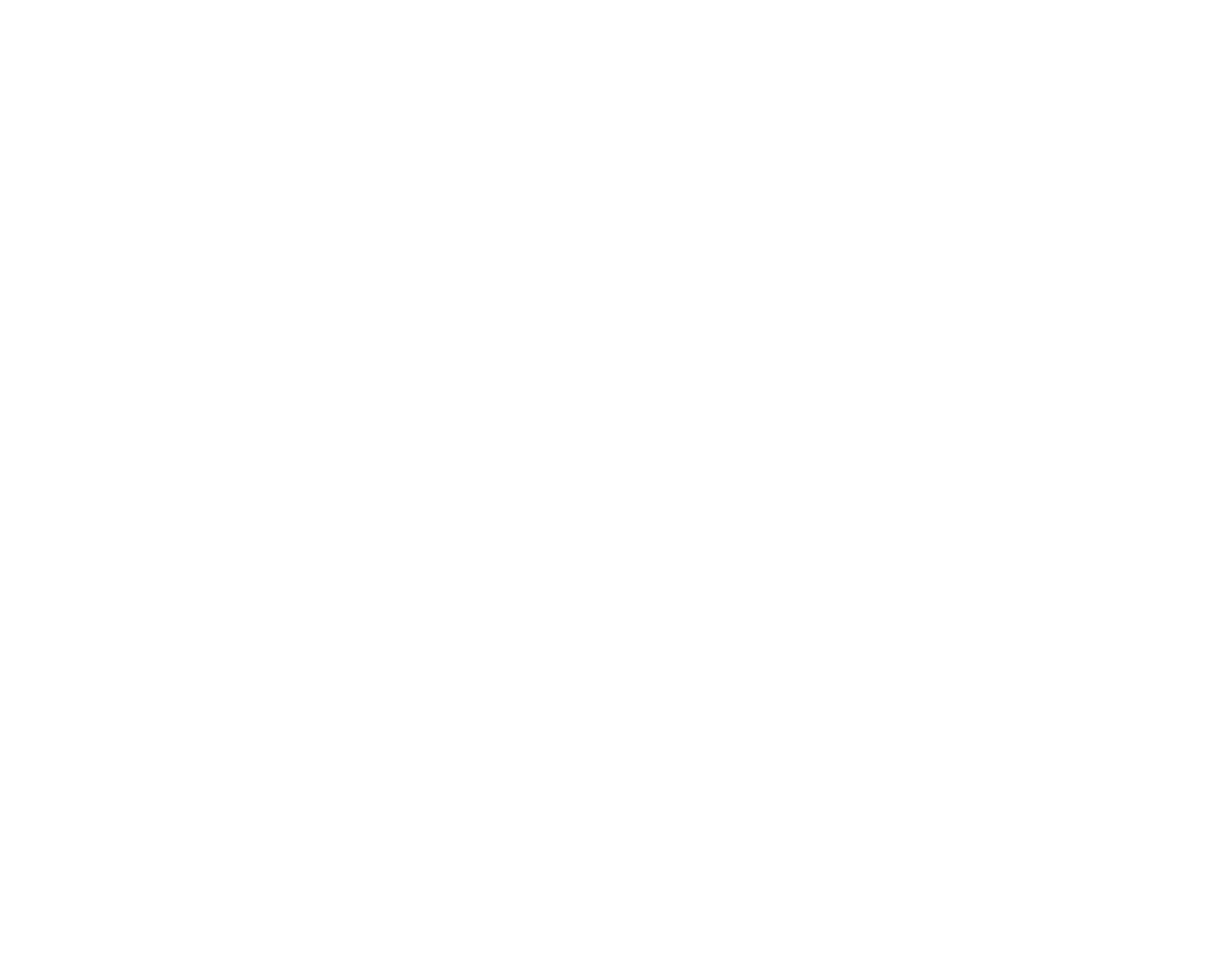|      |       | T                 |      |       |                |
|------|-------|-------------------|------|-------|----------------|
| item | ATE   | 90% conf. int.    | item | ATE   | 90% conf. int. |
| 1    | 0.011 | $[-0.008, 0.031]$ | 17   | 0.109 | [0.068, 0.155] |
| 2    | 0.029 | [0.008, 0.049]    | 18   | 0.114 | [0.039, 0.164] |
| 3    | 0.032 | $[-0.004, 0.058]$ | 19   | 0.069 | [0.025, 0.113] |
| 5    | 0.045 | $[-0.002, 0.078]$ | 20   | 0.122 | [0.061, 0.172] |
| 6    | 0.042 | [0.001, 0.087]    | 21   | 0.106 | [0.034, 0.151] |
| 7    | 0.027 | $[-0.008, 0.061]$ | 22   | 0.141 | [0.076, 0.177] |
| 8    | 0.062 | [0.021, 0.104]    | 23   | 0.148 | [0.095, 0.2]   |
| 9    | 0.072 | [0.029, 0.109]    | 24   | 0.142 | [0.064, 0.205] |
| 10   | 0.057 | [0.028, 0.097]    | 25   | 0.085 | [0.025, 0.142] |
| 11   | 0.046 | [0.005, 0.086]    | 26   | 0.071 | [0.009, 0.112] |
| 12   | 0.054 | [0.005, 0.095]    | 27   | 0.119 | [0.05, 0.165]  |
| 13   | 0.108 | [0.053, 0.16]     | 28   | 0.114 | [0.046, 0.164] |
| 14   | 0.067 | [0.015, 0.119]    | 29   | 0.113 | [0.034, 0.138] |
| 15   | 0.078 | [0.04, 0.119]     | 30   | 0.106 | [0.054, 0.156] |
| 16   | 0.057 | [0.005, 0.105]    | avg. | 0.081 | [0.046, 0.104] |

Table 2. Average treatment effect of schooling on the Arithmetic Reasoning component of the AFOT in the NLSY79

Notes: This table reports estimates of the the average treatment effect (ATE) of high school graduation on the probability of a correct response to each item. For each item, ATE was estimated as described in the text. The 90% confidence intervals were computed from simulating 200 bootstrap samples. The estimates are based on a sample of 1,927 white males from the NLSY. See the text for a further description of the sample.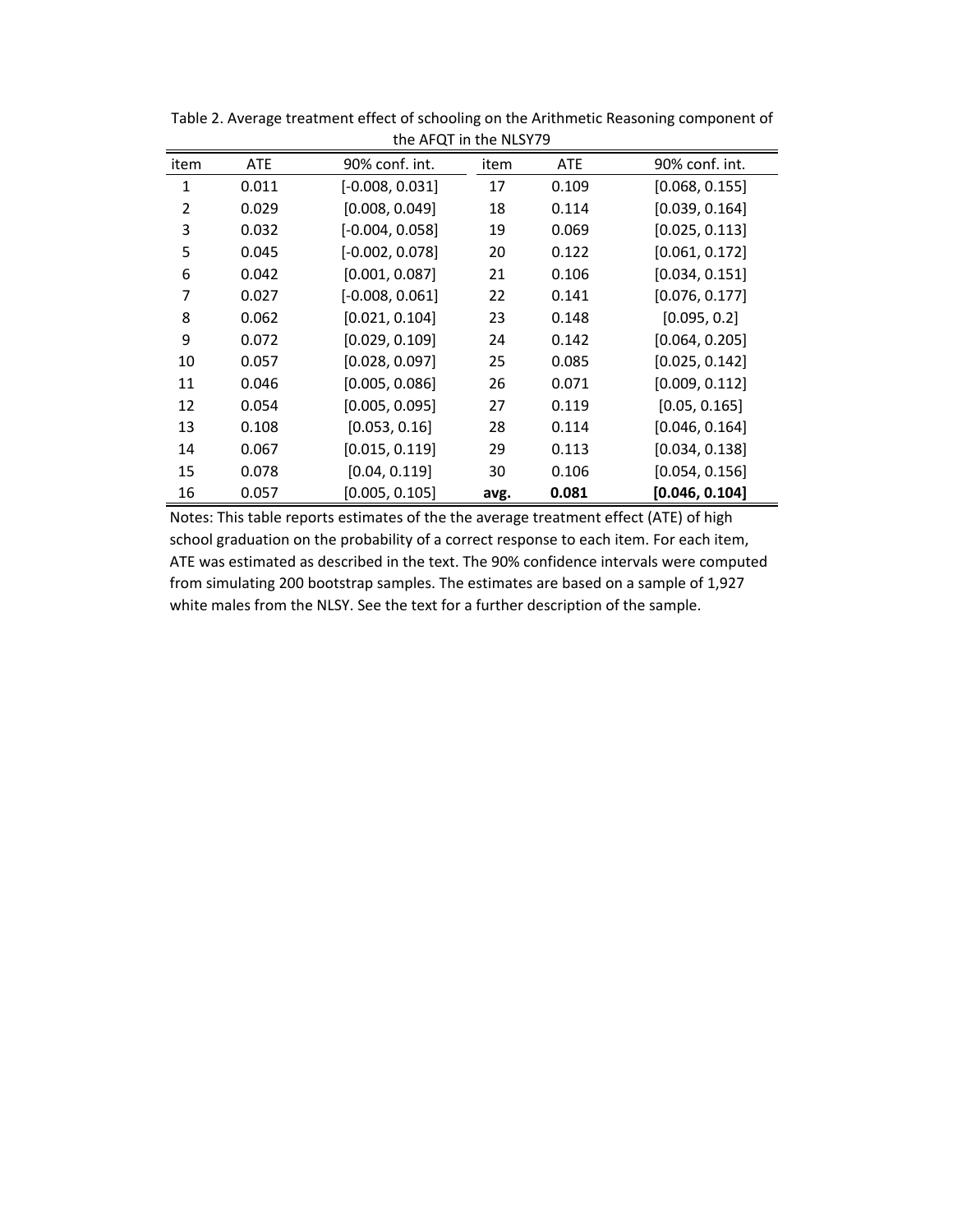| model          | ЛS   | ATE bounds |       |  |
|----------------|------|------------|-------|--|
| no proxies     | 0.23 |            |       |  |
| M1 only        | 0.23 | $-0.34$    | 0.56  |  |
| M1 and M2      | 0.21 | $-0.26$    | 0.22  |  |
| M1, M2, and M3 |      | -0.06      | (171) |  |

Table 3. Civic returns to education

 Notes: The first column in this table reports the coefficient on SomeCollege in an OLS regression that uses the proxies as controls. The outcome is an indicator for whether the individual has voted in and election in the past two years. The sample size is 10,515.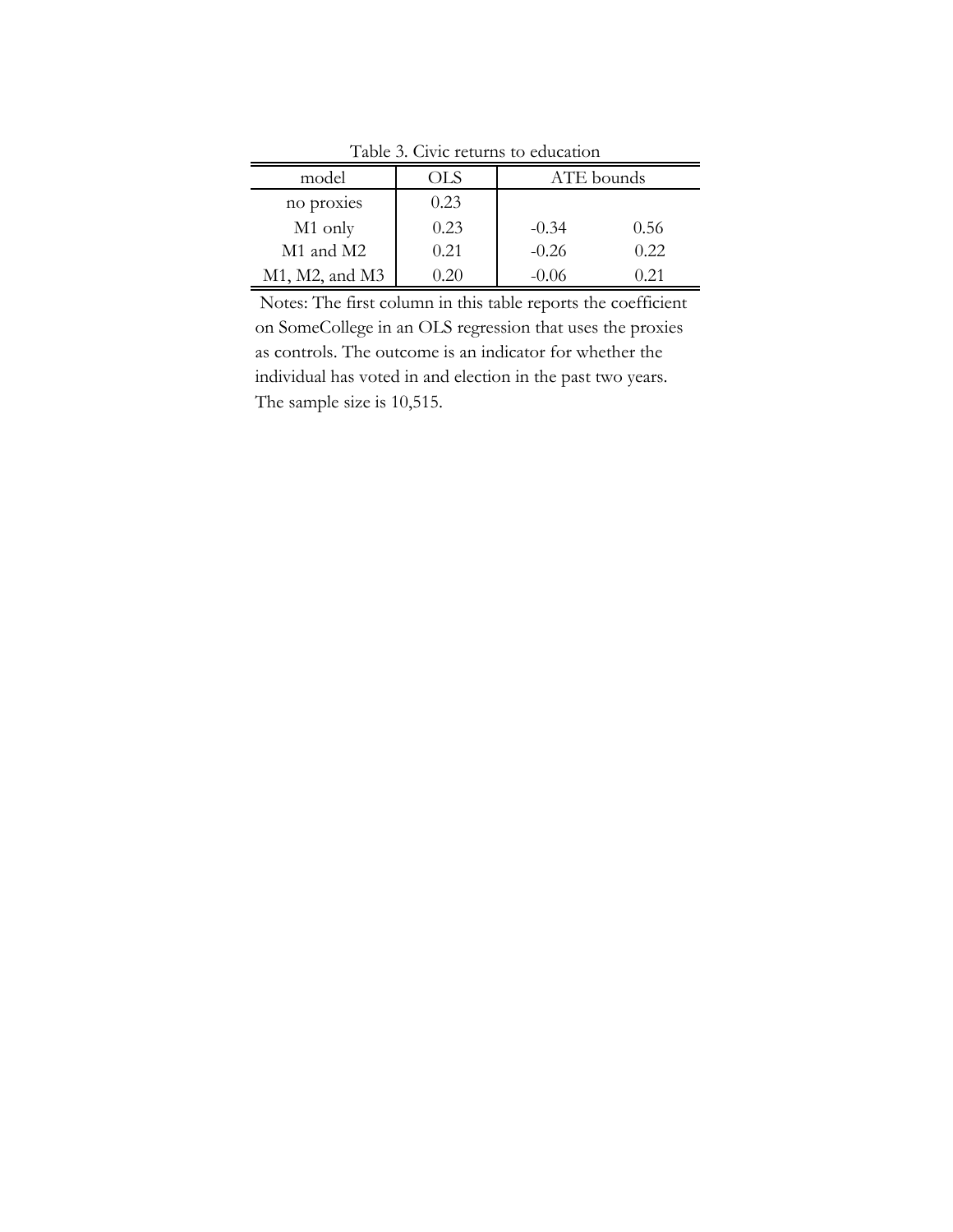

Figure 1: The effect of schooling on individual items from the AR component of the ASVAB

Notes: The ASF estimates in the three panels are computed as described in the text treating responses to the  $28^{th}$ ,  $29^{th}$ , and  $30^{th}$  items on the Arithmetic Reasoning component of the ASVAB as the outcome. The Epanechnikov kernel was used in both steps. The shaded region is a 90% confidence interval computed using 200 bootstrap samples. Estimates are based on a sample of size 1, 927 from the NLSY79.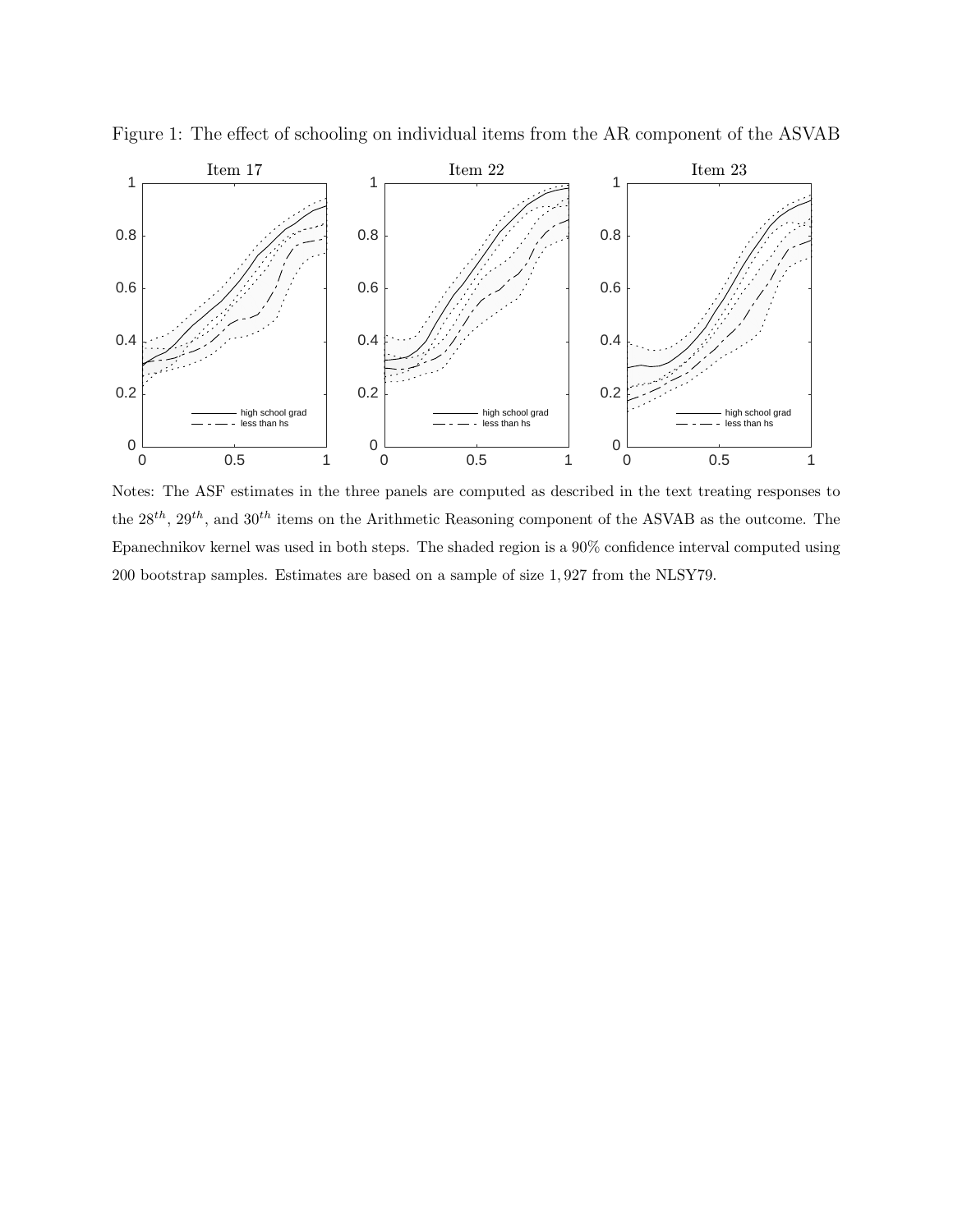

Figure 2: The effect of schooling on individual items from the AR component of the ASVAB

Notes: The ASF estimates in the three panels are computed as described in the text treating responses to the  $28^{th}$ ,  $29^{th}$ , and  $30^{th}$  items on the Arithmetic Reasoning component of the ASVAB as the outcome. The Epanechnikov kernel was used in both steps. The shaded region is a 90% confidence interval computed using 200 bootstrap samples. Estimates are based on a sample of size 1, 927 from the NLSY79.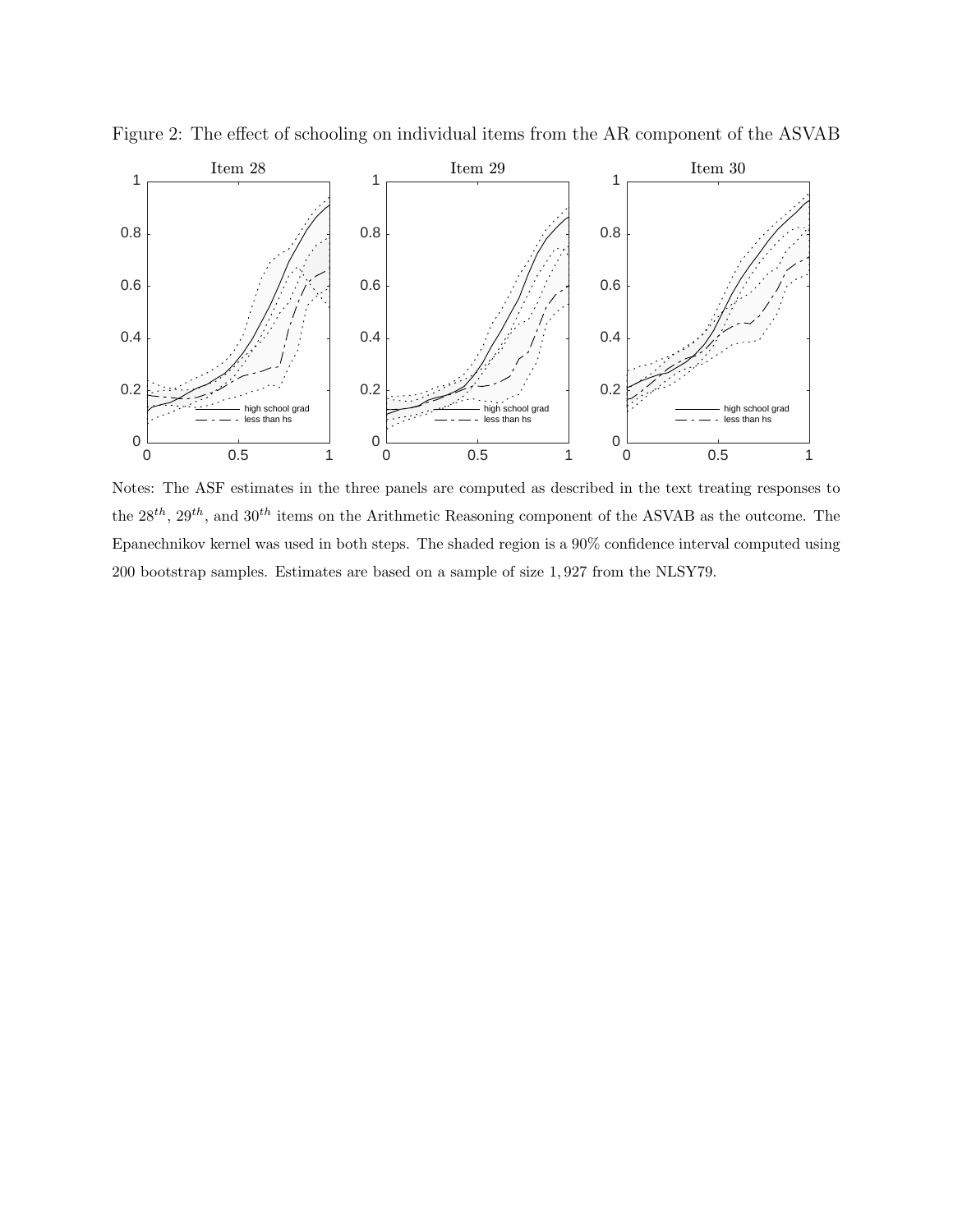

Notes: The ATE estimate is computed as described in the text. The Epanechnikov kernel was used in both steps. The shaded region is a 90% confidence interval computed using 200 bootstrap samples. Estimates are based on a sample of size 1, 927 from the NLSY79.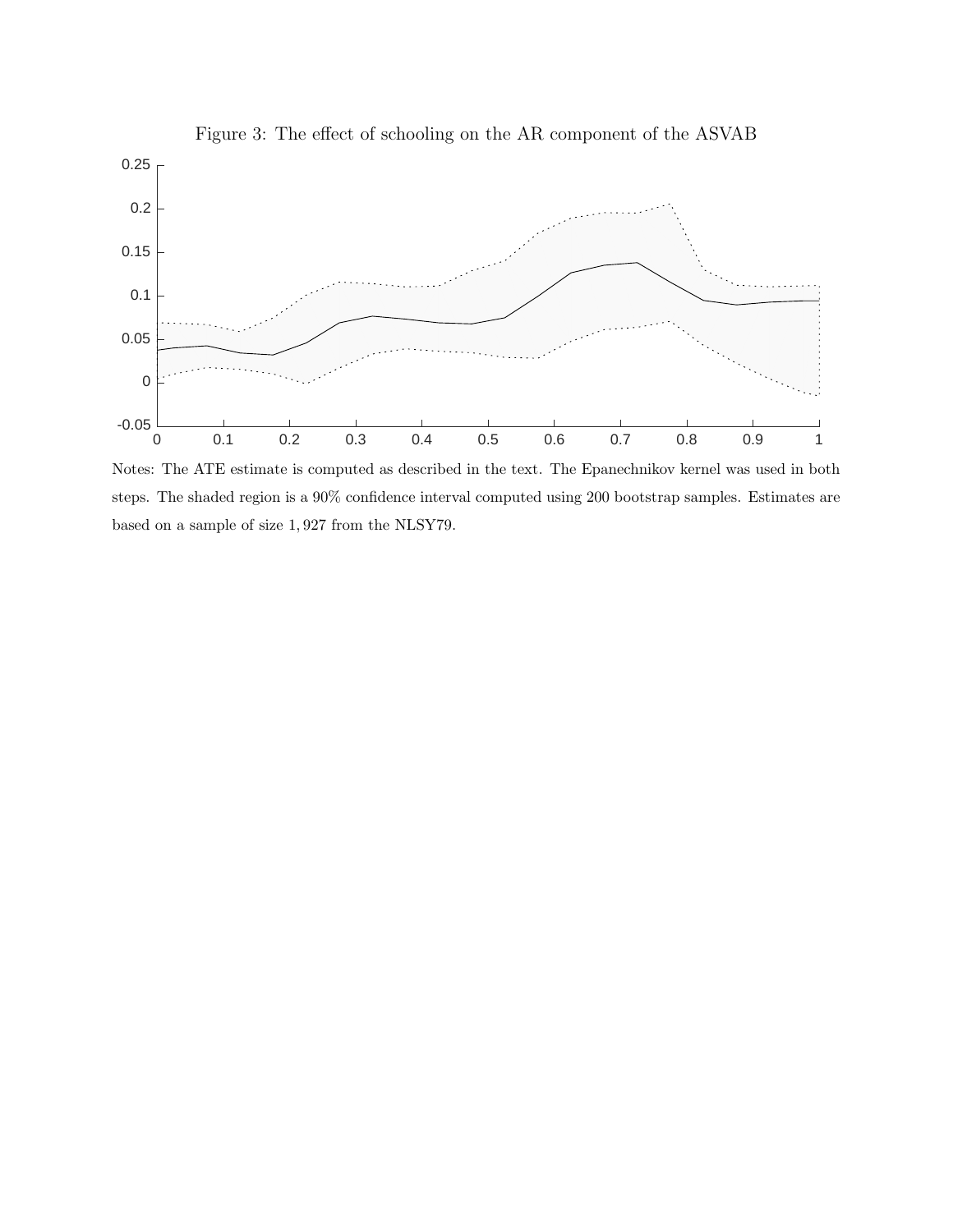

the second represents bounds based on only  $M_1$ , and the third bar represents bounds based on  $M_1$  and  $M_2$ . In the model used in panel A,  $\beta = 1$ ,  $s = 0$ ,  $\beta_j = 0$ ,  $\alpha_1 = \alpha_2 = 0.99$ , and  $\mu_Y, \mu_1, \mu_2$  are set so that  $E(M_1) = 0.5$ ,  $E(M_2) = 0.9$ , and  $ASF(0) = 0.7$ . The model used in panel B is the same except that  $\alpha_1 = \alpha_2 = 0.5$ . In all models,  $j_0 = 1$ . I used the approximation method described in Appendix C with a uniformly spaced partition of  $S = 40$  points and set  $\epsilon_S = 10^{-6}$ . The ATE in the data generating process is 0.24.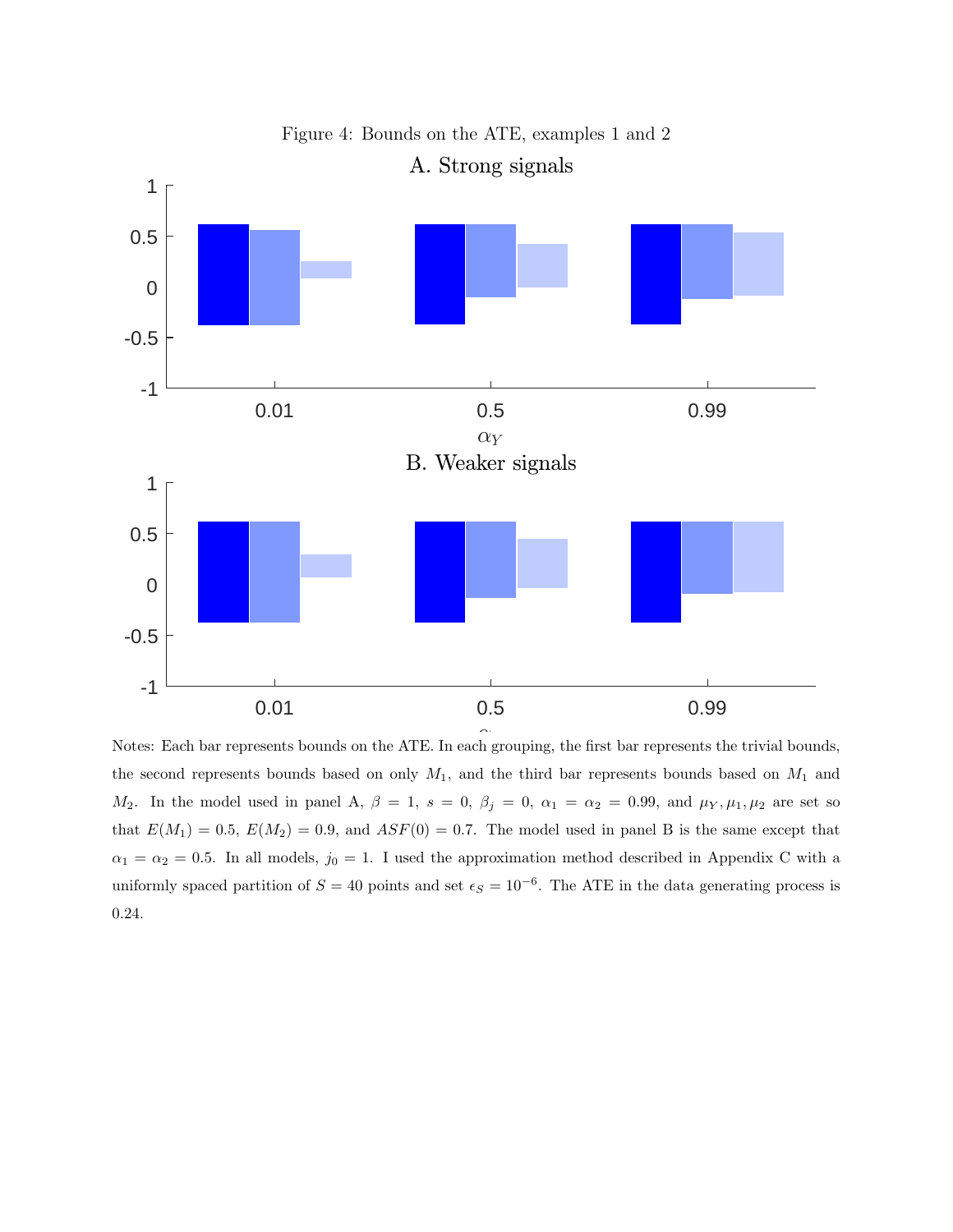

Figure 5: Bounds on the ATE, examples 3-5

A. Weaker signals, version 2

Notes: Each bar represents bounds on the ATE. In each grouping, the first bar represents the trivial bounds, the second represents bounds based on only  $M_1$ , and the third bar represents bounds based on  $M_1$  and  $M_2$ . In the model used in panel A,  $\beta = 1$ ,  $s = 0$ ,  $\beta_j = 0$ ,  $\alpha_1 = \alpha_2 = 0.5$ , and  $\mu_Y, \mu_1, \mu_2$  are set so that  $E(M_1) = 0.9, E(M_2) = 0.5,$  and  $ASF(0) = 0.7$ . The model used in panel B is the same except that  $s = 1$ so that  $E(\theta | X = 1) - E(\theta | X = 0) = 0.33$ . The model used in panel C is the same except that  $s = 1$  and  $\beta_2 = 1$ . In all models,  $j_0 = 1$ . I used the approximation method described in Appendix C with a uniformly spaced partition of  $S = 40$  points and set  $\epsilon_S = 10^{-6}$ . The ATE in the data generating process is 0.24.